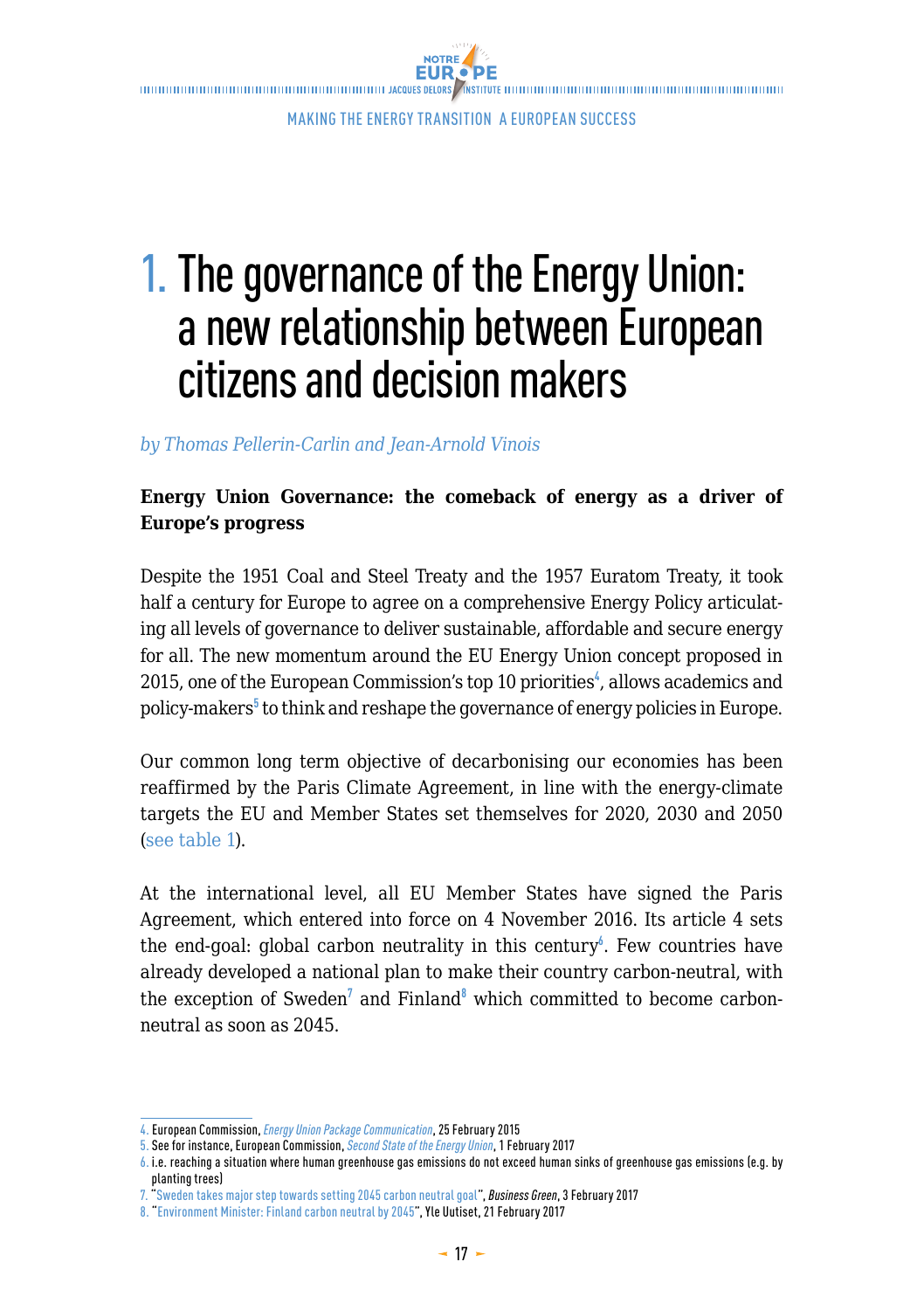

| <b>2020 TARGETS</b>     | EU        | <b>FRANCE</b> | <b>GERMANY</b> |
|-------------------------|-----------|---------------|----------------|
| Greenhouse gas *        | 20%       | 20%           | 40%            |
| Renewables <sup>*</sup> | 20%       | 23%           | 18%            |
| Energy efficiency *     | 20%       | 20%           | 20%            |
| <b>2030 TARGETS</b>     | EU        | <b>FRANCE</b> | <b>GERMANY</b> |
| Greenhouse gas          | 40%       | 40%           | 55%            |
| Renewables              | 27%       | 32%           | 30%            |
| Energy efficiency       | 27%-30%   | 20%           |                |
| 2050 TARGETS            | EU        | <b>FRANCE</b> | <b>GERMANY</b> |
| Greenhouse gas          | 80%-95%** | 75%           | 85%            |
| Renewables              |           |               | 60%            |
| Energy efficiency***    |           | 50%           | 50%            |

#### **TABLE 1 2020, 2030 and 2050 targets for the EU, France and Germany**

\* 2020, 2030 and 2050 targets for "greenhouse gas emissions" aim at reducing greenhouse gas emissions by the given percentage, compared to 1990 emissions levels. 2020 and 2030 targets for "renewables" aim to increase the share of renewable energy sources in the final energy mix, up to the given percentage. 2020 and 2030 targets for "energy efficiency" aim at reducing (both primary and final) energy consumption by the given percentage, compared to a Business as Usual scenario

\*\* This target has been endorsed by the European Commission, but not by the European Union as a whole. \*\*\* Germany's target tackles primary energy consumption, while France's tackles final energy consumption. Source: data from official EU, French, and German sources

Our common energy-climate objectives are not only promoted by political, technocratic and scientific elites, they are also overwhelmingly supported by citizens<sup>9</sup> (see figure 1). More than 90% of EU citizens consider climate change to be a serious problem. 80% believe that fighting climate change can boost the economy and jobs in Europe. There is moreover a consensus on the key ways to undertake the energy transition, with more than 90% of Europeans favouring public measures to boost energy efficiency and renewable energy production. 72% consider that there is a need for a common energy policy among EU Member States. 79% favour European energy solidarity, considering desirable for their country to assist another EU country facing significant energy supply problems**<sup>10</sup>**.

<sup>9.</sup> [Eurobarometer](https://ec.europa.eu/clima/sites/clima/files/support/docs/report_2015_en.pdf ), November 2015

<sup>10.</sup> Such solidarity does not exclude a financial compensation system as just agreed by the European legislator in the case of gas supply crisis. See "[The Europeans and Energy"](http://ec.europa.eu/public_opinion/archives/ebs/ebs_pe_74-3_synth_en.pdf ), Parlemeter, January 2011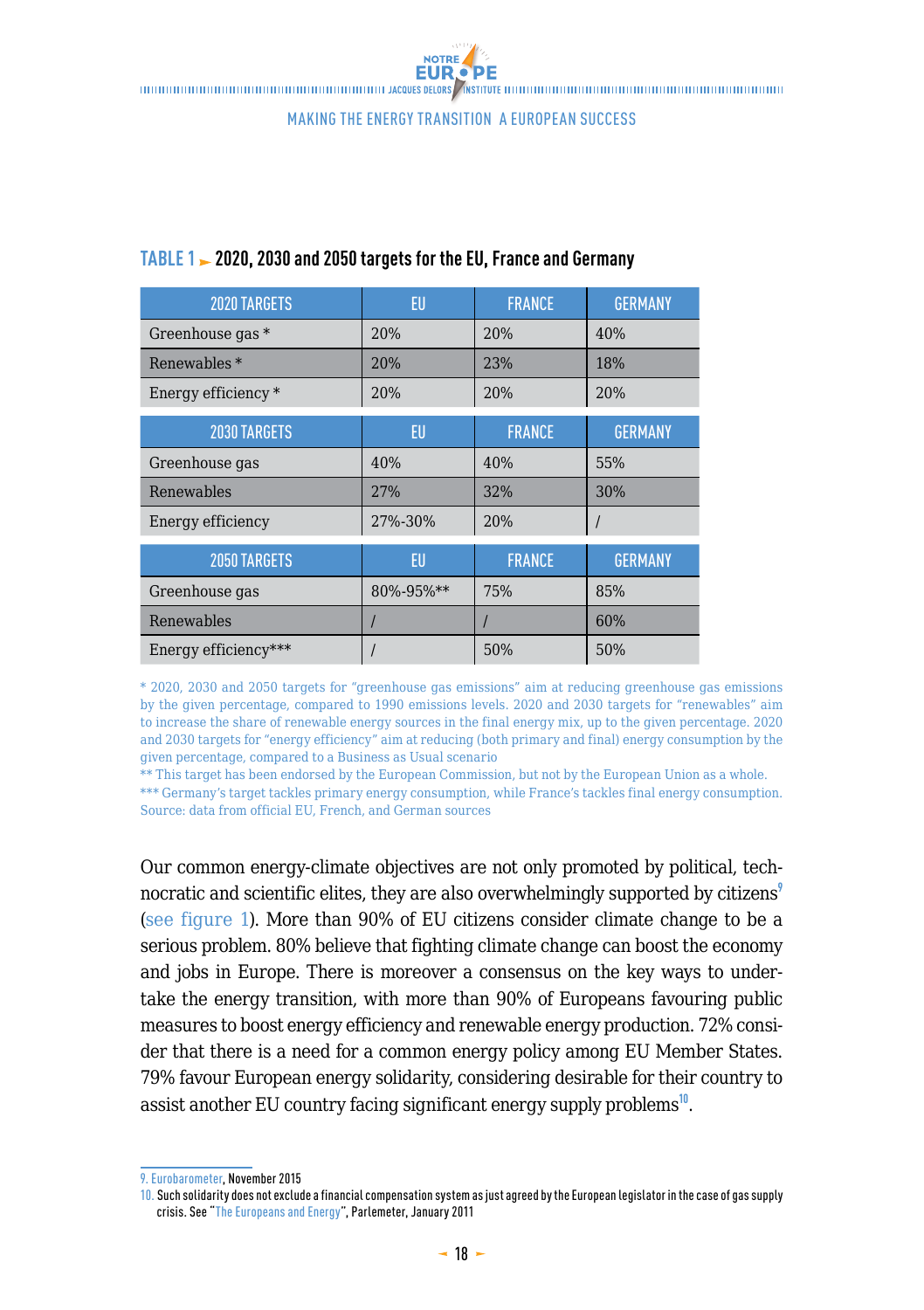NOTRE **EUR.** PE THE CONTRACT DESCRIPTION OF THE CONTRACT OF THE CONTRACT OF THE CONTRACT OF THE CONTRACT OF THE CONTRACT OF THE CONTRACT OF THE CONTRACT OF THE CONTRACT OF THE CONTRACT OF THE CONTRACT OF THE CONTRACT OF THE CONTRACT OF TH

#### Making the Energy transition a European success

## **FIGURE 1** European citizens overwhelmingly support the means and objectives of the **Energy Union**

**How important do you think it is that your government provides support for improving energy efficiency**  (for example, by encouraging people to insulate their home or purchase low energy light bulbs) by 2030)**? (% -EU28)**



How important do you think it is that your government sets targets to increase the amount of renewable energy used such as wind or solar power, by 2030? (% - EU28)



Please tell me whether you totally agree, tend to agree, tend to disagree or totally disagree with the following statement:

**It is desirable that your country provides assistance to another EU member state facing significant energy supply problems in the name of European solidarity between member states.**



What is your opinion on the following statement : **a common energy policy among EU member states (% - EU28)**

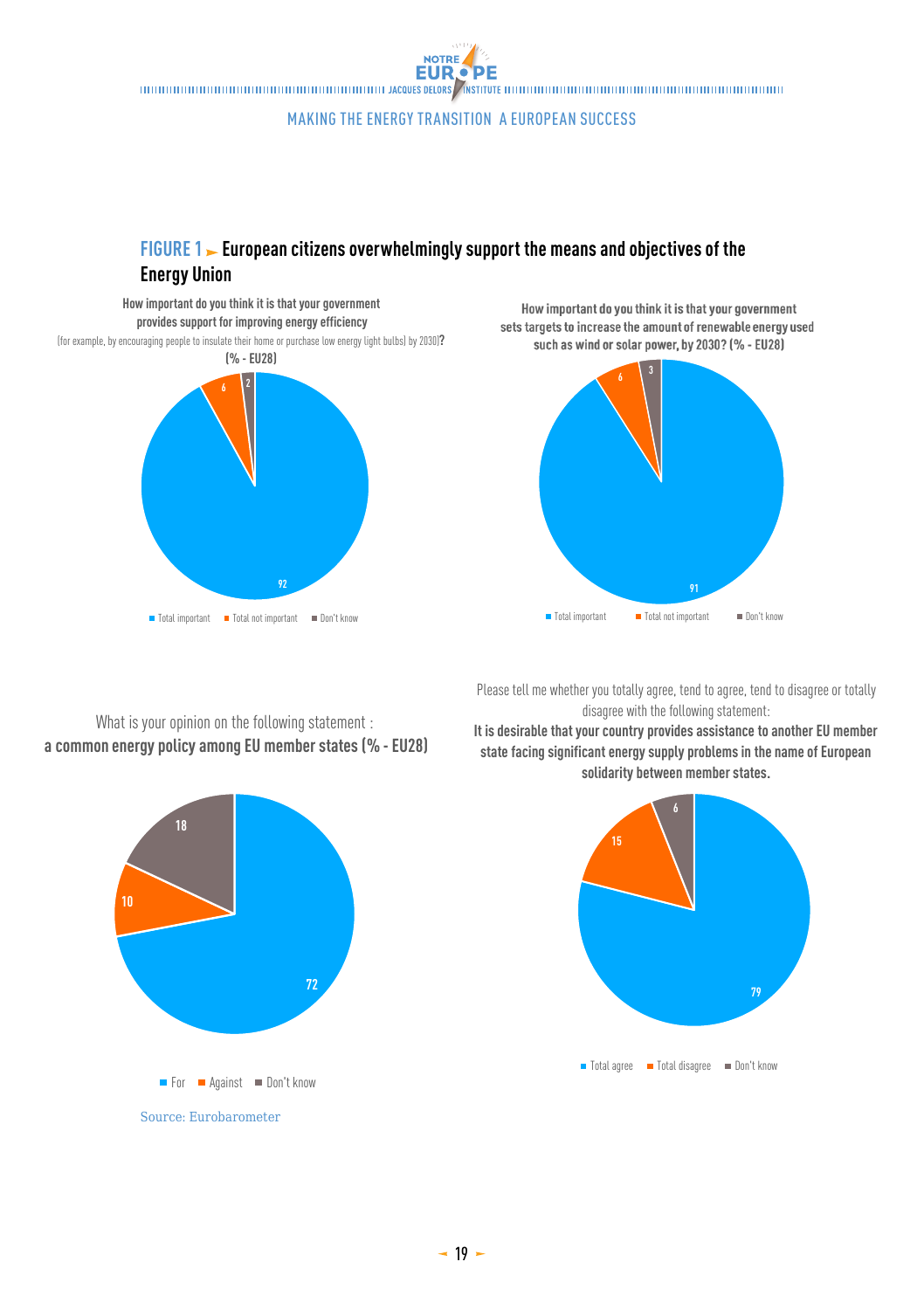There is a vast consensus among Europeans for a common energy policy, based on renewables, energy efficiency and solidarity, aimed at fighting climate change and able to stimulate the economy.

There is political will from the grassroots level to the top levels of the European structure. It should be used to drive the energy transition throughout all levels of decision making, be they European, national, regional or local, coordinated to deliver the concrete decisions and actions needed to achieve our common objectives.

## **BOX 1 All levels of government have a role to play in the energy transition: each level has different competences which have to work in a complementary way to be effective**

**The European level has now become critical** with the EU objectives to reduce EU greenhouse gas emissions (by 20% by 2020, and by 40% by 2030), increase the share of energy coming from renewable sources (to 20% by 2020 and to 27% by 2030) and improve energy efficiency (by 20% by 2020, by 27% or 30% by 2030). Moreover, the EU has strong powers related to critical elements of the energy transition such as energy performance of buildings and appliances, emissions standards for vehicles, electricity market design.

**A macro-regional level has emerged** as an intermediate step between the national and the European levels to go further in terms of cooperation in various areas such as market coupling, security of supply, or infrastructure development**<sup>11</sup>**.

**The national level remains critical.** Member States can freely decide on energy mix and exploitation of natural resources. Energy taxation decisions can only be approved by a unanimous vote. Member States moreover keep a great freedom to translate into practice the details of the EU policy objectives, transposing directives and implementing EU law. Over the past decade, **the implementation of EU energy policy by Member States, has been diverse and sometimes very disappointing, leading to incoherence**  between various national policies and between national and EU energy policies.

**The local level also rises in importance and can make energy policy more efficient and more democratic**. Regions and cities in Europe often have power over critical energy areas, such as transport, energy efficiency of buildings or renewables development. They are closely linked with the European level through the Covenant of Mayors**12** signed by more than 7,300 entities, cities and regions of all sizes committing to implement the 2020 objectives in their jurisdictions.

<sup>11.</sup> The need and the potential of regional cooperation between Member States have been examined namely by J. de Jong and Ch. Egenhofer in a CEPS report of April 2014 and in the report published by the Jacques Delors Institute, prefaced by Jacques Delors and written by S. Andoura and J.A. Vinois, January 2015, pages 109-112. See also Thomas Pellerin-Carlin, Jacques de Jong et<br>Jean-Arnold Vinois, ["Governing the differences in the European Energy Union](http://www.delorsinstitute.eu/011-22029-Governing-the-differences-in-the-European-Energy-Union.html)", Policy Paper No. 144 October 2015

<sup>12.</sup> See chapter 3., box 8. See also the website of the Covenant of Mayors: www.covenantofmayors.eu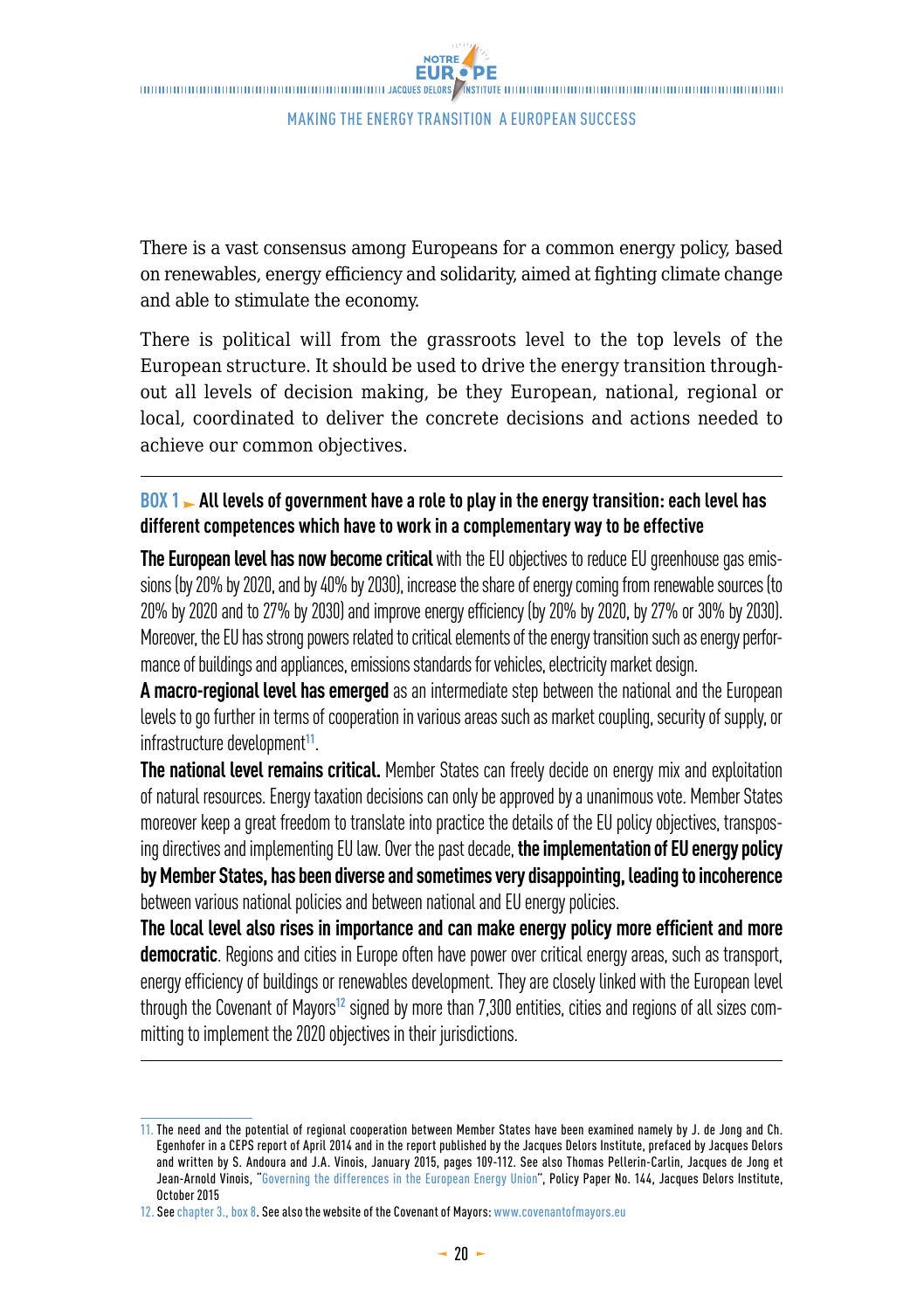

While there is agreement on the objectives for the future, there is a huge diversity in national energy systems, as illustrated by figures 2 and 3, highlighting respectively the diversity of the energy efficiency of national economies and of national energy mixes.



# **FIGURE 2 Energy intensity\* of the economy of a selection of EU Member States** Energy intensity\* of the economy of a selection of EU member states

\*Energy intensity is a ratio. It is obtained by dividing the gross comsuption of energy of a given country (measured in kilogram of oil equivalent) by this country's grossdomestic product (measured in thousands of euros). The smaller the figure, the more energy efficient the economy is (as it needs less energy to produce 1 euro of GDP). Central-Eastern countries are the most energyintense, as they inherited Soviet-shaped energy systems. They also are the ones that improved their energy intensity at the fastest pace between 1995 and 2015.

\*\* 1995 data for Bulgaria were not available. 1996 were used instead.

Source: Eurostat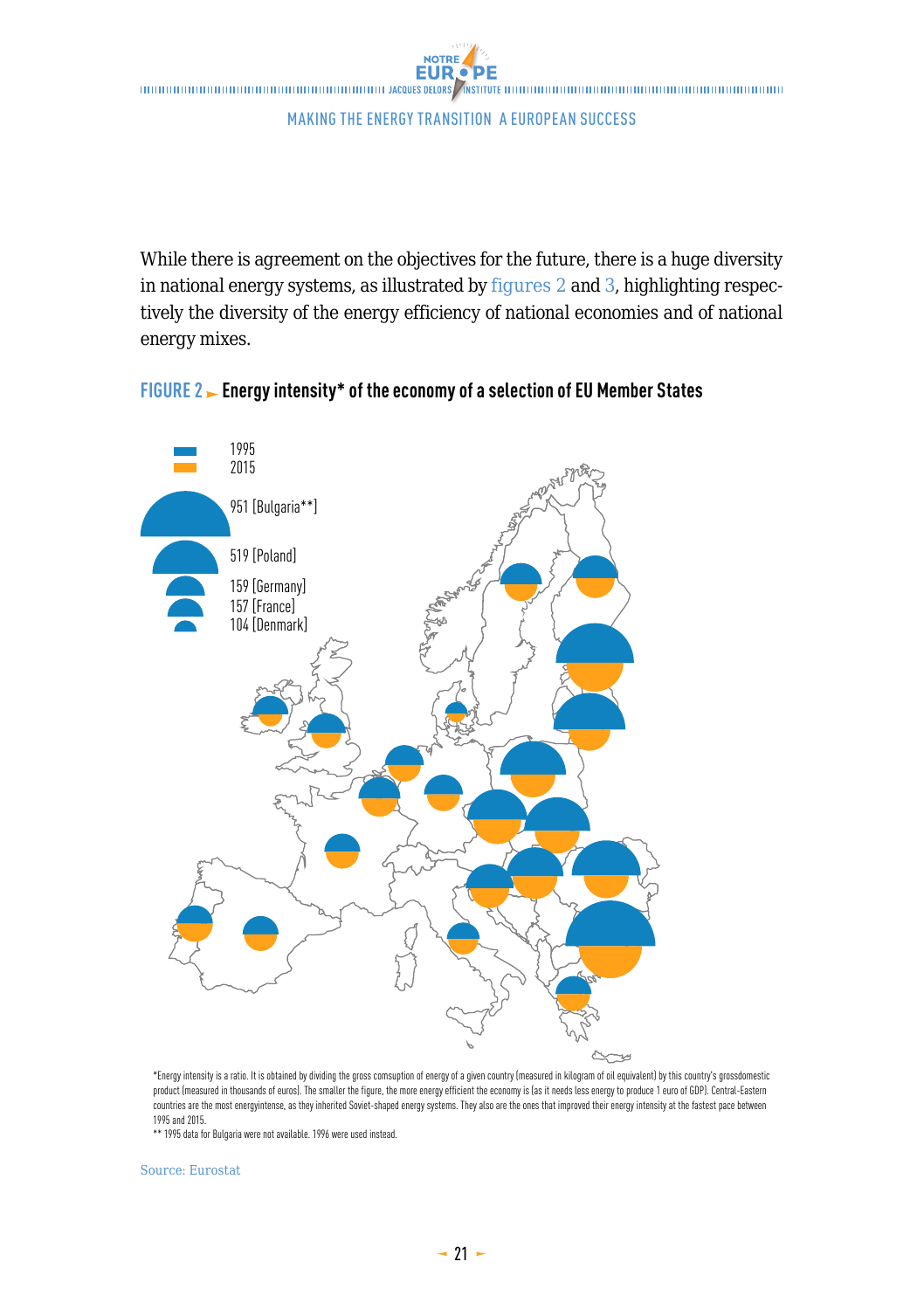

**FIGURE 3 Energy mix of EU Member States (in % of energy source in national primary energy consumption), ranked by their level of dependence on fossil fuels**



Source: Jacques Delors Institute from Eurostat data for the year 2015

National differences, such as the diversity of energy resources, can be both a undermining other countries policies, especially in our interconnected world<sup>13</sup>. may be a liability if each country relies on itself or take measures which are threat and an opportunity for a coherent European energy policy. They are a real asset for Europe if their strengths can be combined in a coordinated and constructive manner. The example of the electricity market, where resources may be used to reinforce the level of security for all, is telling. However, they

Pre-2015 EU energy policy focused on mid-term targets for 2020 and 2030. In 2014, national governments, under the pressure of some lobbies including their

<sup>13.</sup> One could give the example of the German nuclear phase out that was decided without coordinating with neighbours, or the national capacity remuneration mechanisms established by several countries.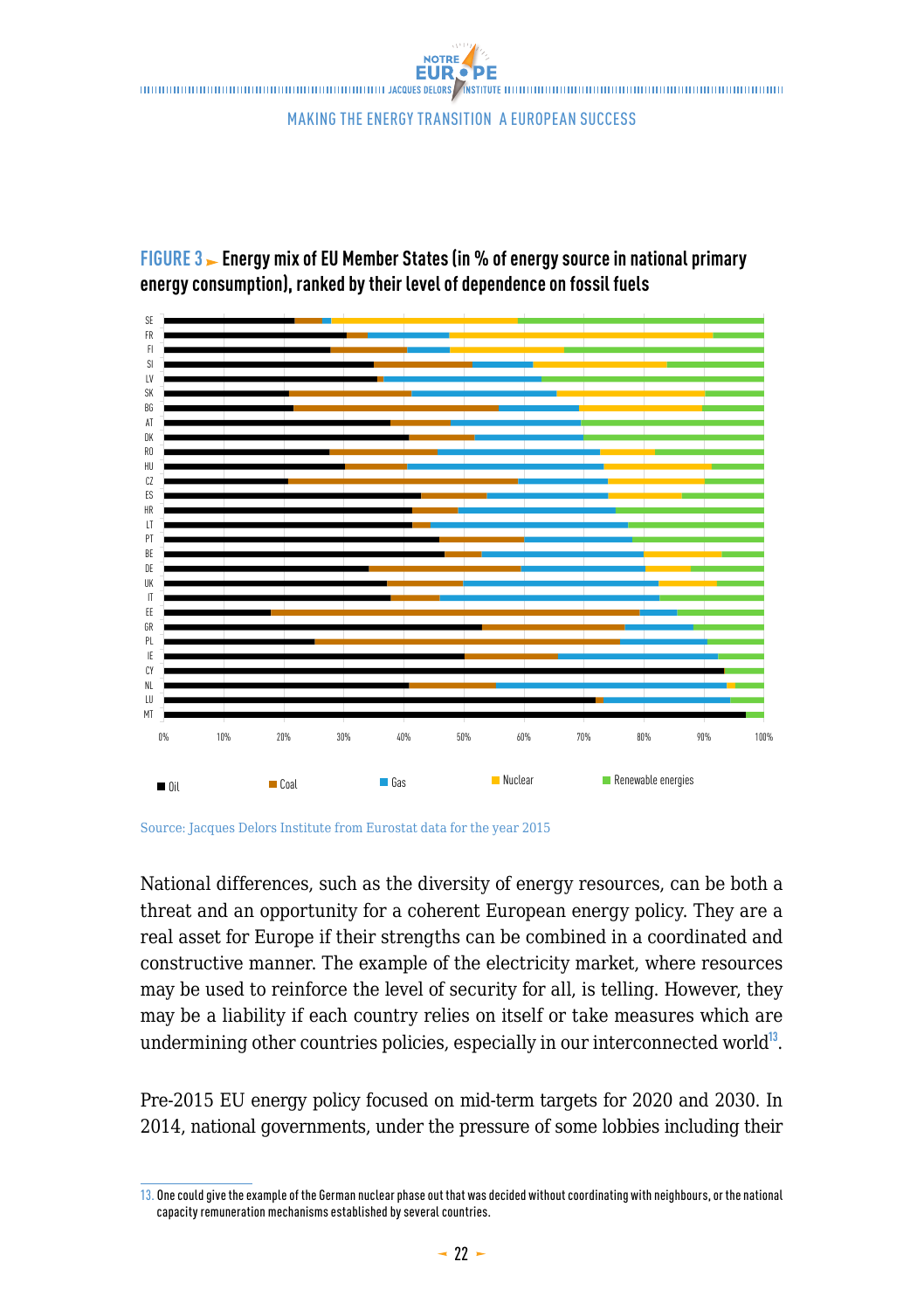own national champions (see box 3), decided that the 2030 renewable target should not be legally binding at the national level in contrast with the binding 2020 target. They also confirmed their refusal to make the energy efficiency target legally binding. Member States governments thus took the paradoxical risk of slowing down the energy transition when the global energy transition era was starting. Clear signals for investment in low carbon technologies were suddenly removed (see chapter 3., box 10).

Europe cannot afford to miss the opportunity of the energy transition. To maximise its benefits, it needs an ambitious industrial innovation policy to help European workers and businesses to lead the global clean energy race (see chapter 2.), a framework to boost coherent and cost-effective clean energy investments (see chapter 3.) and a social dimension to maximise its social gains by eradicating energy poverty, slashing air pollution and maximising quality job creation while also addressing its negative impacts for some (see chapter 4.). To deliver on all fronts, Europe needs a strong Energy Union governance. This is the subject of this chapter.

So far, the only significant proposal put forward by the European Commission has been the proposal for an "Energy Union Governance" regulation of 30 November 2016**<sup>14</sup>**, inspired by the 26 November 2015 Council conclusions on the governance system of the Energy Union<sup>15</sup> and the European Council conclusions of October 2014**<sup>16</sup>**. Those are attempts to deal with national governments' refusal of legally binding national targets for renewables and energy efficiency, forcefully required by the European Parliament. The European Commission proposal is extremely disappointing**<sup>17</sup>** as it focuses on administrative monitoring, reporting and verification. It misses the point of governance: organising the best system to take tangible decisions based on the inputs of local, national and EU civil society**<sup>18</sup>**.

This chapter analyses the state of energy governance in the EU and suggests changes to ensure that sound Energy Union Governance can be a tangible driver of a democratic, holistic and fair energy transition.

<sup>14.</sup> [Proposal for a regulation of the European Parliament and of the Council on the Governance of the Energy Union](http://ec.europa.eu/energy/sites/ener/files/documents/1_en_act_part1_v9_759.pdf), COM(2016) 759 final, 30 November 2016

<sup>15.</sup> [Council conclusions on the governance system of the Energy Union](http://www.consilium.europa.eu/en/press/press-releases/2015/11/26-conclusions-energy-union-governance/ ), 26 November 2015

<sup>16.</sup> [Conclusions of the European Council of the 23 and 24 October 2014](http://www.consilium.europa.eu/uedocs/cms_data/docs/pressdata/en/ec/145397.pdf )

<sup>17.</sup> The European Commission itself recognises the shortcoming of its proposal as the explanatory memorandum attached to its regulation proposal states that it only "set[s] out the necessary legislative foundation for this process in view of delivering the Energy Union, which will have to be complemented by non-legislative measures and action for the Governance to succeed."

<sup>18.</sup> This definition draws from the European Commission Translation Office definition published in a note by Manuel de Oliveira Barata. See Olivier Paye, «La Gouvernance : d'une notion polysémique à un concept politologique», *Études internationales*, Québec, 2005. .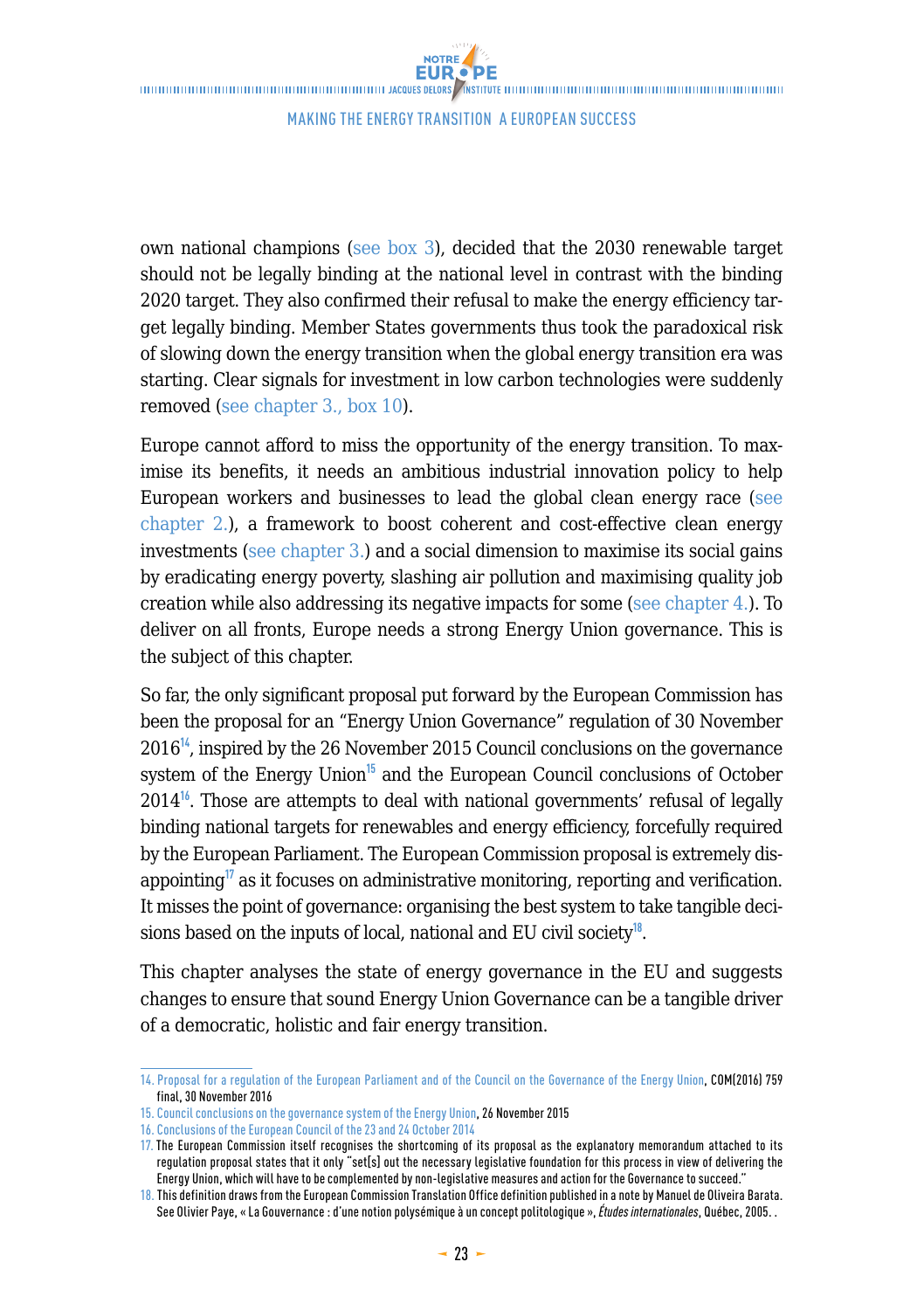**EUR.** PE THE CONTRACT DESCRIPTION OF THE CONTRACT OF THE CONTRACT OF THE CONTRACT OF THE CONTRACT OF THE CONTRACT OF THE CONTRACT OF THE CONTRACT OF THE CONTRACT OF THE CONTRACT OF THE CONTRACT OF THE CONTRACT OF THE CONTRACT OF TH

Making the Energy transition a European success

## **1.1. Four guiding principles to articulate and crossfertilise the several levels of energy governance**

## **1.1.1. Democracy and sovereignty: the citizen at the centre of the energy transition**

In recent years, millions of Europeans made clear that they wanted to (re)gain control over their individual and collective lives. When designing a genuine Energy Union governance, the notion of democracy must thus be at its core**<sup>19</sup>**. The Energy Union which is putting the citizen at the centre of its preoccupations needs to demonstrate that it is governed in the most democratic way.

The European Commission vision is indeed "most importantly [one] of an Energy Union with citizens at its core, where citizens take ownership of the energy transition"**<sup>20</sup>**. It tries to put citizens closer to the centre by proposing tools to empower people**<sup>21</sup>**. Yet, there is a need to go much further, to make citizens not only closer to the centre, but fully at the centre of the energy system and energy policy-making.

One of the EU's biggest democratic shortcoming comes from national governments blaming the EU for "imposing" something they themselves supported in Brussels**<sup>22</sup>**. With some exceptions like Denmark, most governments effectively ignore their parliaments and citizens when making decisions in Brussels**<sup>23</sup>**, which creates a problem for democracy but also for the perception of sovereignty.

Sovereignty is the ability to adopt decisions that are enforced in a given territory<sup> $24$ </sup>. But who does exercise sovereignty? Who does decide and how? National technocrats, governmental politicians, national MPs, and/or citizens? Currently, in EU

<sup>19.</sup> Democracy is usually understood as a system where decisions are taken for the people, by the people. The first historical occurrence of this definition can be traced back to the funeral oration allegedly given by Périclès in 431BC. See Thucydides, *The Peloponnesian War*, Book II.

<sup>20.</sup> European Commission, *Energy Union Framework Strategy*, 25 February 2015, p.2

<sup>21.</sup> For instance with better information on their bills, the recognition of local energy communities, the right to directly contract with aggregators without their supplier's permission so consumers can economically benefit from their contribution to the stability of the electricity grid.

<sup>22. «</sup> [Commerce "Les États de l'UE critiquent les négociations qu'ils ont eux-mêmes lancées"](http://www.liberation.fr/planete/2017/01/03/commerce-les-etats-de-l-ue-critiquent-les-negociations-qu-ils-ont-eux-memes-lancees_1538899) », interview of Cecilia Malmström, *Libération*, 3 January 2017

<sup>23.</sup> Andreas Follesdal et Simon Hix, ["Why There is a Democratic Deficit in the EU: A Response to Majone and Moravcsik"](http://personal.lse.ac.uk/hix/Working_Papers/Follesdal-Hix-JCMS-2006.pdf ) JCMS 2006 Volume 44,. Number 3,. pp. 533–62

<sup>24.</sup> National sovereignty can thus be exercised at the national level with, for instance, a national parliament adopting rules that are enforced on the national soil. National sovereignty can thus also be exercised at the EU level, with national and EU actors adopting decisions that are enforced on national soil.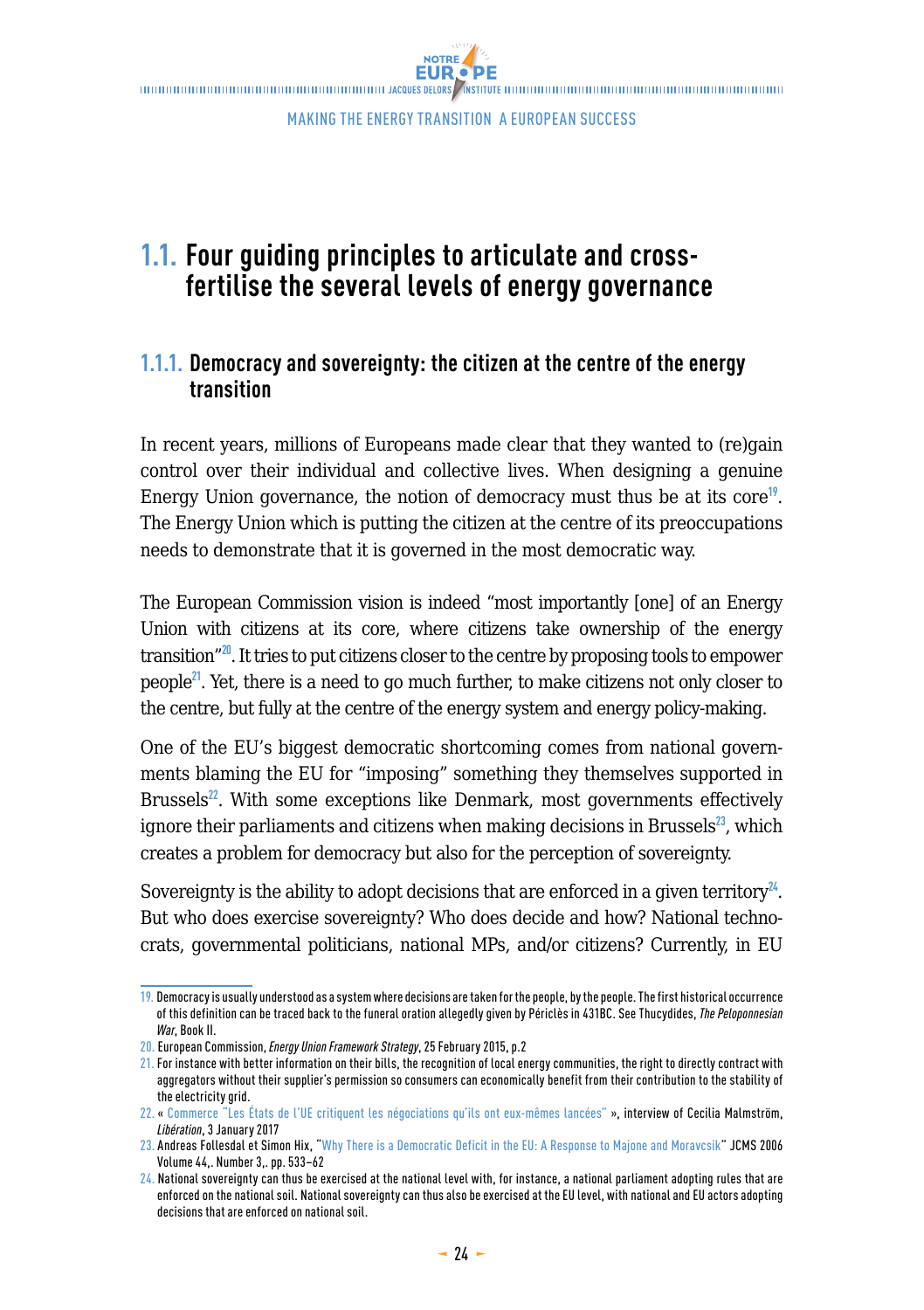energy policy making, the argument of "preserving national sovereignty" is too often used to mean "preserving the capacity of a handful of unelected national technocrats to rule with no democratic oversight". We argue for a democratic understanding of sovereignty: genuine sovereignty as the capacity of citizens to individually and collectively impact the world they live in. This requires to ensure democratic control over decisions, whether taken at the local, regional, national or EU level. In other words, what matters is for citizens to drive the energy transition, be it at the local level, national level (where it is relevant) or at the EU level (when sovereignty truly lies at the EU level). The latter option may raise the question of subsidiarity: in a given policy area, is the national interest best preserved if it is exercised at national or at EU level? (see 1.1.2.)

## **1.1.2. Subsidiarity: deciding at the relevant level of governance**

Subsidiarity entails that decisions should be taken at a level of decision as close as possible to citizens. More central levels of governance (regions, states, macroregions, European Union) should act only if and in so far as the objectives of the proposed action cannot be sufficiently achieved by less central levels of governance. This is therefore a two-way street: the EU should not act where states, regions or cities can deliver, but the EU should step in where national actions are not sufficient and the EU could do better.

For instance, subsidiarity means that the EU should not impose a plan for child education to energy conservation behaviours when Member States, regions and/ or cities deliver. It however also means to act where European action can best promote citizens' interests. For instance, European interest in world affairs is more likely to be effectively promoted by a united Europe conveying a single message than by the unarticulated aggregate of national external energy policies. In this area, the Paris Climate Agreement may be seen as an immense success for the EU, while we are still witnessing utter failures, such as the cacophony around Nordstream2 (see box 2).**<sup>25</sup>**

One obstacle to EU action is the impression of "Brussels overreach". This perception undermines the European energy transition, for instance by making

<sup>25.</sup> For a broader—and humoristic—perspective on the need for a well-coordinated EU foreign policy see Sven Biscop, *[Europe and the](http://www.egmontinstitute.be/wp-content/uploads/2013/10/ep61.pdf)  [world – or Snow White and the Seven Fallacies](http://www.egmontinstitute.be/wp-content/uploads/2013/10/ep61.pdf)*, Egmont Paper, 2013.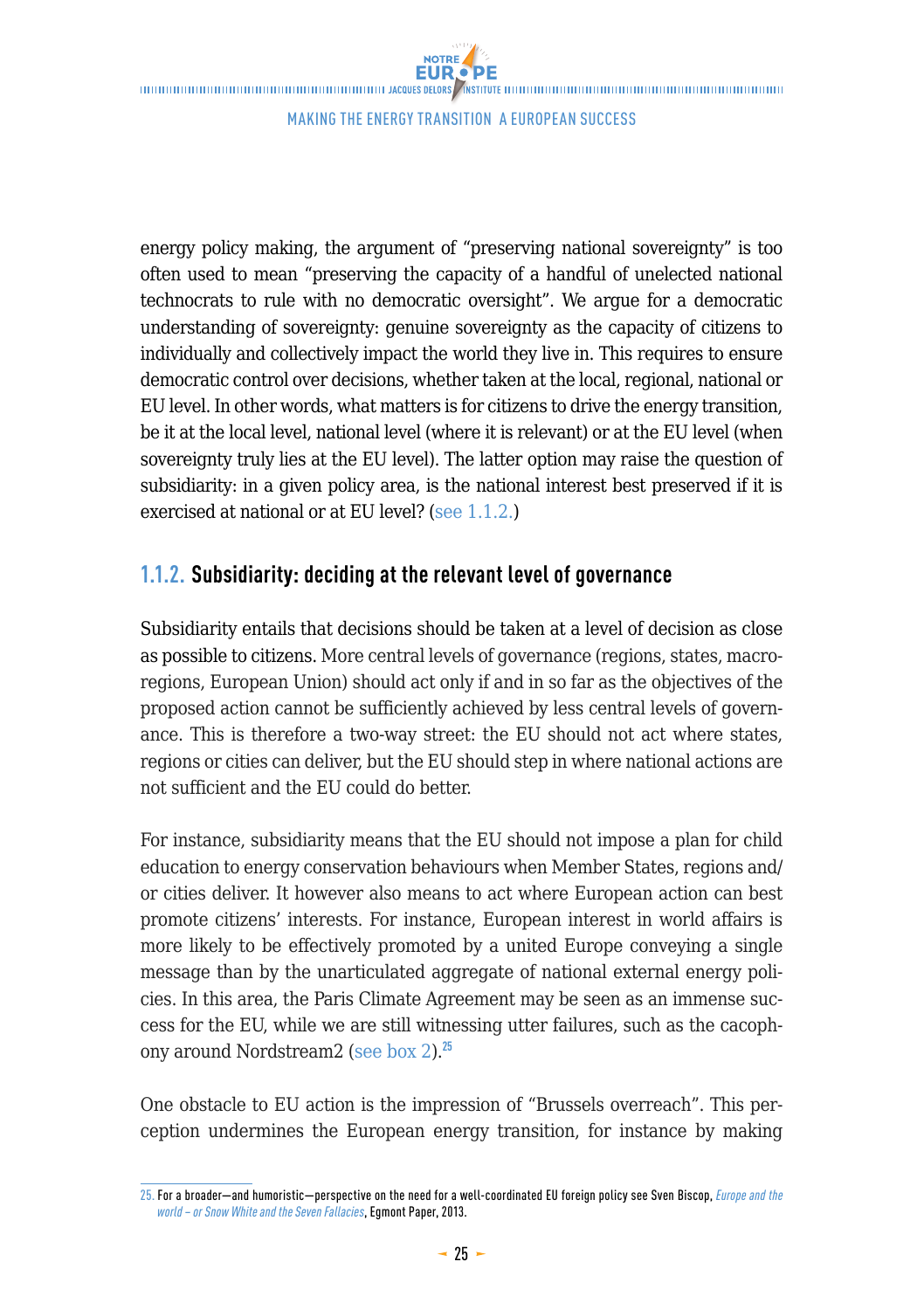politically difficult for the European Commission to propose more ambitious energy efficiency regulations<sup>26</sup>. To overcome such situations, proposals should come from more grassroots organisations. In this respect, the Energy Union Governance could look at two ways forward:

- A European Citizen Initiative (ECI) could be launched by civil society organisations to impact EU policy making. Consumer associations could ask the EU to extend its energy-labelling standards to other products as to give consumers basic and user-friendly information about the operating costs of the appliances they buy (e.g. hair dryers, toasters, kettles etc.). Another example would be for healthcare/patient associations to mobilise against air pollution as it is a key factor of respiratory and heart diseases (see chapter 4., 4.2.1.1.). Their ECI could ask the European Commission to propose tougher air pollution standards for cars**<sup>27</sup>**.
- Giving a "green card" to national parliaments. EU treaties give national parliaments the right to voice their concerns about the EU overreaching by giving a "yellow card" or an "orange card" to the European Commission. This procedure is useful to ensure that the EU acts only where necessary. It should be completed with a positive procedure, a "green card" where national parliaments would also be allowed to step up to ask the EU to  $act^{28}$ .

As the EU is undergoing a severe political and confidence crisis, the European Commission published on 1 March 2017, a White Paper on the future of Europe**<sup>29</sup>**. It identifies five scenarios for Europe, where the third scenario proposing "those who want more do more" may be of particular relevance to allow a group of forward-looking countries to cooperate in specific policy areas where national sovereignty is best served when it is exercised at a supra-national level. This would

<sup>26.</sup> The EU already sets energy efficiency standards and energy labelling for everyday appliances to level the playing field for appliance producers, and thus boosts economies of scale that benefit producers and consumers. The question there is the extent of the EU action, often being accused of over-regulating peoples' lives. A recent example is the 2016 discussion that gained the journalistic name "Toaster-gate", i.e. whether EU legislation on eco-labelling that already applies to many domestic appliances (such as white goods), should be extended to other smaller appliances such as toasters or coffee machines etc. In the end, the European Commission decided not to propose such extension, fearing of being accused of overreaching, even if this proposal would have helped reducing European energy consumption, people's electricity bills, while creating jobs and economic activity in Europe as European appliances tend to be more energy efficient than, say, Chinese designed appliances.

<sup>27.</sup> In 2016, the European Commission proposed new air pollution standards. In the end looser standards were adopted by national governments, with little democratic accountability as many national governments, most notably the French one, ended up voting in favour of an amendment that they officially –and vocally- opposed; as this was revealed by the European Parliament's investigation. See Quentin Ariès, ["Brussels wants ministers to shoulder policy responsibility](http://www.politico.eu/article/brussels-wants-ministers-to-shoulder-policy-responsibility/)", *Politico*, 14 February 2017.

<sup>28.</sup> For instance, witnessing the impact of air pollution on their constituents and public health spending, national MPs may act together to ask the European Commission to propose tougher air pollution standards.

<sup>29.</sup> White Paper available at : [https://ec.europa.eu/commission/sites/beta-political/files/white\\_paper\\_on\\_the\\_future\\_of\\_europe\\_en.pdf](https://ec.europa.eu/commission/sites/beta-political/files/white_paper_on_the_future_of_europe_en.pdf)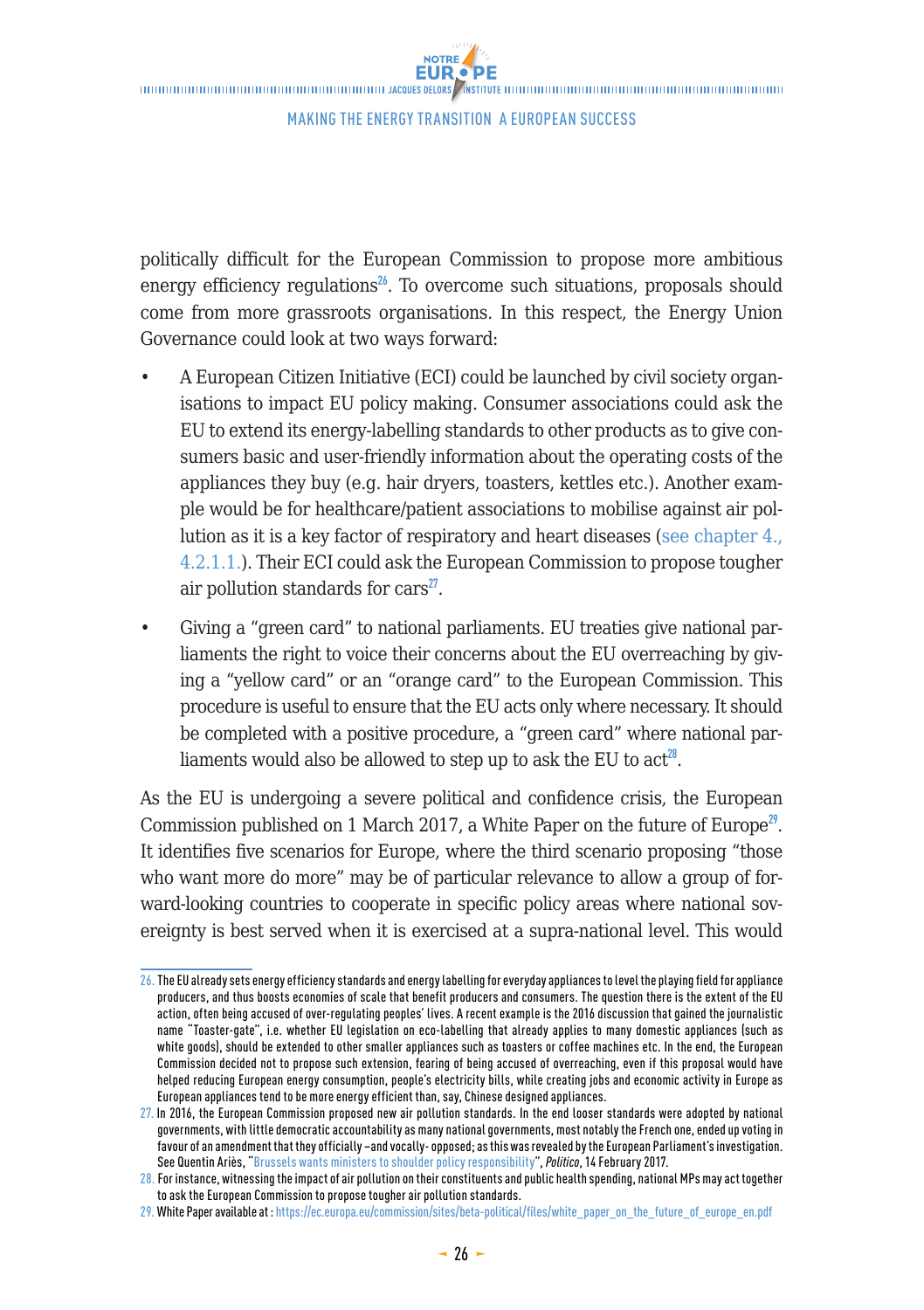be useful to ensure cooperation on energy-related domains where more common actions would yield better results, such as research. The latter is now a fully Europeanised area and it is now recognised that it makes sense to ensure that each euro invested in research goes to the best researcher in his/her field regardless of nationality or geographical location—provided that it remains on EU soil**<sup>30</sup>**.

## **1.1.3. A more holistic approach to the energy transition**

Past European energy policy choices tended to be taken in silos, leading to incoherent policy making (for an illustration, see box 2). Significant progress has been made**<sup>31</sup>** in recent years thanks to the new European Commission structure with the creation of the position of European Commission Vice-President for the Energy Union (see  $1.2.4.2$ ). It rightly ensured the linking of all its energy proposals as to counter the usual silo mentality, thus opening the door to what Europe needs: a holistic Clean Energy Union Deal (see 1.2.3.).

## **BOX 2 A holistic approach to the Energy Union entails to re-shape the Nordstream 2 project32**

NordStream 2 is the project to build two new pipelines to ship 55 billions cubic meters (bcm) of gas (i.e. more than 10% of the present EU consumption) from Russia to Germany via the Baltic Sea. While it has an economic interest for Russian gas supplier Gazprom to create such a physical link, it is incoherent from a holistic approach to EU interests.

First, the EU energy policy of decarbonising the economy and boosting energy efficiency reduces European energy consumption (including gas). This has been successful, with EU gas demand declining by 100 bcm since 2010. Nordstream2 can only be an economic success if the EU fails on its decarbonisation and energy efficiency agendas.

<sup>30.</sup> This entails to change the legal status of research policy from a de facto parallel competence to a genuine EU exclusive competence. With the rise of the debate on adopting a budget for the Eurozone that could be used to finance strategic long-term investments, it may be sensible to kick-start an enhanced cooperation in the area of research –including energy-related research- to ensure that it is managed at a more adequate level of governance (e.g. at the Eurozone level for a start), with the aim of extending this cooperation to all other EU countries.

<sup>31.</sup> One illustration of the increased coherence of European Commission proposal can be found in its proposal for a new electricity market design. Several Member States have adopted capacity mechanisms that can be used to subsidise unprofitable power plants if they are necessary to ensure security of electricity supply. The European Commission agrees that such schemes can be necessary, and suggests measures to ensure coherence with EU and national climate policies, for instance by proposing to ban coal power plants from benefitting from such public support schemes. The detailed proposal is thus to ensure that such public support schemes will not benefit any power plant emitting more than 550gC02/kWh, having regard to what is already common practice within the European Investment Bank.

<sup>32.</sup> This box builds on Jean-Arnold Vinois and Thomas Pellerin-Carlin, "[Nord Stream-2 : A decisive test for EU energy diplomacy](http://www.naturalgaseurope.com/nordstream-2-eu-energy-diplomacy-expert-27171)", Natural Gas Europe, 16 December 2015.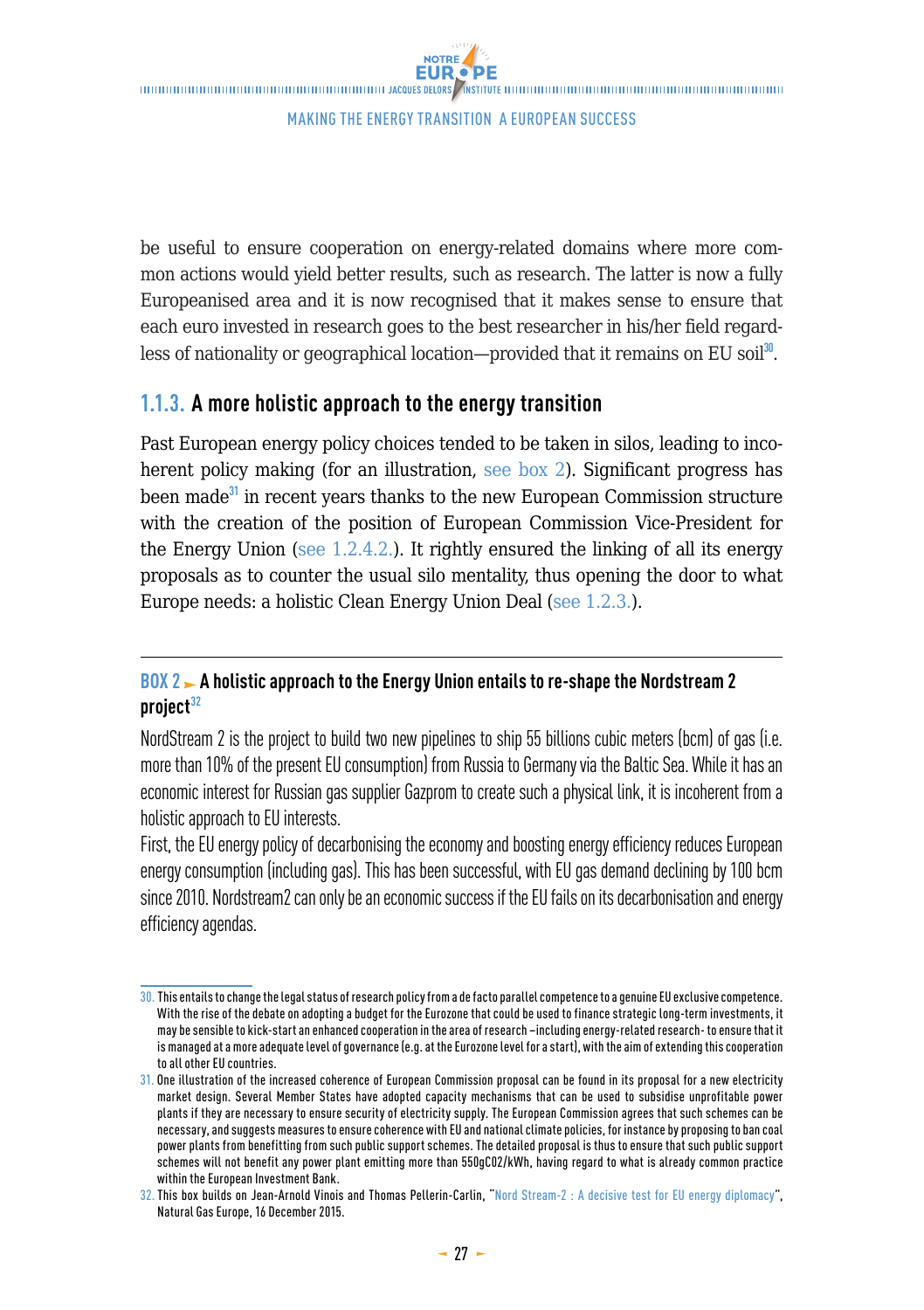NOTRE EUR PE ACCEPTE DE L'AGNOMINATION DE L'AGNOMINATION DE L'AGNOMINATION DE L'AGNOMINATION DE L'AGNOMINATION DE L'AGNOMINATION DE L'AGNOMINATION DE L'AGNOMINATION DE L'AGNOMINATION DE L'AGNOMINATION DE L'AGNOMINATION DE L'AGNO

Making the Energy transition a European success

Second, Nordstream 2 would deprive the Ukrainian government of an important annual income (between 1 and 2 billions euros of gas transit fees) as Nordstream 2 is meant to replace the Ukranian transit pipelines to transport Russian gas to the EU. This would weaken Ukraine at a moment when the EU actively supports the reforms of this country and particularly in the field of energy. In the end, less revenues for Ukraine will likely increase the amounts of Ukrainian debt towards EU states—a debt that may never be fully repaid.

Third, the east-west divide between European States has been exacerbated over the past years, notably during the "refugee crisis". It is incoherent for a western member like Germany to ask an eastern member like Poland to show solidarity on the refugee crisis, while Germany is refusing to show solidarity on energy by supporting Nordstream 2—and vice-versa.

In the end, Nordstream 2 whose President is the former German Chancellor, Gerhard Schroeder, is currently going forward under the intense lobby exerted by Gazprom and its western partners on EU leaders, most notably the German Foreign Minister Sigmar Gabriel, but also on other countries such as Austria (through its champion OMV), Netherlands (Shell) and France (Engie) but also Italy (SAIPEM/ENI).**<sup>33</sup>** Nordstream 2 is therefore much more than a pure commercial project. **<sup>34</sup>**

A step in the right direction has recently been taken by the European Commission in March 2017 as it proposes that EU Member States give the European Commission a mandate to negotiate an EU-Russia agreement on Nordstream 2**<sup>35</sup>**.

There is a need to overcome the silo mentality and adopt a longer-term perspective. It is a matter of efficiency to ensure both horizontal coherence (e.g. coherence between electricity, industry, trade, development, cohesion, social, transportation, taxation policies etc.) as well as vertical coherence (e.g. coherence between EU, national and local levels). One illustration of the holistic approach to the energy transition is to ensure that current decisions are climate-consistent by avoiding lock-ins (see chapter 3.), such as the German public bank support to a Greek coal power plant**<sup>36</sup>** meant to run from 2020 to around 2070—i.e. at a time where Europe's electricity mix is supposed to be fully decarbonised. Another illustration would be for Europe to debate and agree on a Social Pact for the Energy Transition, that could be based on the proposals detailed in chapter 4.

Adopting a holistic approach to the energy transition is moreover paramount to allow a more democratic decision making. A silo-system enhances the power of

<sup>33.</sup> For further information on Nordstream 2, including from an economic and legal perspective, see: ["Energy Post debate: Nord Stream](http://energypost.eu/nordstream2-debate-video/.)  [2 and the future of the European gas market"](http://energypost.eu/nordstream2-debate-video/.), video of the conference of 8 March 2017 organised by Energy Post.

<sup>34.</sup> As an illustration of how politically charged this issue can be, current Nordstream CEO Matthias Warnig was working for the Stasi at the time when Vladimir Putin was a KGB agent in East-Germany.

<sup>35.</sup> ["EU offers to negotiate Nord Stream 2 on behalf of members](https://www.euractiv.com/section/energy/news/eu-offers-to-negotiate-nord-stream-2-on-behalf-of-members/ )", *Euractiv*, 30 March 2017

<sup>36.</sup> ["Poland, Greece reject Eurelectric's no new coal plant after 2020 plan"](https://www.platts.com/latest-news/coal/brussels/poland-greece-reject-eurelectrics-no-new-coal-26704436 ), *Platts*, 5 avril 2017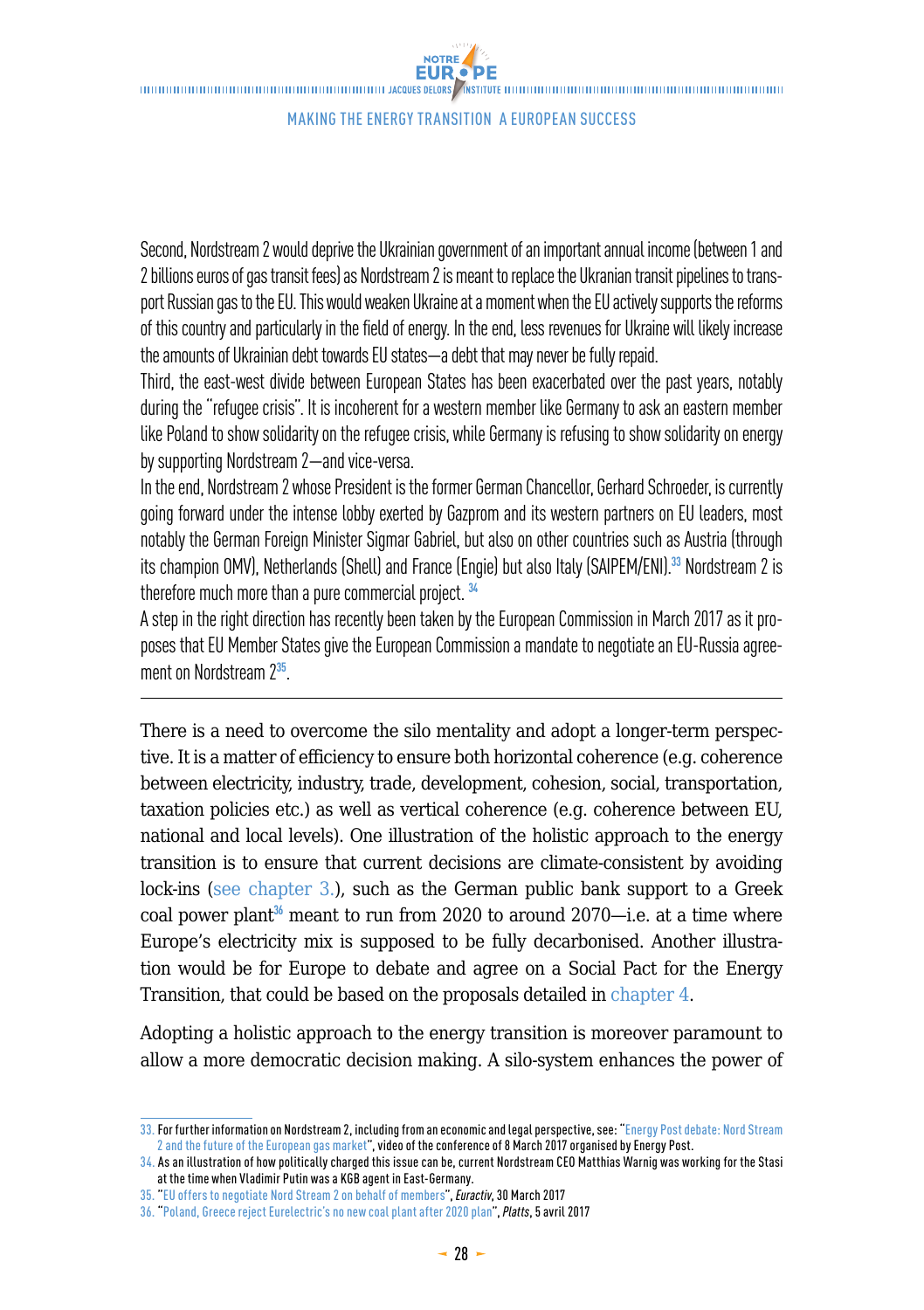lobbies (see box 3) to block specific elements of legislation they dislike. A specific lobby tends to be effective in its own silo, but less so when policy issues are approached through a cross-cutting perspective.

### **BOX 3 European Energy Lobbies**

Companies and civil society organisations try to influence policy makers in order to induce them to adopt decisions that fit their interests. This lobbying affects many policy areas, including energy. Energy lobbies have no problem defending their interests, even when such interests are narrow, selfish and clash with citizen interests or commonly agreed goals (e.g. fighting climate change, as agreed in the Paris Agreement).

A schematic classification could identify three kinds of energy lobbies: those of the old world, those transitioning from the old to the new world, and those of the new world.

Lobbies of the old word mostly gather public and private companies. This category includes oil and gas suppliers (IOGP, Eurogas), coal suppliers (Euracoal) as well as the power generating facilities usually called utilities (Eurelectric). It may include non-EU companies, such as the global number one oil and gas giant ExxonMobil (whose CEO became Donald Trump's Secretary of State), or Russian gas company Gazprom owned by the Russian State. Electricity suppliers, gathered in Eurelectric or in the more confidential Magritte Group and the nuclear lobby (Foratom) have been instrumental in watering down the 2030 objectives, for instance by ensuring that Europe's 2030 targets for energy efficiency and renewables would not be legally binding at the national level. In several instances, national governments (who also often are their shareholders)**<sup>37</sup>** act as megaphones of company interests, thus defining their "national interest" as the interest of national companies rather than national citizens. Most car manufacturing companies could also be included in this category as they consistently lobby against air pollution and emissions standards in order to delay their eventual shift towards electric vehicles. But the dieselgate and the digital companies seem to have changed the position of some major manufacturers like VW and Toyota.

Fortunately, several lobbies are transitioning from a dirty past towards a clean future. Among them, there are unbundled electricity networks operators, gathered as independent infrastructure managers within ENTSO-E, moving towards a more decentralised and demand-driven electricity market, accommodating more and more renewables sources of energy. Some utilities are now faced with the so called Kodak dilemma that is defending the past paradigm of electricity centrally produced, transported and distributed to a passive abonnee (like the argentic photo era) and the new world resulting from a more decentralised power generation with renewables and an active consumer managing cleverly its consumption (the digital camera). Another significant group is made of companies stuck between their clean commitments and their dirty assets, like EON/UNIPER, RWE/INNOGY, ENEL, ENGIE and others. Total is in a similar situation as it remains a leading oil and gas producer while having acquired solar and batteries assets. The

 $37.$  For instance, the support the French and Austrian governments give Nordstream 2 is best understood by successful lobbying from Engie and OMV on their respective governments.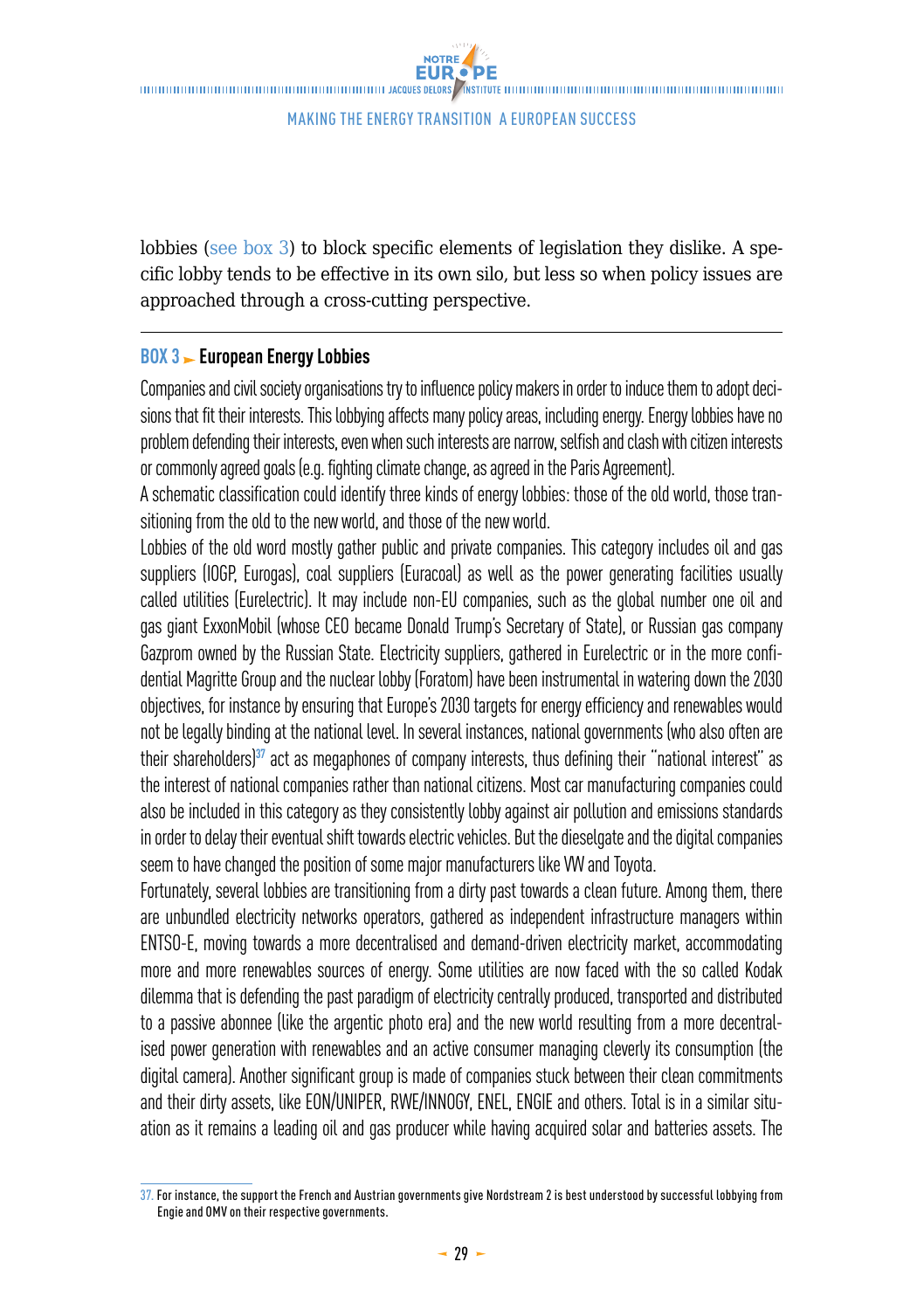European chemical industry lobby CEFIC also has split interests: rising energy prices may endanger its cost-competitiveness but the energy transition creates new markets for its products. The electro-intensive industry (IFIEC) has not yet adopted a constructive approach towards the new future. In terms of lobbying, all those companies face a challenge of time consistency. For instance, when lobbying for the post-2020 electricity market design, some lobbyists may lobby in favour of their company's old business model, rather than focusing on what would be positive for the post-2020 business model. When speaking about the most effective way to reduce emissions through the ban of coal in power generation, most of these lobbies are in a schizophrenic position and are usually prevented to express a meaningful position.

Finally, there is a rising number of lobbies of the new world, still in their infancy and still much less powerful than their counterparts. These lobbies are representing energy regulators (CEER), consumers (BEUC), promoting renewable energy (WindEurope, Solar Power Europe), energy efficiency (EuroAce, European Coalition for Energy Savings), demand-side management (Smart Energy Demand Coalition), or they are proenvironment civil society organisations (European Climate Foundation, E3G, WWF).

## **1.1.4. From decision by a few to action by all**

With the rise of nationalists like Wilders in the Netherlands, Petry in Germany or Le Pen in France, it is critical for the EU to demonstrate that the European Project, including its Energy Union, is not meant to be an elitist project where key decisions are taken by a few. It has to have a grassroots component, and ensure that the Energy Union is effectively made by and for the people. In other words, to move from a situation of "decision by a few" to a situation of "action by all".

This is critical to uphold the principle of democracy (see  $1.1.1$ .). It is also a matter of efficiency as the more democratic and grassroots our energy decisions are made, the more people will not oppose them and become actors of the change.

Moving away from a situation where few people take decisions, to a situation of actions by all entails empowering people as citizens, consumers, savers and workers. Several of the European Commission proposals go in the right direction**<sup>38</sup>**. Yet, there is a need to go much further. Strong democratic consensus will create the certainty that favours more optimal investment choices, thus

<sup>38.</sup> e.g. greater emphasis on the role of cities in the energy transition, smart meter roll-out, clearer electricity bill, capacity to sign a contract with an aggregator without needing supplier's consent etc.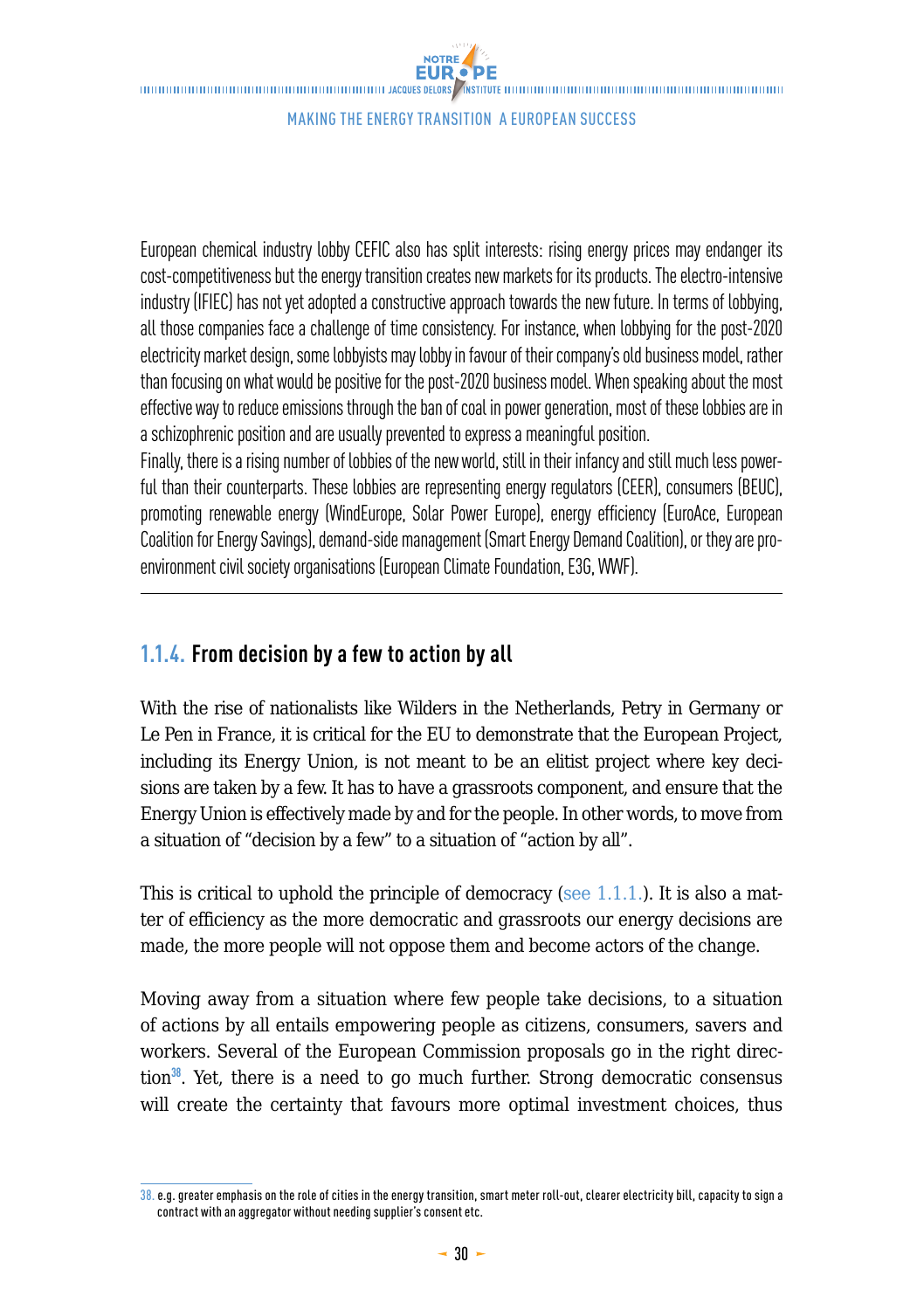economically benefitting investors, workers and taxpayers who may otherwise end up bearing the burden of unfortunate private or public investment choices.

Based on those four principles, the following sections further analyse the state of Energy Union Governance and suggest policy recommendations to transform those guiding principles into tangible actions impacting the Energy Union Governance regulatory framework (1.2.) and delivering concrete projects (1.3.) that can show right now that the EU is suiting its actions to its words, thus building the political consensus to drive the energy transition.

## **1.2. Building trust and consensus on a best way to achieve the energy transition**

In November 2016, the European Commission published its regulation proposal for an Energy Union Governance**<sup>39</sup>**. Its core element is for Member States to send by 1 January 2018 a draft "integrated national energy and climate plan" that should reflect the national energy strategy for the decade 2020-2030. The European Commission would make country-specific recommendations on this draft, the Member States "shall take utmost account of any recommendations from the Commission when finalising their plan," to be submitted by January 1st 2019. A similar process is planned for national plans looking at a 2070 horizon.

This proposal has no chance to deliver tangible governance. It is a toothless administrative reporting, not the enabling political process required to deliver what 72% of EU citizens want: a common energy policy for all EU Member States. It moreover fails to capture the novelty of the Paris Agreement that sets for the first time a clear long-term end-goal: carbon neutrality**<sup>40</sup>**.

This section thus seeks to analyse and recommend steps to ensure effective governance for (1) mid-term plans (horizon 2030), (2) long-term plans (horizon carbon-neutrality), in order to lead to (3) concrete political decision on a Clean Energy Union Deal that can be (4) effectively implemented as to impact real life.

<sup>39.</sup> [Proposal for a regulation of the European Parliament and of the Council on the Governance of the Energy Union](http://ec.europa.eu/energy/sites/ener/files/documents/1_en_act_part1_v9_759.pdf ), COM(2016) 759 final, 30 November 2016

<sup>40.</sup> Paris Agreement, Article 4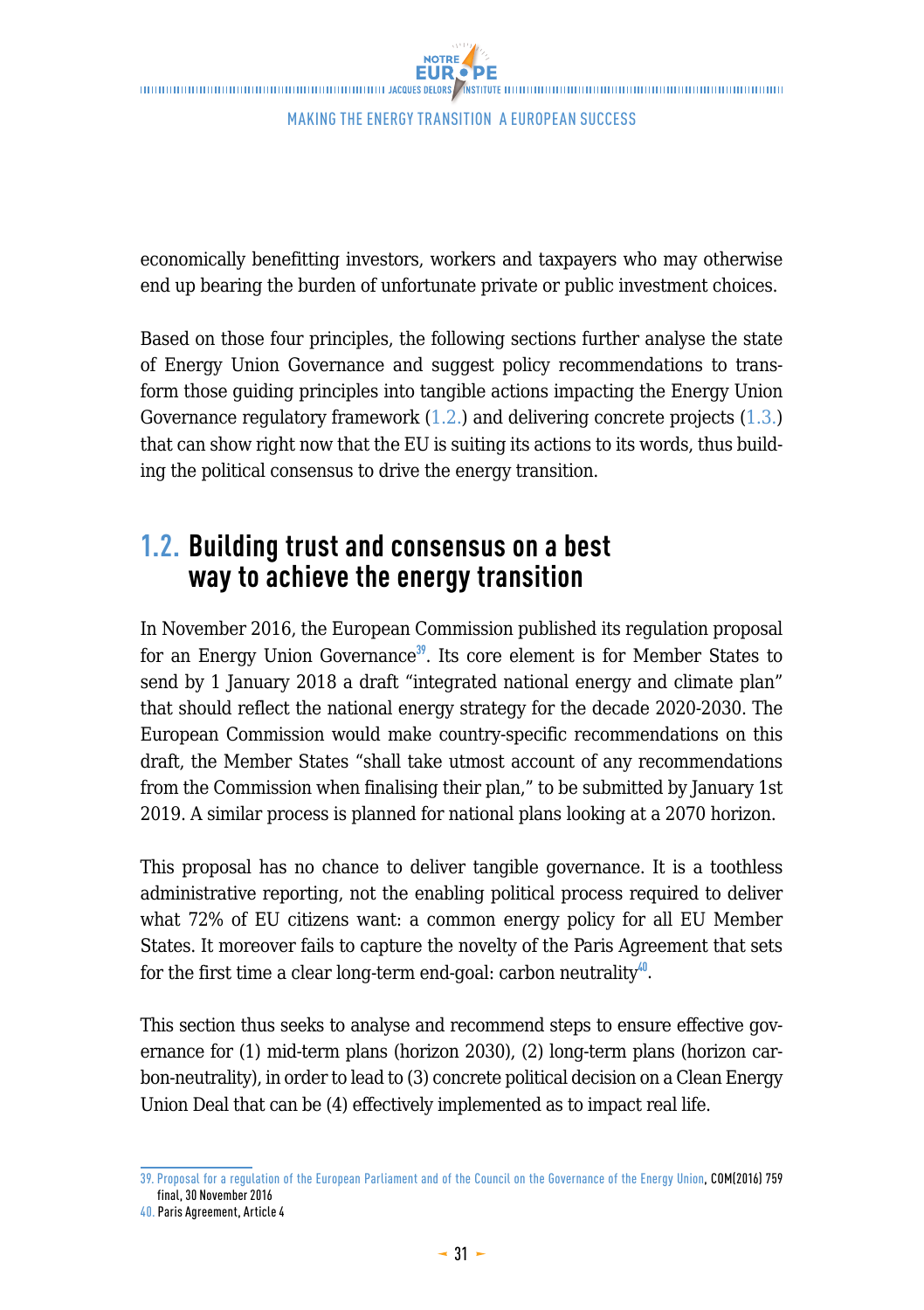

## **1.2.1. Planning for the medium term - horizon 2030**

#### **1.2.1.1. Ensuring that mid-term plans can be democratically adopted**

The current European Commission proposal is hindering democratic accountability of energy decisions. Symbolically, in its 89-pages proposal, the words "citizen" and "civil society" never appear while "democracy" appears only once and only to refer to the European Parliament's 15 December 2015 resolution. More substantially, three key critics are to be mentioned:

- 1. European and national parliaments have virtually no role in the envisaged governance framework. A behind closed door dialogue between the European Commission and national governments is unlikely to be democratic.
- 2. Unless it has already worked on a plan before like some Member States, the proposed timing *de facto* prevents any Member State to propose something more than a document drafted by a few national technocrats. Even if the European Commission were to achieve its unrealistic objective of reaching an agreement on this proposal by the end of 2017, this would leave a ludicrous few days/weeks for Member States to submit their draft plans on 1 January 2018.
- 3. The European Commission proposal has no teeth to pressure a national government to adapt a flawed plan, and no teeth to ensure that plans are actually implemented. The European Commission may issue recommendations but has little legal and political tools to ensure that those recommendations impact and alter national plans. Here it is useful to draw lessons from the European Semester**<sup>41</sup>** where similar recommendations are given on economic and social policies. Among the country-specific recommendations issued by the European Commission under the European Semester, only 2% are fully addressed by Member States**<sup>42</sup>**.

<sup>41.</sup> The European Semester is a sort of governance process for the Economic and Monetary Union, which notably aims at ensuring more coordination of Eurozone members' national budgetary policies.

<sup>42.</sup> Jacques Delors Institute – Berlin, EU Economy Brief n°12/2017, 24 March 2017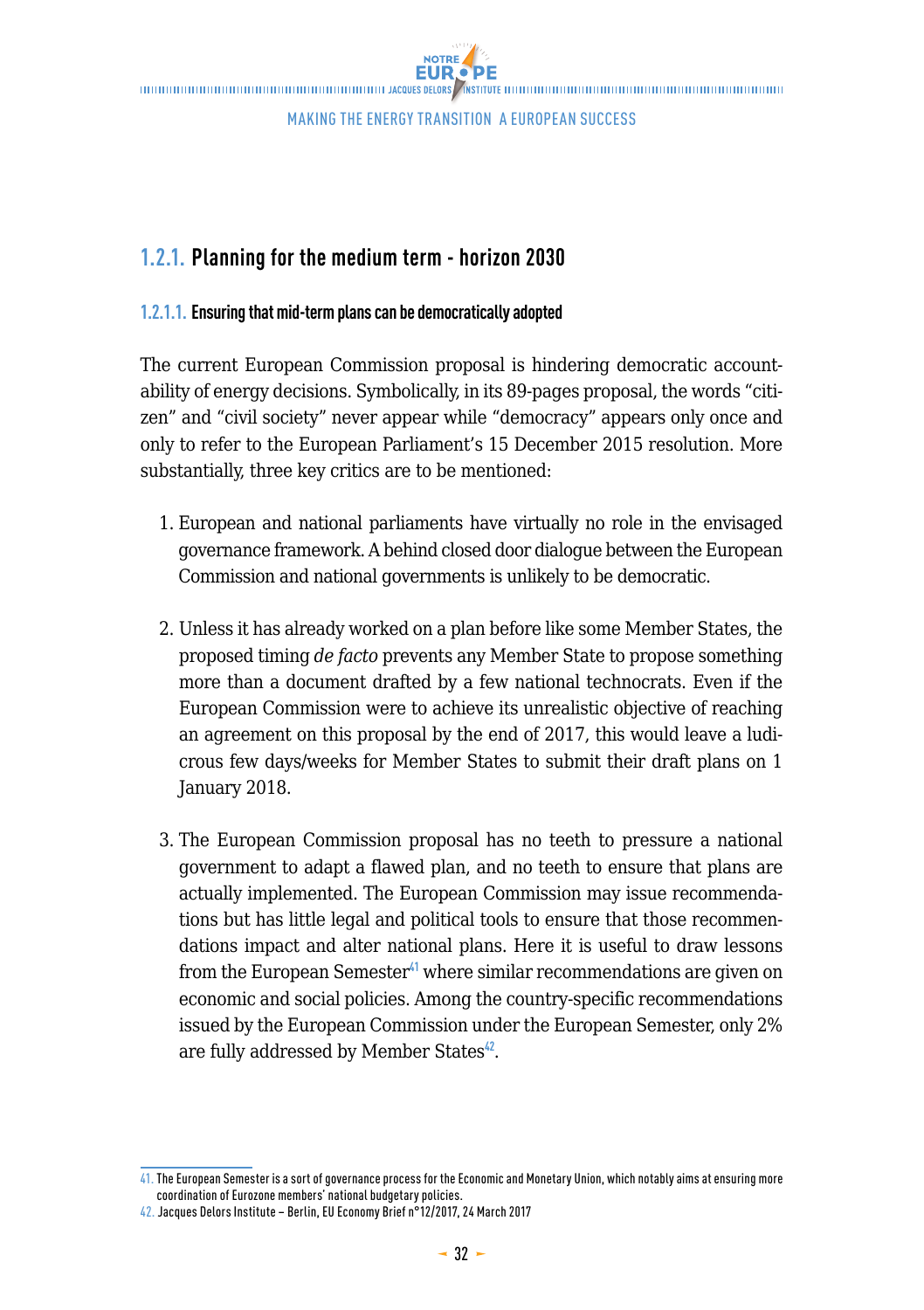Against this background, the EU should provide a toolbox to those local and national decision makers who believe that energy policy is a too sensitive policy area to be left to governmental technocrats alone. It is thus suggested to (A) elaborate a list of best practices for national energy plans, (B) include a list of tools Member States are invited to use, and (C) build a review mechanism ensuring that national energy plans are soundly and democratically debated at EU level.

## **1.2.1.2. Identify all the best practices to elaborate national plans that are sound, trustworthy, and endorsed by a vast majority of local and national stakeholders**

Ahead of its Energy Union Governance regulatory proposal, the European Commission created the valuable "Technical Working Group on National Energy and Climate Plans" which gathers European Commission and national governments officials. This allows the European Commission to proactively engage national governments ahead of the drafting of national energy-climate plans.

Research institutions such as Ecologic**<sup>43</sup>** and IDDRI**<sup>44</sup>** have already started to identify several best practices in national decision making processes to elaborate a national energy-climate policy. Further research need to be made and feed into the work of the "Technical Working Group on National Energy and Climate Plans". Member States should be encouraged to experiment new processes that, if useful, could be adopted by other Member States. Among already existing best practices, two could be mentioned:

1. As part of a "National debate" process, it is useful to form a group of independent experts working with stakeholders to identify and propose several long-term decarbonisation scenarios from which to choose the midterm objective. Such a group exists in the UK with the UK Climate Change Committee (CCC), or in France as part of the 2015 energy transition law. The UK CCC moreover provides annual progress report to the Parliament, enhancing the democratic accountability of the British energy transition.

<sup>43.</sup> Katharina Umpfenbach, Streamlining planning and reporting requirements in the EU Energy Union Framework, Ecologic Institute, September 2015

<sup>44.</sup> Oliver Sartor, Michel Colombier, Thomas Spencer, "Designing planning and reporting for good governance of the EU's post-2020<br>climate and energy goals", IDDRI, October 2015. Oliver Sartor et al., "Developing 2050 decarb on good practice from national experiences", IDDRI, January 2017.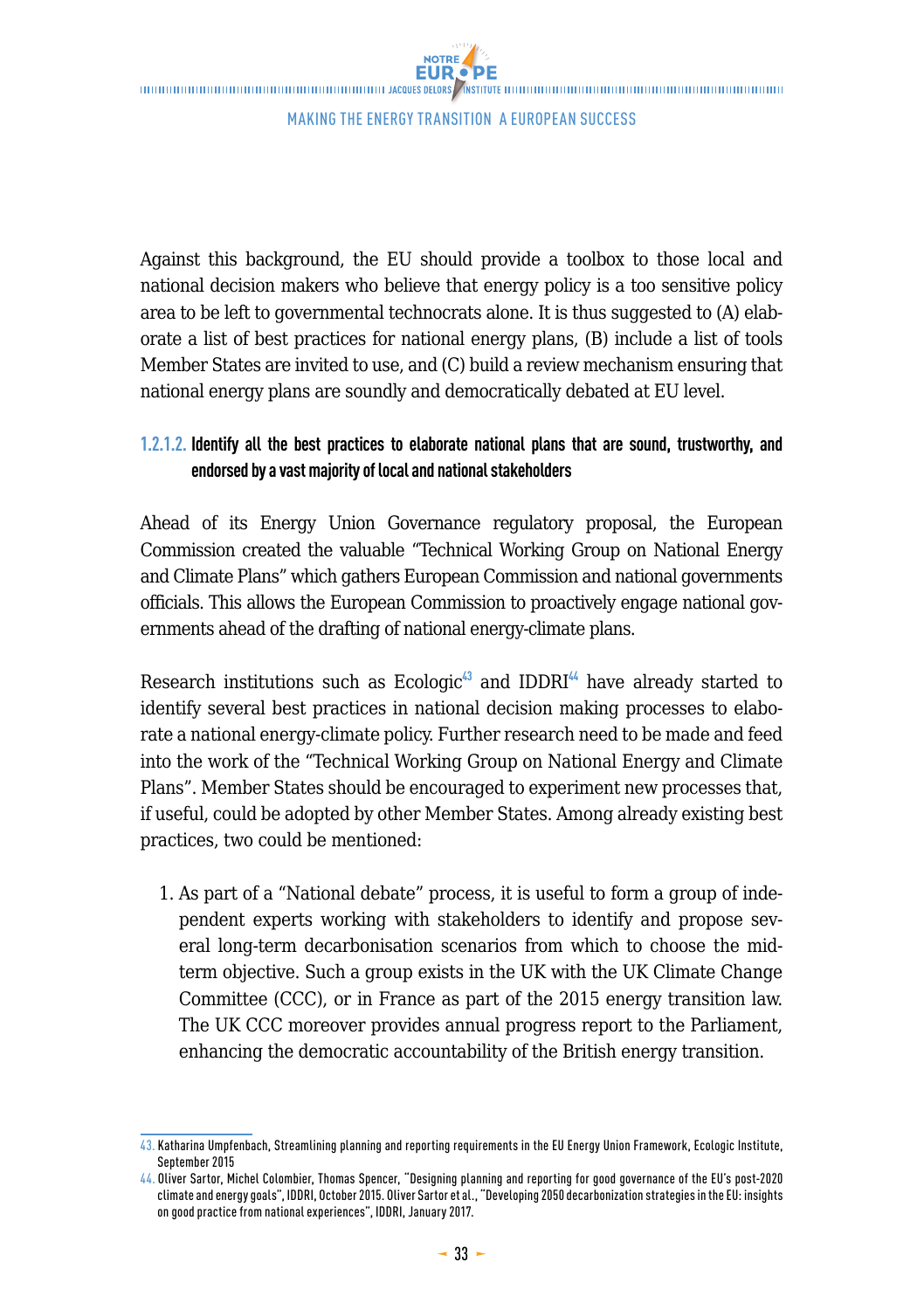NOTRE THE CONTRACT CONTRACT CONTRACT CONTRACT CONTRACT AND ACQUIS DELORS ASSEMBLE CONTRACT CONTRACT CONTRACT CONTRACT CONTRACT CONTRACT CONTRACT CONTRACT CONTRACT CONTRACT OF CONTRACT OF CONTRACT OF CONTRACT CONTRACT CONTRACT CO

Making the Energy transition a European success

2. Ensuring an open discussion that allows to overcome taboos (e.g. nuclear in France, coal phase-out in Germany). In Germany, this led to the creation of a Commission for industrial transition that will notably deal with transition options for the country's coal regions.

Best practices alone are no silver bullet. It is however useful to show that countries like the UK, France, Germany, the Netherlands, Sweden, Finland or Czech Republic have already found ways to efficiently tackle the issue of energy plans. This is likely to alleviate the fears some national governments may have.

#### **1.2.1.3. Include in the regulation a list of tools that Member States are invited to use**

Europeanisation does not always require legal constraints. Member States are not monoliths. Within Member States, many would welcome a more holistic and forward-looking decision making for national energy policy. To that end, the Energy Union Governance regulation should empower those national actors who can support the national decisions needed in the framework of the Energy Union.

In concrete terms, the regulation could include a list of suggestions. For instance, an article saying "Where relevant, Member States are invited to consult their national and regional consumer associations, cities, local governments, business and SMEs associations, relevant NGOs and other relevant civil society organisations", would signal national Civil Society Organisations (CSOs) that they can voice their opinion in their national arena when the government drafts the plan. Forward looking CSO officials may even decide to kick-off the drafting of national energy plans themselves by organising conferences and working groups where the national decisions makers of those plans would be invited and may therefore be influenced by some ideas presented by trade-unionists, clean energy business leaders and NGOs. A similar provision could be made to include the work already done by many European cities (e.g. through the Covenant of Mayors) and regions.

### **1.2.1.4. Build a review mechanism involving a large range of stakeholders**

Contrary to what is currently proposed, governance should not be limited to bilateral reporting between the European Commission and each national government. This is by far not the optimal solution, not least because it limits the capacity to enable or pressure a Government to adopt changes in its energy plan.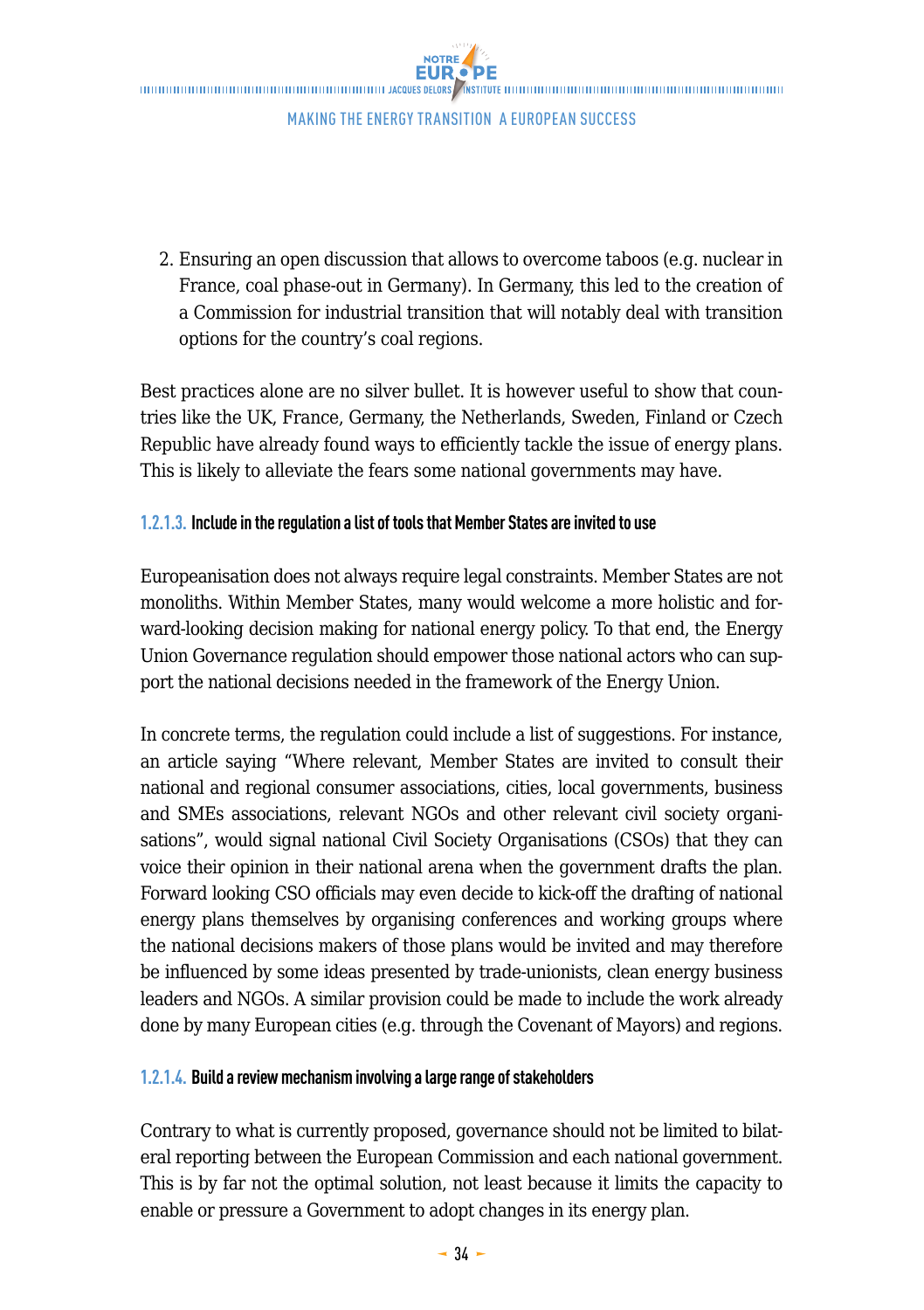To answer those concerns, at least four steps need to be taken:

- 1. 2017 sees European Commission Vice-President Šefčovič's making its second "Energy Union Tour" where he visits each EU country to discuss energy with key national decision makers and stakeholders. During this Tour, he presents the European Commission SWOT assessment**<sup>45</sup>** of the national energy situation. A version of it should be widely and timely published online in the national language in order to allow for assessment by all stakeholders and to enhance the robustness of the proposals to be made by the national decision makers to the Vice-President.
- 2. The regulation should ensure that national draft energy plans benefit from a peer review between Member States. Lessons could be learnt from other EU policy domains (e.g. the Economic and Monetary Union's "European Semester $^{\prime\prime(6)}$  and the country energy policy review process conducted by the International Energy Agency. This would help to create mutual trust and common understanding, as well as highlight best practices. To ensure a more democratic review, representatives of the European Parliament and of national parliaments could be invited to comment on draft national plans. Specific organisations, such as national Economic and Social Committees, academic organisations and think tanks might also be invited as some of their members may have valuable input on specific elements.
- 3. These peer-review mechanisms should also offer the forum to discuss elements where EU energy policy decisions are difficult to achieve because unanimous vote is required, such as in the case of energy taxation. Forward-looking Member States should consider engaging into an enhanced cooperation ensuring some basic harmonisation of the composition of energy prices**<sup>47</sup>**.
- 4. Democratic accountability is only possible where there is transparency. As it is already the case for the Technical Working Group on National Energy and Climate Plans, the public session of the proposed peer review mechanism

<sup>45.</sup> A SWOT assessement assesses the Strengths, Weaknesses, Opportunities and Threats of a given topic, in this case, the energy situation of an EU Member State.

<sup>46.</sup> Jacques Delors et al., "[Le semestre européen : un essai à transformer](http://www.institutdelors.eu/media/bref22-semestre_europ_en_01.pdf?pdf=ok)", Bref, Jacques Delors Institute, February 2011.

<sup>47.</sup> One illustration would be harmonising taxation on gasoline for trucks that may sometimes travel with two tanks as to buy gasoline in low-tax countries (e.g. Luxembourg), thus harming the effectiveness of EU and national policies as well as undermining the revenues of those Member States that opted for stronger environmental taxation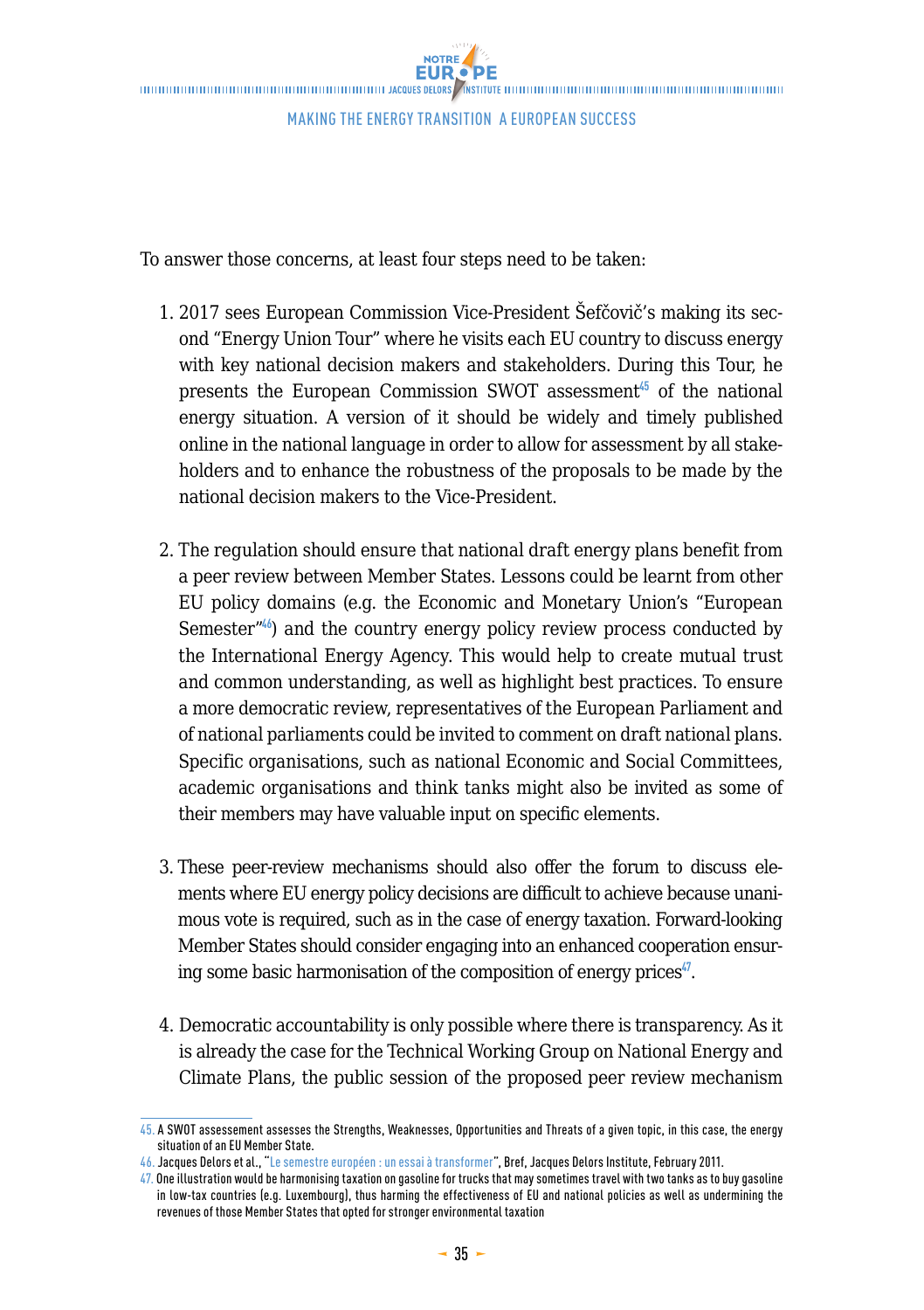NOTRE **EUR.** PE THE CONTRACT CONTRACT CONTRACT CONTRACT CONTRACT AND ACQUIS DELORS ASSEMBLE CONTRACT CONTRACT CONTRACT CONTRACT CONTRACT CONTRACT CONTRACT CONTRACT CONTRACT CONTRACT OF CONTRACT OF CONTRACT OF CONTRACT CONTRACT CONTRACT CO

Making the Energy transition a European success

should be broadcasted online as to, for instance, allow national journalists to follow the debate and inform national citizens of the plan their national minister will present and defend in Brussels.

## **1.2.2. Planning for the long term - horizon carbon neutrality**

#### **1.2.2.1. Clarifying what is Europe's desired end-state: carbon-neutrality under the Paris Agreement**

The Paris Agreement sets, for the first time, the end-state target for the energy transition: carbon-neutrality (i.e. net-zero emissions: manmade greenhouse gas emissions should not exceed manmade capture of greenhouse gases, for instance thanks to reforestation). If Europe is serious about the Paris Agreement, it requires its cities, regions, Member States and the European Union to prepare long-term plans to reach carbon-neutrality. This needs to start now, with the adoption of an adequate Energy Union Governance Regulation.

In the European Commission's regulatory proposal**<sup>48</sup>**, only one article is dedicated to long-term plans, with no reference to the Paris Agreement objective of carbonneutrality. It defines "long-term" as 2070, a period that is so far away that IDDRI advocates for those plans to aim at 2050**<sup>49</sup>**. Both approaches may be missing the point of carbon-neutrality set-out by the Paris Agreement. To avoid that, long-term should strive for a simple target: carbon-neutrality, with a target year that might differ from country to country taking into account national diversity.

<sup>48.</sup> European Commission, [Proposal for a Regulation of the European Parliament and of the Council,](http://ec.europa.eu/energy/sites/ener/files/documents/1_en_act_part1_v9_759.pdf) 30 November 2016

<sup>49.</sup> Oliver Sartor et al., "Developing 2050 decarbonization strategies in the EU: insights on good practice from national experiences", IDDRI, January 2017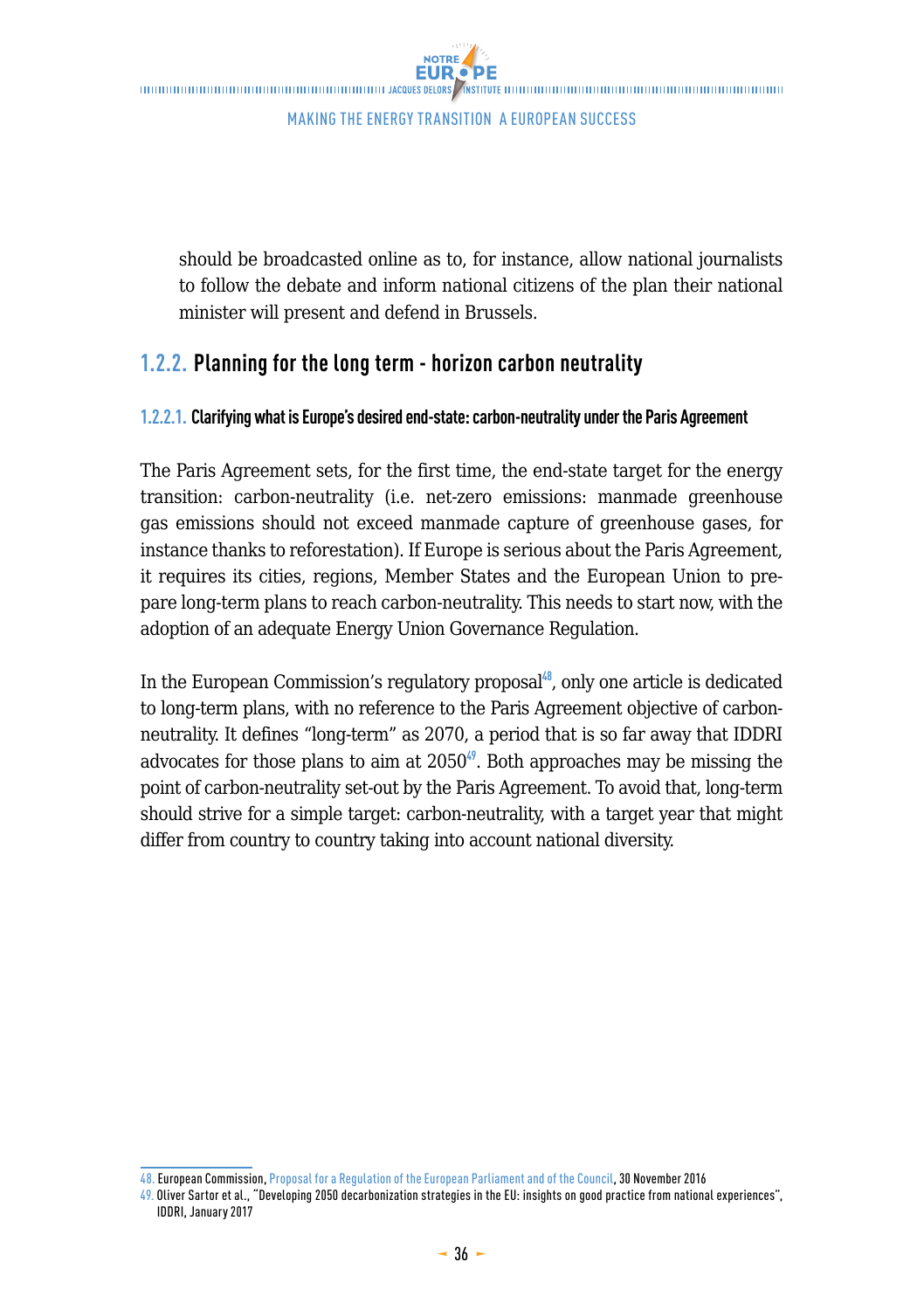#### **1.2.2.2. Structuring long-term plans through sectorial approaches to carbon-neutrality**

Looking at a long-term horizon with a specific net-zero emissions objective tends to reduce the importance of short-term vested interests in the debate**<sup>50</sup>**. It therefore also allows for a more science-based approach to decarbonisation, relying on relevant scenarios to be established and discussed.

A traditional approach to such long-term planning would look at each already existing production process (e.g. steel production) to see how it could become low/ zero/negative carbon. A more holistic approach would look at the services delivered to people and see how to make such services zero-carbon. To illustrate the latter, producing zero-carbon housing may entail a change in the use of housing materials, for instance by reducing/eliminating the use of steel in housing as steel is carbon-intensive, and substituting steel by less  $\mathrm{CO}_2$  intensive materials or even negative emissions material such as wood—as wood production stores amounts of  $\mathrm{CO}_2$  that remain stocked within the wood used for housing.

Once the sectors are identified, it is worth looking at (A) sectors where getting to zero seems unlikely for technical (e.g. aluminium production**<sup>51</sup>**) and/or political reasons (e.g. military activities<sup>52</sup>), (B) sectors that can easily become zero-carbon (e.g. electricity generation) and (C) activities that enhance carbon sinks (e.g. reforestation, agriculture, use of wood in the construction sector, heat/power generation with biomass combined with carbon capture etc.). Given uncertainties about technologies and human behaviour in 30-70 years, the outcome of this exercise would be a set of scenarios that should be constantly updated to take into account reallife evolutions and changing expectations. In other words, the process of creating such plans is as important as the content of the plans themselves<sup>53</sup>.

<sup>50.</sup> Oliver Sartor et al., op. cit.

 $51$ . Aluminium production involves an electrolysis that transforms alumina into aluminium and CO $_{\rm z}$ . It moreover produces other GHG, especially CF4(g) and C2F6(g) that are potent GHG (respectively 6,500 and 9,200 times more potent than CO<sub>2</sub>). For more information on aluminium production, see [International Aluminium Institute.](http://www.world-aluminium.org/statistics) 52. The military sector is often neglected in energy-climate debates. It is a very particular sector for both political and technical

reasons. Politically, it is the realm of exceptions from classic legislations. Technically, for civilians, a vehicle's capacity to accelerate is an element of social status while, for the military, the capacity of a vehicle (e.g. a battle tank) to accelerate is a matter of survival in combat.

<sup>53.</sup> Oliver Sartor et al., ibid.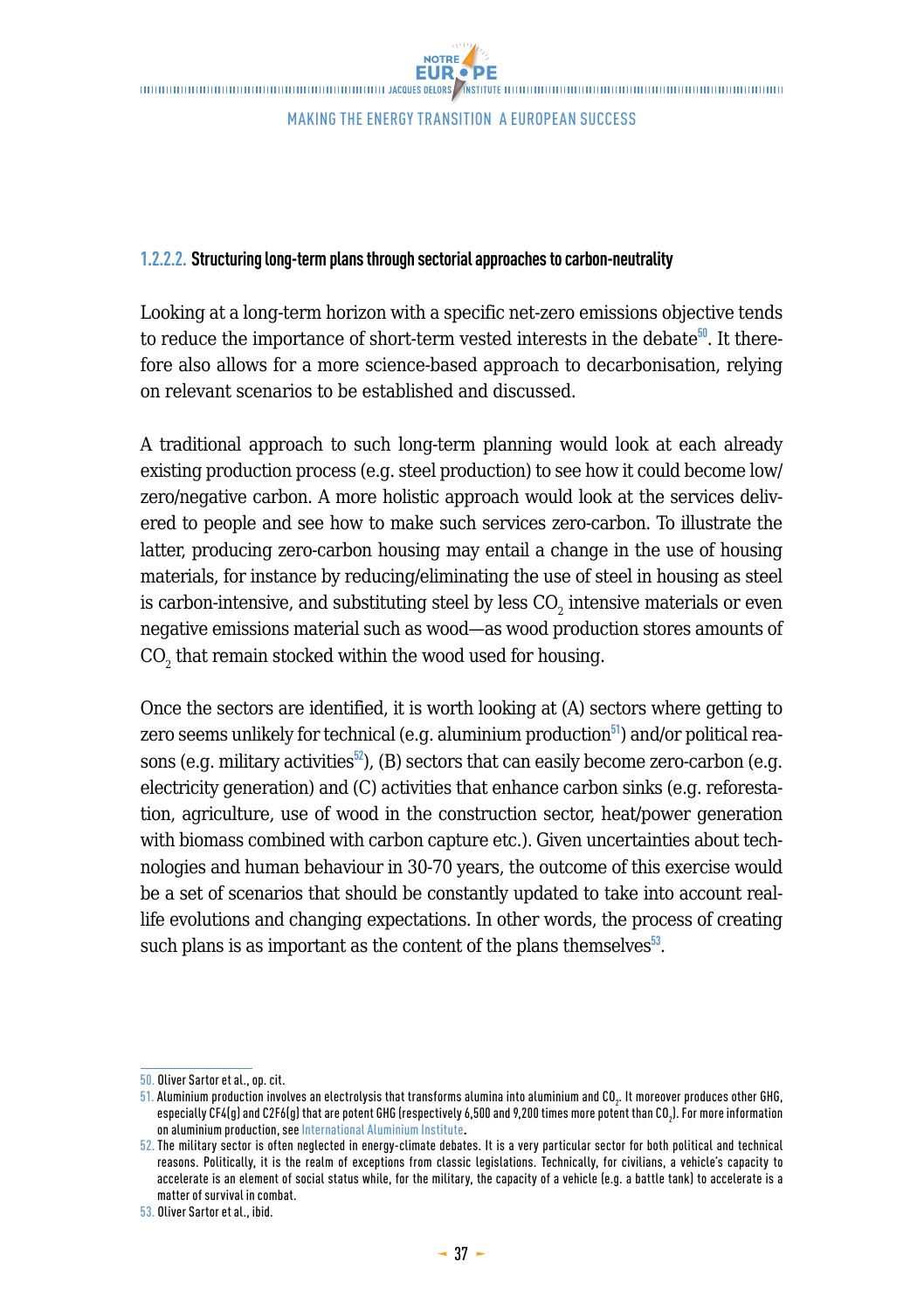#### **1.2.2.3. Improving citizens involvement in energy policy-making**

To put into practice the idea of energy democracy, the EU and Member States should test new ways to interact democratically with citizens on key topics hardly ever discussed during elections—such as long-term plans for carbon neutrality.

One way forward can be deliberative polling**<sup>54</sup>**. This approach considers democratic legitimacy to be based on informed opinion, open deliberation and equal participation of citizens. This translates in creating a pool of randomly chosen citizens that are representative (e.g. in terms of age, gender, social origin, level of income, education etc.), to gather them, to inform them substantially, to give them time to debate, and finally to vote a resolution. This has already been done more than 20 times, including once at the EU level in 2007.**<sup>55</sup>** The European Parliament could again apply this method to allow EU citizens to come to the European Parliament in order to debate Europe's energy future. The European Parliament could commit to endorse the key elements of the outcome of this deliberative poll within a European Parliament Resolution. A similar method could be done at the national level by national parliaments.

A complementary way forward can be to extend the pool and diversity of people involved in the decision-making process, not only to make it more democratic, but also more efficient**<sup>56</sup>**. An "Energy Transition Assembly" may include people representing the various relevant segments of society, such as MPs, mayors,

<sup>54.</sup> The official definition of deliberative poll is : "A Deliberative Poll (DP) surveys a scientific, random sample before and after it has deliberated one or more policy issues or electoral choices. The deliberative treatment includes exposure to balanced briefing materials laying out the arguments for and against given policy proposals, small group discussions led by trained moderators, and plenary sessions in which competing experts and politicians answer questions formed in the small groups. The post-deliberation measurement affords a picture of what the public would think if it thought and knew much more about the issues and had talked much more about them with a much wider variety of their fellow citizens, and the contrast with the pre-deliberation measurement shows how these more considered opinions would differ from those the public currently holds". See Laurie Boussaguet, "[Listening](http://www.delorsinstitute.eu/011-2603-Listening-to-Europe-s-citizens-An-assessment-of-the-first-experiments-in-participation-organised-at.html)  [to Europe's citizens. An assessment of the first experiments in participation organised at EU level"](http://www.delorsinstitute.eu/011-2603-Listening-to-Europe-s-citizens-An-assessment-of-the-first-experiments-in-participation-organised-at.html), Policy Paper No.44, Notre Europe – Jacques Delors Institute, 2011.

<sup>55. 362</sup> citizens from the then 27 Member States were selected for such deliberative polling that occur inside the European Parliament and during two days. For more information on deliberative polls, see in particular: Pierre Martin, "Réconcilier délibération et égalité politique : Fishkin et le sondage délibératif", Revue Française de Science Politique, 1998. See E. Olsen and H.J. Trenz: "From Citizens' Deliberation to Popular Will-Formation? Generating Democratic Legitimacy in Transnational Deliberative Polling". Conference Paper prepared for ESA Conference, Milan Nov. 30/Dec. 1st, 2012. Boussaguet L. and R. Dehousse (2007) « L'Europe des profanes: l'expérience des premières conférences citoyennes », in Costa and Magnette (eds. 2007), *Une Europe des élites ? Réflexions sur la fracture démocratique de l'Union européenne*.

<sup>56.</sup> Open approaches to decision making indeed increase the quality of the top ideas even if they may decrease the average quality of proposed ideas. See Andrew King and Karim R. Lakhani, "Using Open Innovation to Identify the Best Ideas", MIT Sloan Management Review, fall 2013, pp.41-48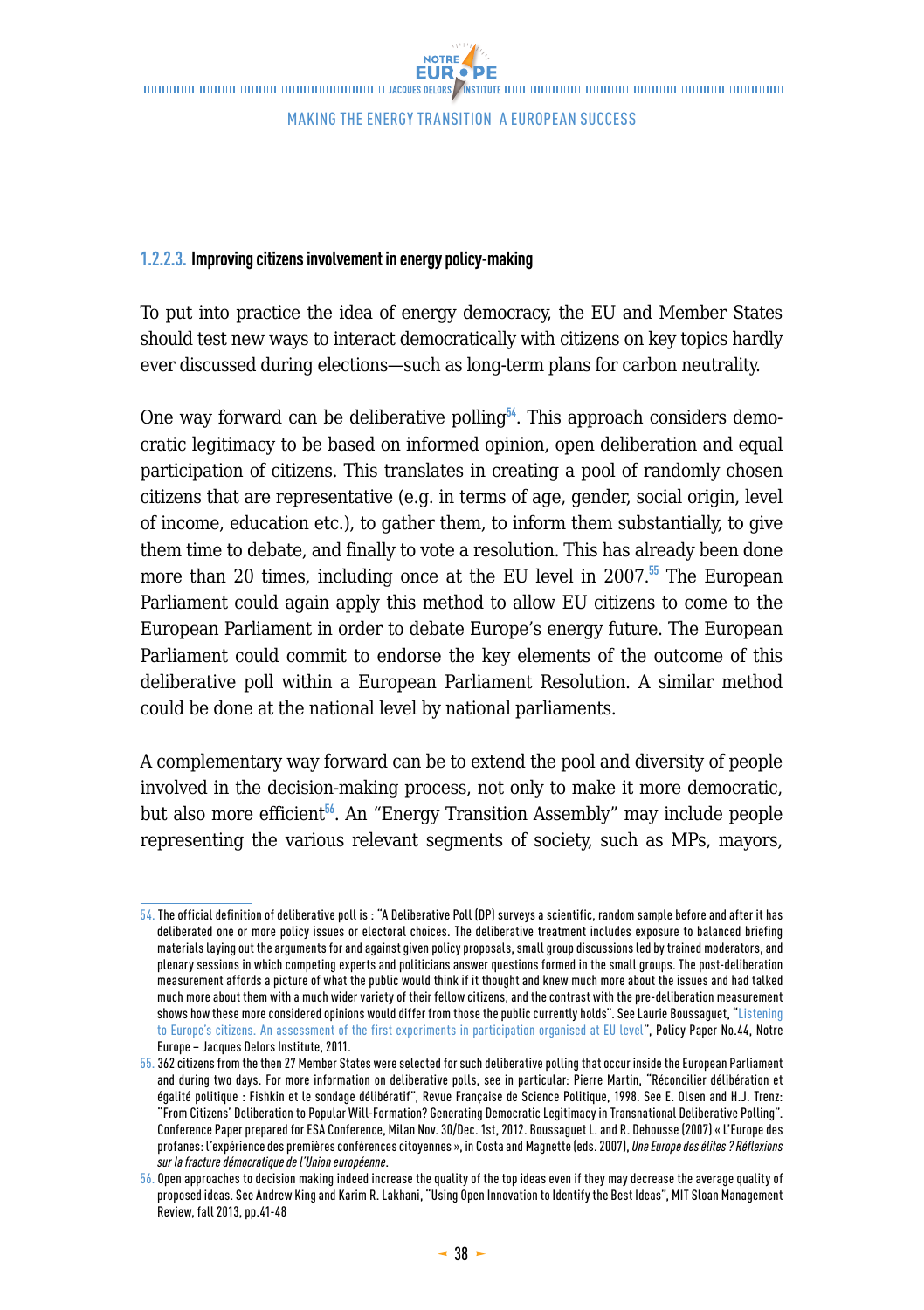representatives of the scientific community, farmers, businesses, energy operators, trade unions, NGOs, as well as citizens randomly chosen—in a way similar to the way most EU countries pick citizens for jury duty**<sup>57</sup>**.

Beyond the need to have more visible democratic debate on energy issues, testing such methods would also positively impact the image of the European Union as a body that is conscious of the criticisms made against its so-called lack of democratic accountability. Moreover, if the vast European consensus over the necessity to fight climate change through energy efficiency and renewables is confirmed, this could help counterbalance the influence some lobbies of the "old world" (see box 3) may have on policy makers.

## **1.2.3. Adopting a "Clean Energy Union Deal"**

International, EU and national energy objectives are clear (see introduction). To deliver them, EU decision makers need to agree on new rules for the European energy sector. The European Commission proposals are now on the table, especially since 30 November 2016**<sup>58</sup>**. It is now time for the Member States and the European Parliament to deliver a "Clean Energy Union Deal".

#### **1.2.3.1. European Council Impetus is required**

Heads of State and Government can deliver the needed impetus. As national leaders, their duty is to articulate all policies, including the numerous ones driving the energy transition: energy, transport, climate, research, innovation, vocational training, social affairs, taxation, etc. Their action is thus of paramount importance to overcome the hurdles of usual technocratic reluctance, and to ensure both horizontal and vertical coherence of EU and national energy decisions (see 1.1.3. on holistic approach).

These leaders already signed and ratified the Paris Agreement. The Clean Energy Union Deal is "only" one element to allow all European states to achieve the collectively agreed objectives of reaching global carbon neutrality in this century. Yet,

<sup>57.</sup> Other options could be further studied, such as applying to energy-climate issue the G1,000 initiative initiated by David Van Reybrouck. See <http://www.g1000.org/en/manifesto.php>

<sup>58.</sup> European Commission, *Clean Energy Package for All European*, 30 November 2016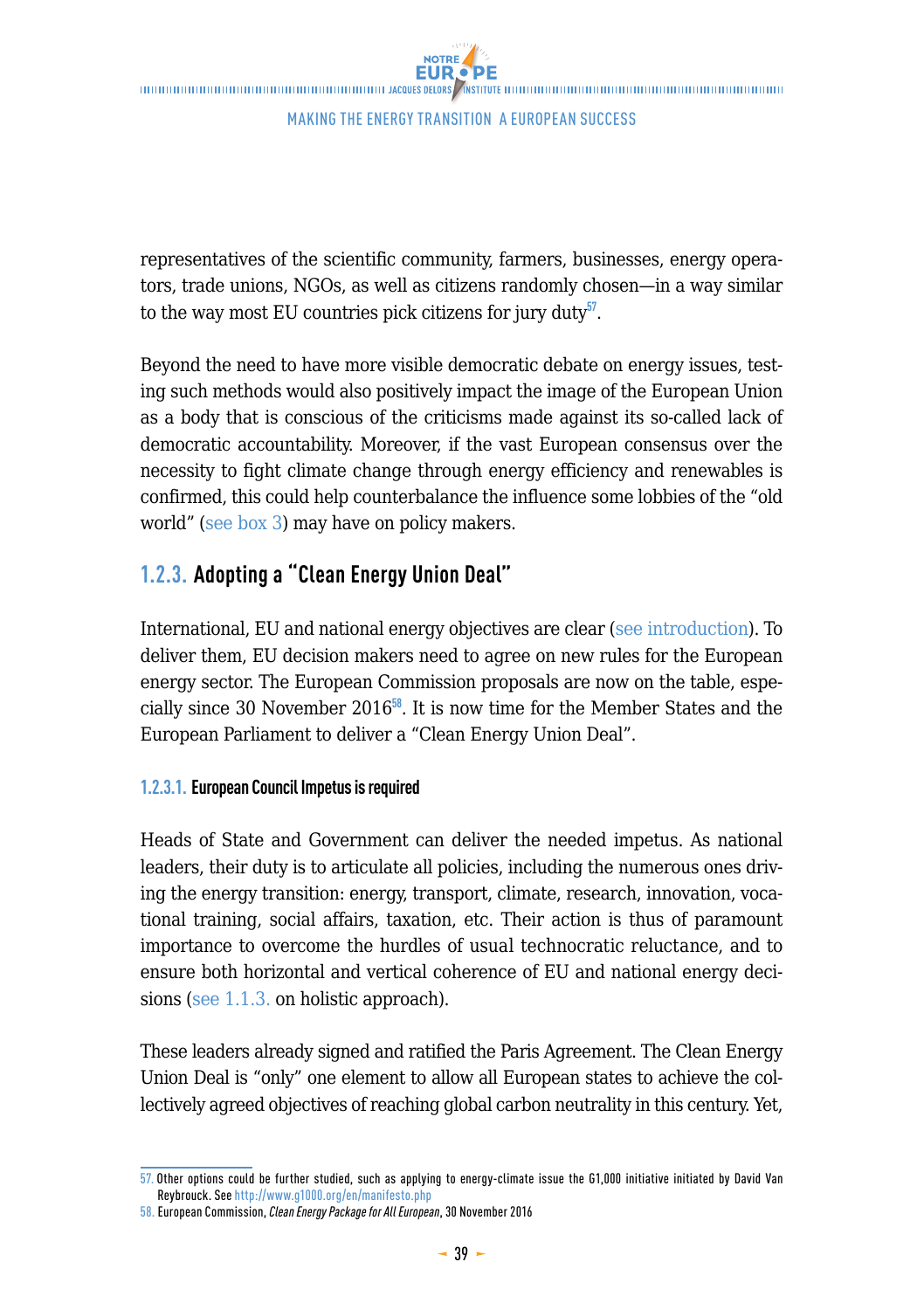without a push at the highest level, lobbies and governmental technocracies are likely to significantly undermine the ambition of the Energy Union.

#### **1.2.3.2. A "Clean Energy Union Deal", not a "winter package" nor a "fourth energy package"**

The Brussels' bubble has a seemingly limitless capacity to create useless jargon ensuring that what is discussed in Brussels never reaches national debating arenas. The latest example is the November 2016 European Commission proposals officially named "Clean Energy For All Europeans", but that Brussels insiders disturbed by these ambitious words quickly renamed "Winter Package". Aside from the fact that the winter season is rarely associated to anything fully positive, this term is confusing as this November 2016 "Winter Package" may be confused with the other November 2016 "Winter Package" dealing with defence policy**<sup>59</sup>**, the February 2016 "Winter Package" on security of gas supply**<sup>60</sup>**, the February 2017 European Semester "Winter Package".**<sup>61</sup>** Others, such as the French Parliament<sup>62</sup>, have called this the "fourth energy package", locking those proposals in the paths of the first (1996), second (2003) and third (2009) energy packages, associated to a sometimes unwelcomed liberalisation process. Both denominations are wrong as they fail to capture the novelty of the Energy Union.

The Energy Union project is a new impetus given to the European Energy Policy, a qualitative jump to go beyond the narrow-minded regulatory framework, to break energy silos (see 1.1.3. on holistic approach) and to ensure that Europeans have a common energy policy that can work to their greatest benefits. It now also relies on a new target, the Paris Agreement's carbon-neutrality objective. It brings a new mind-set: putting consumers and citizens—and not the incumbent energy suppliers—at the centre of policy decision. It also occurs at a moment where energy is among the few areas where the EU can be proactive and deliver concrete and tangible benefits to the citizens of the 27 Member States (see foreword). Finally, it happens at a time when Europe is, for the first time in recent history, unsure of US support, and directly surrounded by two powers, Russia and Turkey, that are actively seeking to divide and rule Europeans to enhance their powers. There may

<sup>59.</sup> European Parliament, Directorate General for Internal Policies, *[The 2016 "Winter Package" on European Security and Defence:](http://www.europarl.europa.eu/RegData/etudes/IDAN/2016/571405/IPOL_IDA(2016)571405_EN.pdf )  [Constitutional, Legal and Institutional implications - In-depth analysis](http://www.europarl.europa.eu/RegData/etudes/IDAN/2016/571405/IPOL_IDA(2016)571405_EN.pdf )*, December 2016

<sup>60.</sup> European Commission, *Proposal for a regulation of the European Parliament and of the Council concerning measures to safeguard the security of gas supply and repealing Regulation*, COM(2016) 52 final, February 2016 61. European Commission, "[European Semester Winter Package: review of Member States' progress towards economic and social](http://europa.eu/rapid/press-release_IP-17-308_en.htm) 

[priorities"](http://europa.eu/rapid/press-release_IP-17-308_en.htm), Press release, 22 February 2017

<sup>62.</sup> French National Assembly, [Le Feuilleton n°665,](http://www.assemblee-nationale.fr/agendas/feuilleton.pdf) 22 February 2017, p.13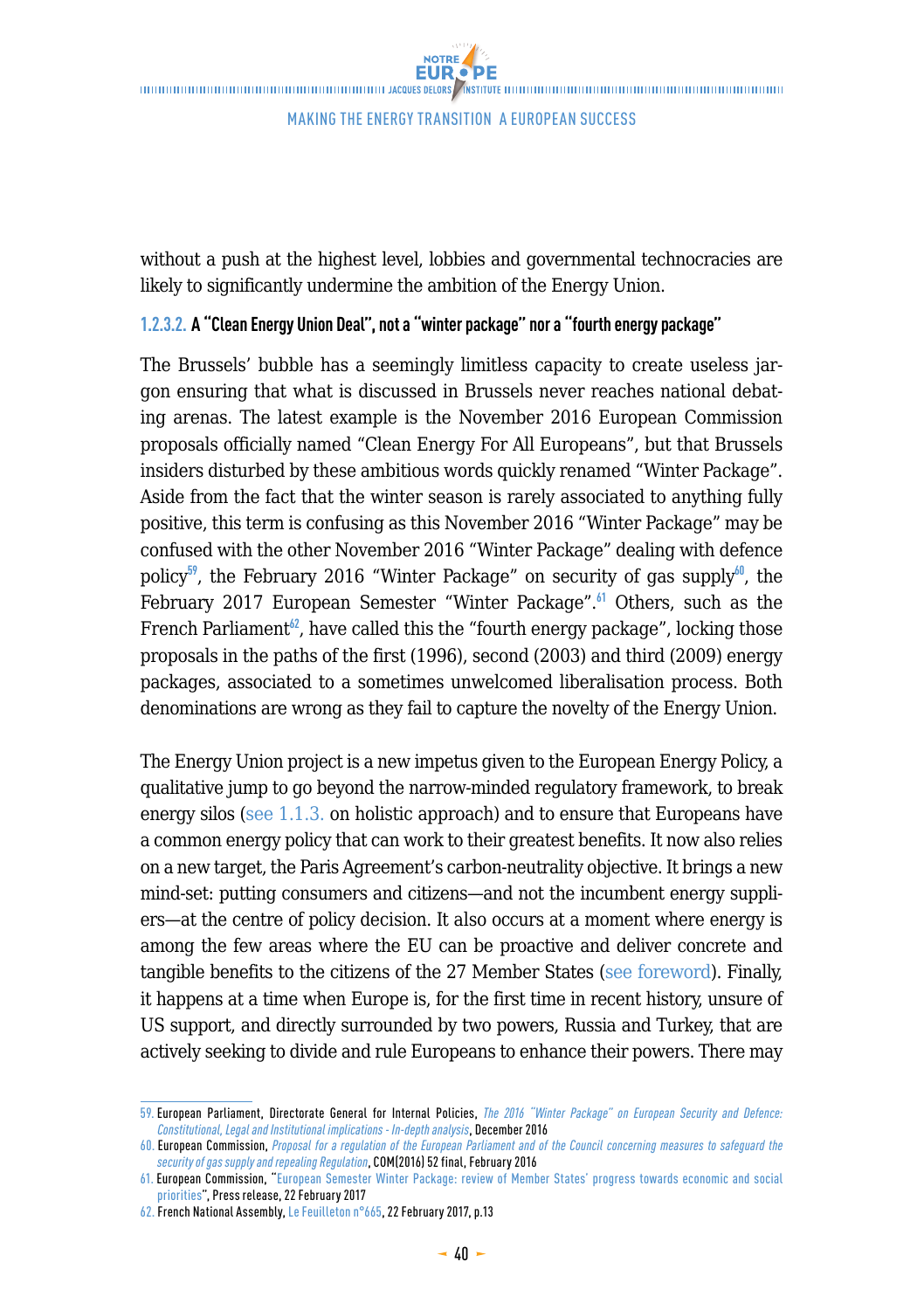even be possibly a third power fostering European division: Britain for the same power game reasons during the Brexit negotiations.

As this time is different, a new name is required. Naming it "A Clean Energy Union Deal" should help bringing about a change in mind sets to get an ambitious deal and avoid having an agreement on the lowest common denominator within each policy area.

In terms of content, this Deal can only deliver if it is maintaining the holistic approach adopted by the Commission in its Energy Union project. The negotiations already started but are unlikely to end before the second half of 2018, after elections in Germany, Italy and others. The British decision to exit the European Union also impacts the decision that will be made (see box 4). It appears already that the European Parliament has much bigger ambitions than the appetite shown by the Member States for several elements of the package proposed by the Commission. A compromise will have to be reached and it has to keep the level of ambition high to remain significant and in line with the objectives set by the Paris Agreement and the targets set for 2030. While the rationale is for Member States to secure their major interest while being flexible on their secondary interests**<sup>63</sup>**, Heads of State and Government may have a major role to play.

<sup>63.</sup> To take a schematic example, Poland's main interest may be to secure an EU united front on energy to ensure energy security as well as a common EU energy diplomacy avoiding the shortcomings of the current situation where Vladimir Putin can divide and rule in Europe on several key issues (e.g. Nordstream 2, see box 2). To secure this interest, Poland should be flexible on secondary interests where it can accept some losses (e.g. on phasing out coal in the long run) or still secure wins (e.g. boosting electric vehicles). France's main interest may be to save EDF from a bankruptcy that would cost the French State tens of billions. To do so, it needs to find ways to boost nuclear's competitiveness, e.g. via a higher ETS price and developing electricity vehicles as to secure a higher overall electricity price. In exchange, France would show more flexibility on other elements, such as its reluctance to develop renewables or achieve a genuine EU energy diplomacy. Germany's primary interest may be to secure EU-wide integration of renewables able to reduce the cost of Energiewende on German households (see chapter 3.). It should then show flexibility on other elements, such as its strong opposition to an EU energy diplomacy. A similar approach should be taken to ensure that a broad Clean Energy Union Deal can secure the largest coalition of Member States as well as MEPs.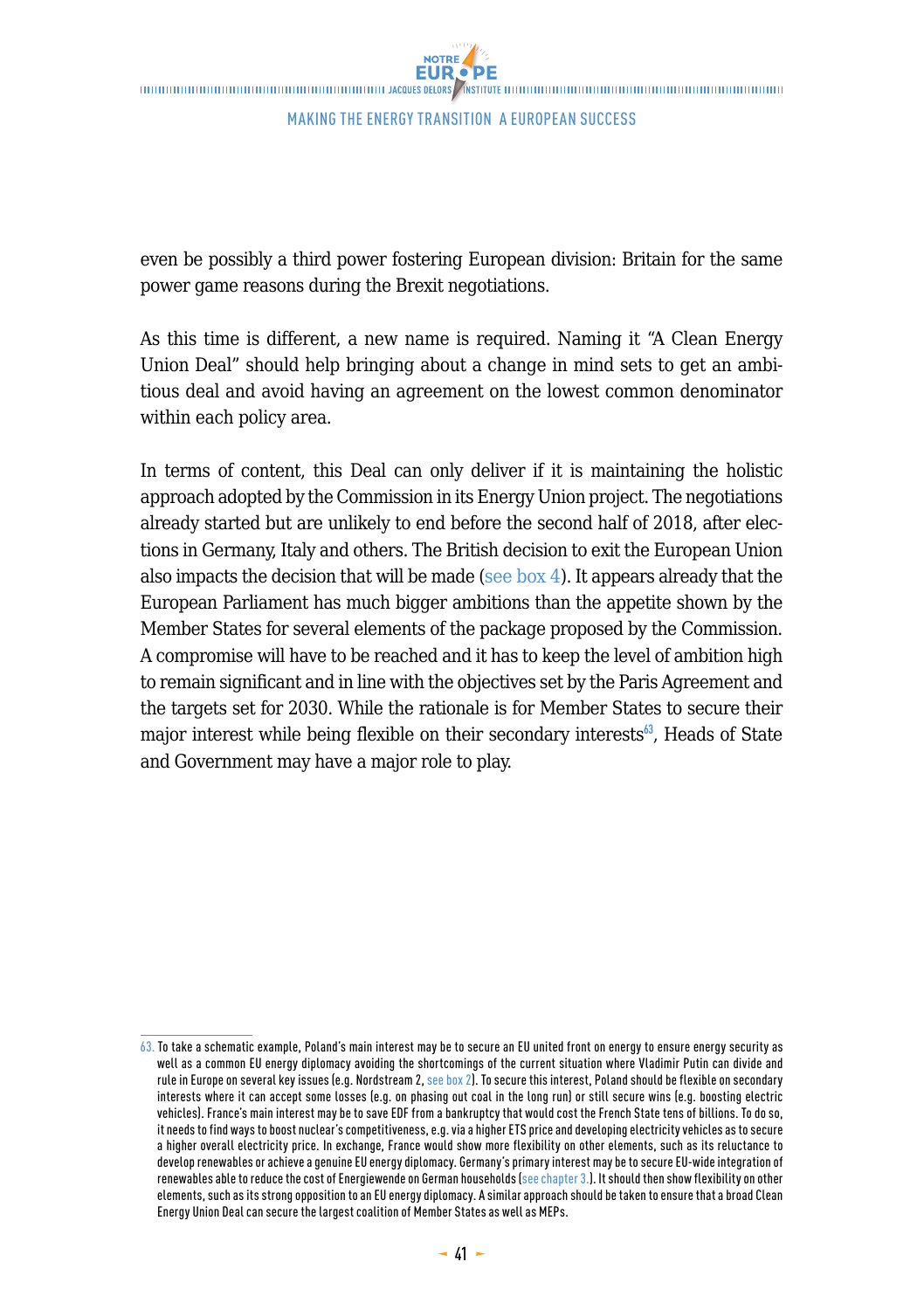NOTRE **EUR . PE** THE CONTRACT CONTRACT CONTRACT CONTRACT CONTRACT AND ACQUIS DELORS ASSEMBLE CONTRACT CONTRACT CONTRACT CONTRACT CONTRACT CONTRACT CONTRACT CONTRACT CONTRACT CONTRACT OF CONTRACT OF CONTRACT OF CONTRACT CONTRACT CONTRACT CO

Making the Energy transition a European success

#### **BOX 4 Brexit and its impact on European energy policy**<sup>64</sup>

The June 2016 vote for British exit from the EU (Brexit) was not driven by energy issues but it will impact them. As Britain is no longer a coalition maker or a motivated ally in the Council anymore, the Brexit vote weakens the coalitions in which Britain was a key member if not the leader. As a result, EU energy policy may:

- Shift the balance from the overarching objective of reducing greenhouse gas emissions to more effective targets for renewables and energy efficiency;
- Focus less on energy security;
- Put a greater emphasis on stronger governance as David Cameron's government was reluctant for any real governance improvements ahead of his June 2016 Brexit referendum;
- See a weakened position of UK traditional allies, such as Poland, Ireland or the Netherlands;
- $-$  See a weakening of the coalition in favour of an ETS reform to boost the carbon price (see chapter 3. for a discussion on carbon pricing);
- See a weakening of the pro-nuclear coalition, as the UK is the only European state where a significant plan to develop nuclear exists, as symbolised by the Hinkley Point C project.

Energy will also be part of the negotiations defining post-Brexit relations between the UK and the EU. Linked to the Single Market negotiations are the energy efficiency standards that the EU has adopted. Trading gas and electricity between Britain and the continent is also important to ensure security of supply at the lowest possible cost. Participation of the UK to the ETS remains an open question. Finally, nuclear safety in Europe is currently ensured by Euratom and even though no Brit voted for British exit from Euratom (Brexatom), current government policy is to consider that Brexit also means Brexatom, thus needing to find a new way to ensure the safety of British nuclear power plants, as well as the security of supply in uranium.

## **1.2.4. Preparing for implementation**

Laws are, by themselves, only ink on paper. For a law to impact people's life, it needs to be implemented and enforced. Implementation thus critically matters for European people.

## **1.2.4.1. Key principles: Rule of law and trust between Europeans. Decisions that are taken should be fully enforced.**

Implementation must be grounded in key principles. In coherence with those mentioned in section 1.1., the principle of the rule of law is fundamental: it means that the law is the same for everyone, and everyone needs to abide by it.

<sup>64.</sup> This box derives from Jean-Arnold Vinois' intervention at the Florence School of Regulation: [http://fsr.eui.eu/brexit-impact](http://fsr.eui.eu/brexit-impact-energy-jean-arnold-vinois/)[energy-jean-arnold-vinois/](http://fsr.eui.eu/brexit-impact-energy-jean-arnold-vinois/)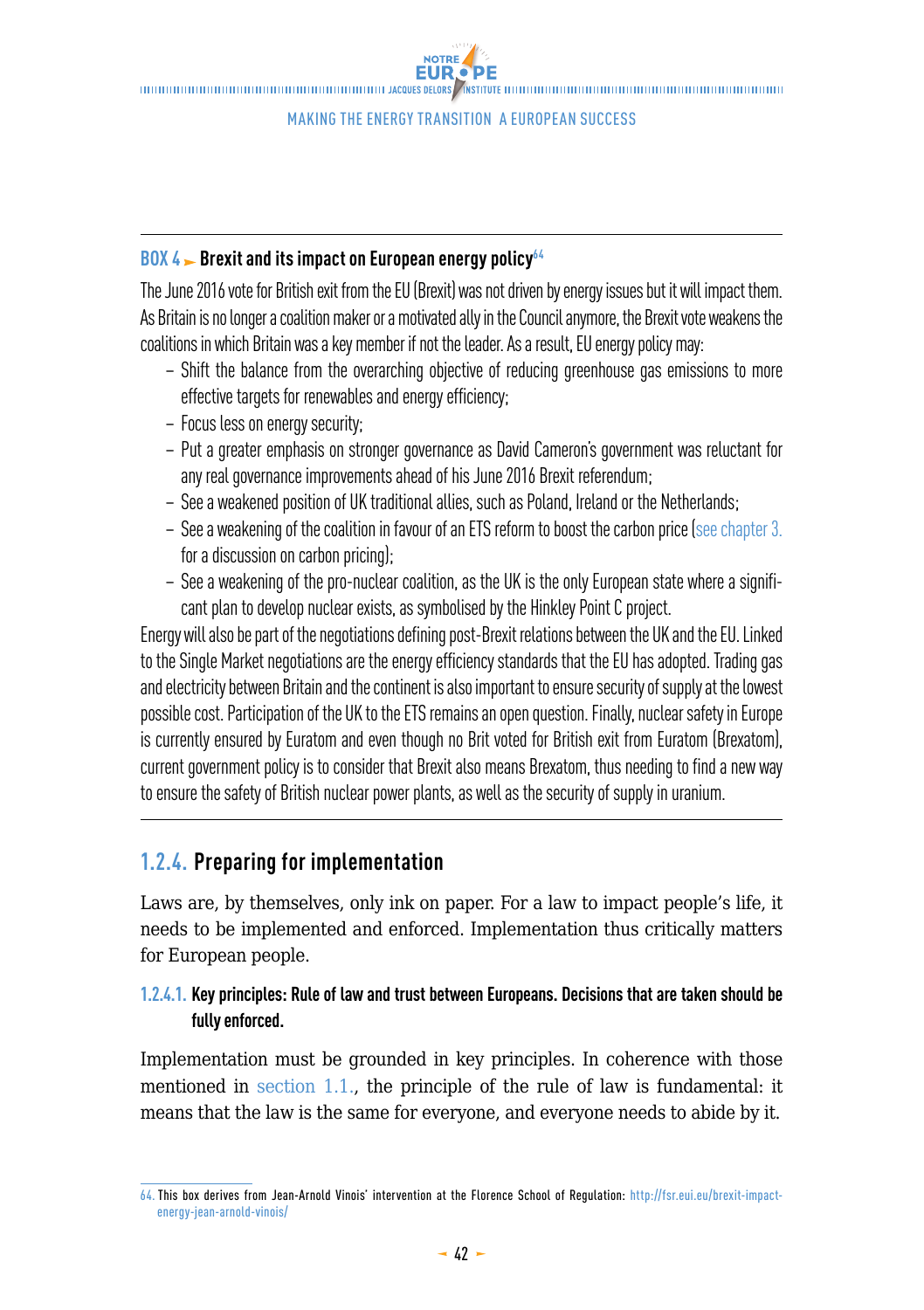This principle of the rule of law is sometimes poorly applied in EU decision making, as if indeed some were more equal than others. This became quite visible in the Economic and Monetary Union budgetary governance in 2003 when France and Germany were not sanctioned for breaking the 3% public deficit rule. To avoid a similar fate for the Energy Union Governance, we now turn to new ways to ensure that Energy Union decisions are efficiently and effectively implemented in Europe.

#### **1.2.4.2. A stronger role for the European Commission after 2019**

"*Nothing is possible without men, nothing is sustainable without institutions … When well built, those institutions can accumulate and pass wisdom to future generations*". Jean Monnet's Mémoires, 1976.

Once elected by the European Parliament in 2014, Jean-Claude Juncker restructured the European Commission's internal organisation by creating Vice-Presidents positions and asking them to steer the work of "Project Teams" gathering all commissioners relevant on a given policy area. Energy policy now has its dedicated Vice-President: Maroš Šefčovič, a career-diplomat who already served as EU commissioner for transport (2009-2014). His role is to ensure that the European Commission overcomes the silo mentality when it comes to the Energy Union. He works handin-hand with commissioners that are key for the Energy Union (see table 2). This is very welcomed as those project teams are more likely to ensure an effective holistic approach articulating all EU tools towards a common objective.

This new structure added to already existing tensions. Media attention was paid to tensions between Maroš Šefčovič and Miguel Arias Cañete. Yet, such tensions do not necessarily have to be negative. They can "bring about a competition of ideas, which in case of thorny issues, allows the [European Commission] President to hear both sides of the argument and to take an informed decision if no compromise"**<sup>65</sup>** is to be found. It makes the Commission more political and less technocratic if it debates real political choices.

<sup>65.</sup> Marine Borchardt, "[A political European Commission through a new organisation - 'This time it's different'. Really?"](http://www.institutdelors.eu/media/politicaleucommission-borchardt-jdi-dec16.pdf?pdf=ok), Policy paper No.180, Jacques Delors Institute, December 2016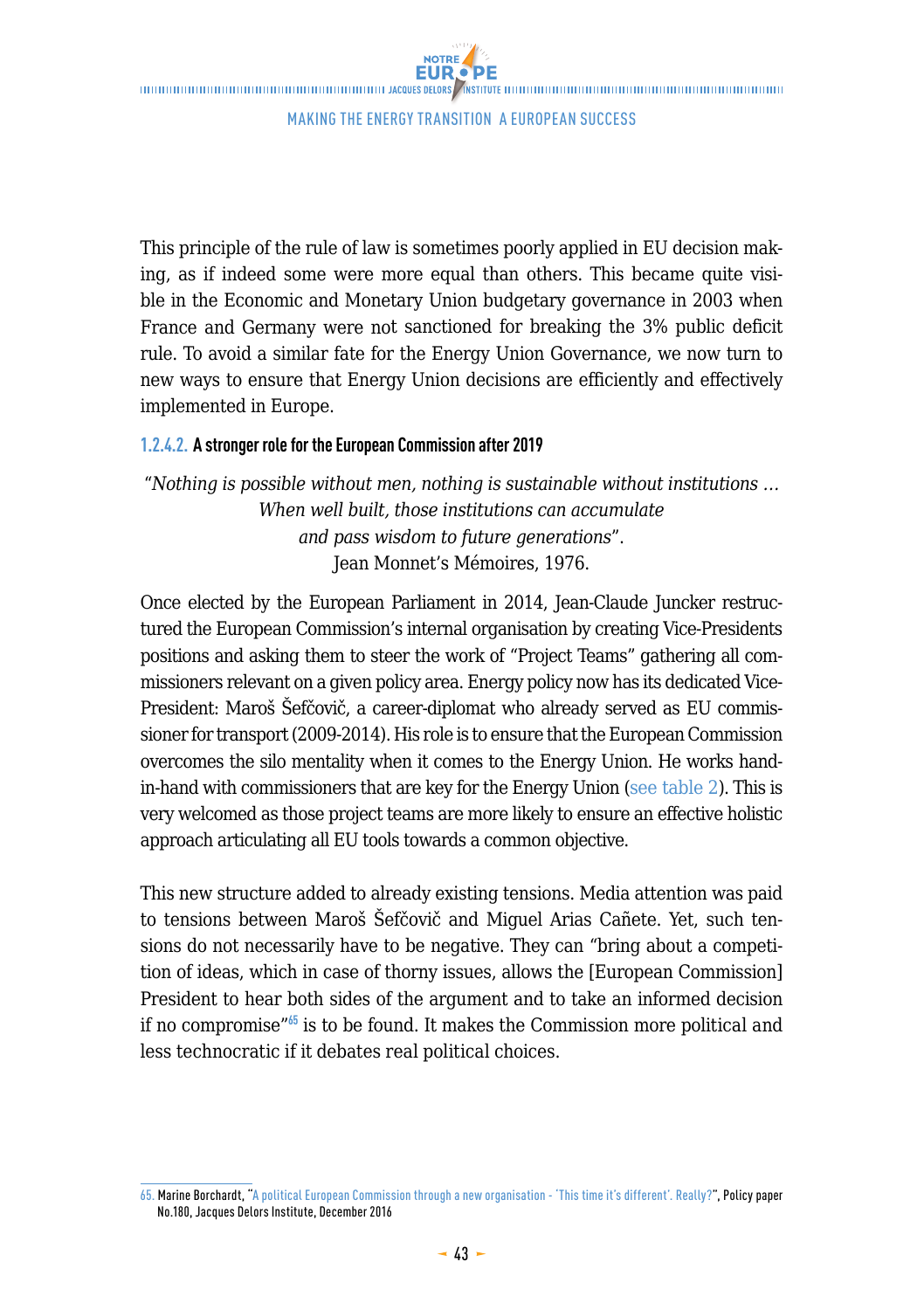| <b>COMMISSIONER</b> | <b>POLICY PORTFOLIO</b>                                          |  |  |
|---------------------|------------------------------------------------------------------|--|--|
| <b>Full members</b> |                                                                  |  |  |
| Miguel Arias Cañete | Climate action and Energy                                        |  |  |
| Karmenu Vella       | Environment, Maritime<br><b>Affairs and Fisheries</b>            |  |  |
| Phil Hogan          | Agriculture and Rural Development                                |  |  |
| Violeta Bulc        | Transport                                                        |  |  |
| Elżbieta Bieńkowska | Internal Market, Industry,<br>Entrepreneurship and SMEs          |  |  |
| Corina Cretu        | <b>Regional Policy</b>                                           |  |  |
| Carlos Moedas       | Research. Science and Innovation                                 |  |  |
| Associate members   |                                                                  |  |  |
| Andrus Ansip        | Digital Economy & Society                                        |  |  |
| Cecilia Malmström   | Trade                                                            |  |  |
| Marianne Thyssen    | Employment, Social Affairs,<br><b>Skills and Labour Mobility</b> |  |  |
| Pierre Moscovici    | Economic and Financial Affairs,<br><b>Taxation and Customs</b>   |  |  |
| Věra Jourová        | Justice, Consumers and Gender Equality                           |  |  |
| Margrethe Vestager  | Competition                                                      |  |  |

## **TABLE 2 The European Commission's Energy Union Project Team**

This new Vice-Presidency structure is a success that needs to be continued after 2019. It has indeed been effective in ensuring a holistic approach to the legislative proposals the European Commission has put forward from 2015 to 2017.

## **Need to restructure the Commission services into a "climate and clean energy department" aiming at framing clean energy services (one for H&C, one for electricity, one for mobility).**

The creation of the Vice-Presidency has also shown the difficulty for the various DGs concerned, and responding to different management structures, to deliver the proposals in the most coherent and coordinated way. The time has come to restructure the administrative organisation of the European Commission in line with the holistic approach required by the Energy Union, to offer greater added value of the European Commission's work in respect of national energy administrations, and more independence *vis-à-vis* lobbies.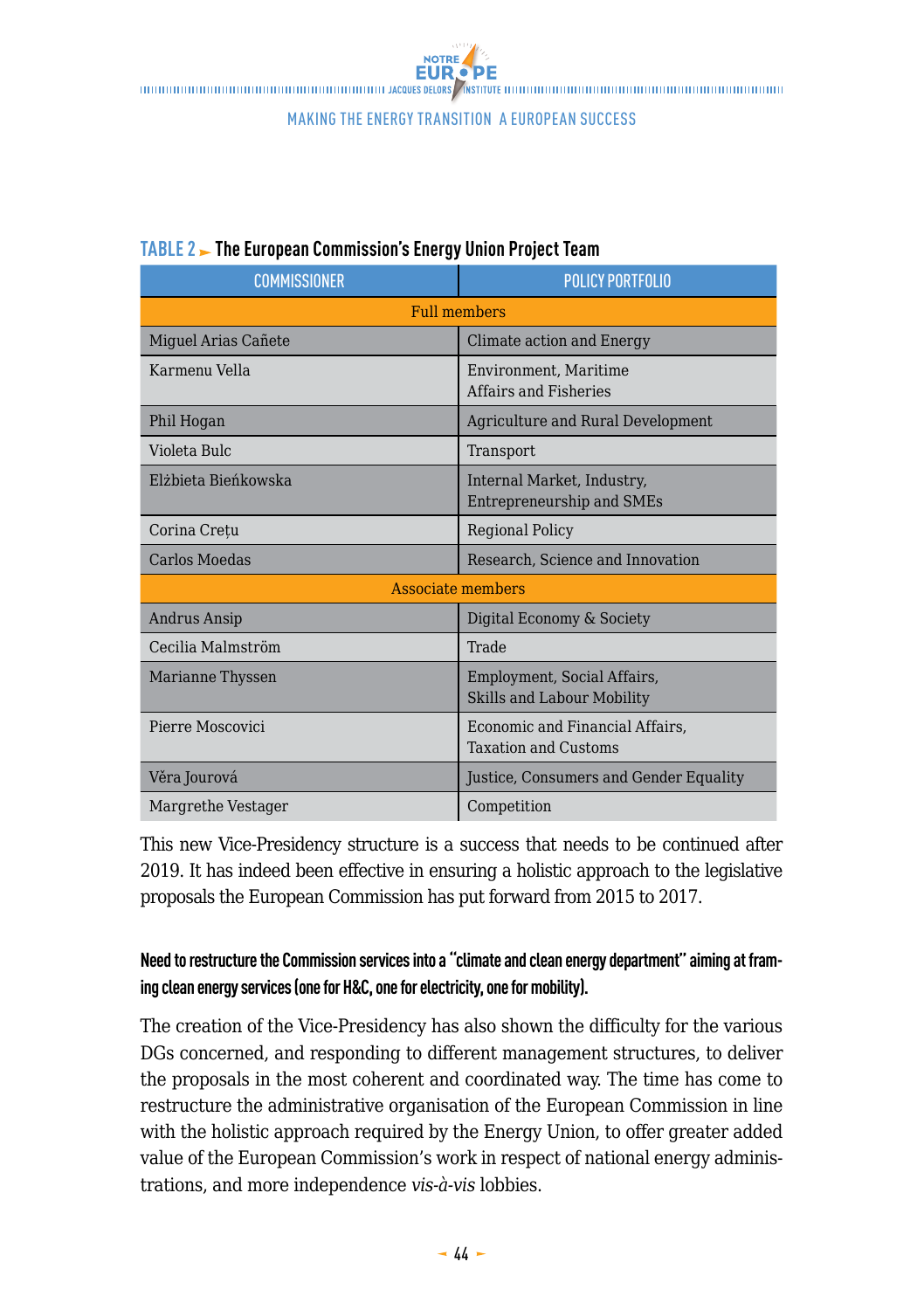

The European Commission's DG Energy is still organised along energy supply sources (see figure 4) rather than on energy services to the consumers<sup>66</sup>. While such an approach may fit the interests of those energy suppliers that are still structured in an energy-source way**<sup>67</sup>**, it fails to capture what energy end-users (i.e. businesses and citizens) actually need. Energy consumers do not need oil, gas or renewables *per se*; they want energy services: heating, cooling, mobility and electricity.



#### **FIGURE 4 Drganisational Chart of the DG Energy**

As a result, a genuinely consumer-centric European Commission requires a DG Energy structured around those three key energy services: heating & cooling, mobility, and electricity. This would also help make the European Commission more independent from vested interests as this transformation would oblige lobbies to drastically rethink their lobbying strategy to adapt it to the renewed structure of DG Energy. The same applies to DG Move dealing with transport and may also involve DG Climate and DG Environment.

<sup>66.</sup> This is similar for DG Move that is stil organised on transport modes, while virutally all transportation is multi modal (e.g. someone walking to take a bus to get to a railway station/airport).

<sup>67.</sup> Example of the change in Engie, that is now structured in B2B, B2C and B2T.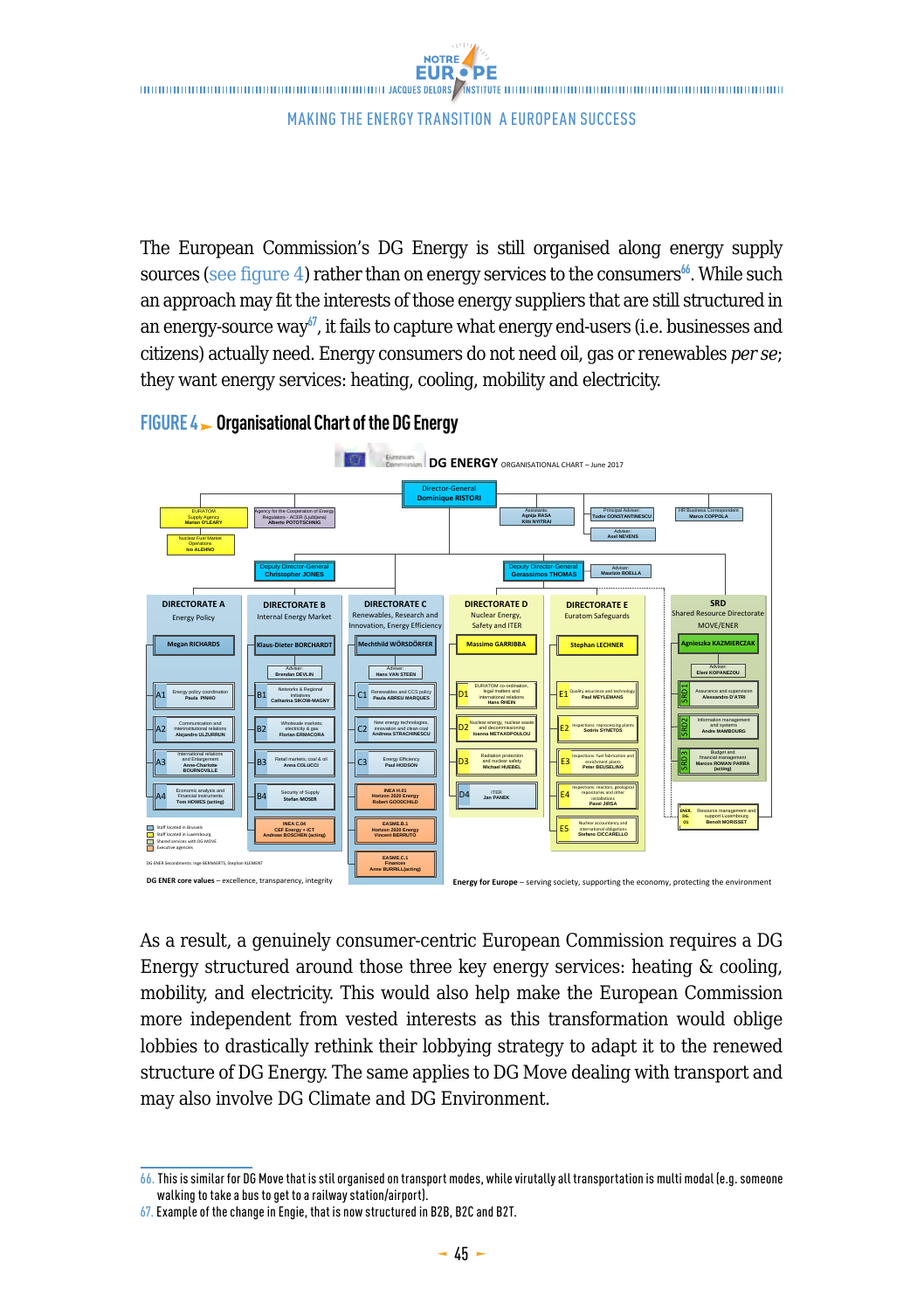Last and not least, this would increase the capacity of the European Commission to deliver an added value to the work already done by national administrations. The Commission's new structure would refocus its work on energy services, while national administrations will presumably continue to be structured on an energy source basis.

Such a deep restructuring of the European Commission should happen only after the decisions on the "Clean Energy Union Deal" have been adopted, hence more likely in the 2nd semester of 2018 or 1st semester of 2019. This should be the task of the new Commission that will be elected during the 2nd semester of 2019 as it also implies a different distribution of the portfolios of the Commissioners to come.

Such restructuring should also go hand-in-hand with the creation of a European Energy Information Service within the European Environment agency (see box 5) to provide European and national decision-makers, as well as citizens, with independent, reliable and up-to-date information.

## **BOX 5 A European Energy Information Service to save Europe the money wasted by ill informed decisions<sup>68</sup>**

Science-based policy decisions require good analysis. The Energy Union thus needs up-to-date data, robust analysis, and scenarios for the future which are produced by open models relying on transparent assumptions. Currently, the European Union tends to sub-contract analysis to external consultants. This system has reached it limits.**<sup>69</sup>** To illustrate, the projections used by the European Commission to estimate future gas demand suggested that gas demand would skyrocket. In truth, actual demand decreased**<sup>70</sup>**. Such flawed projections favoured unnecessary gas infrastructure investment in Europe. These mistakes reached the point where the European Court of Auditors considers that the European Commission "needs to restore credibility of the [gas demand] forecast it uses"**<sup>71</sup>**.

To deal with those problems, Europe needs its own, fully independent and open-source provider of both reliable energy statistics and scenarios. It needs to be accessible by all EU and national decisions makers, business leaders and citizens. Such "European Energy Information Service" (EEIS) should work hand-inhand with Eurostat. It should ensure the quality of the data provided by Member States, develop one entry point for all the datasets needed to assess the progress of the Energy Union, develop with stakeholders the assumptions for different scenarios, provide open source models to allow for testing different assumptions and to check consistency between different projections.

<sup>68.</sup> The authors would like to thank Yamina Saheb for her contribution to this box.

<sup>69.</sup> It also leads to inconsistencies between models used for different European Commission proposals. See Yamina Saheb, *[Clean Energy](https://www.openexp.eu/sites/default/files/publication/files/ce4all_do_the_commissions_ia_assign_the_right_role_for_energy_efficiency-full_report.pdf)  [for All Europeans Package - Do the Commission Impact Assessments Assign the Right Role for Energy Efficiency?](https://www.openexp.eu/sites/default/files/publication/files/ce4all_do_the_commissions_ia_assign_the_right_role_for_energy_efficiency-full_report.pdf)*, OpenExp, 2017

<sup>70.</sup> Dave Jones, Manon Dufour, Jonathan Gaventa, *[Europe's declining gas demand](https://www.e3g.org/news/media-room/europes-declining-gas-demand)*, E3G Report, June 2015

<sup>71.</sup> European Court of Auditors, « Des efforts supplémentaires sont nécessaires pour améliorer la sécurité de l'approvisionnement énergétique en développant le marché intérieur de l'énergie », Special Report No.16, December 2015, p. 37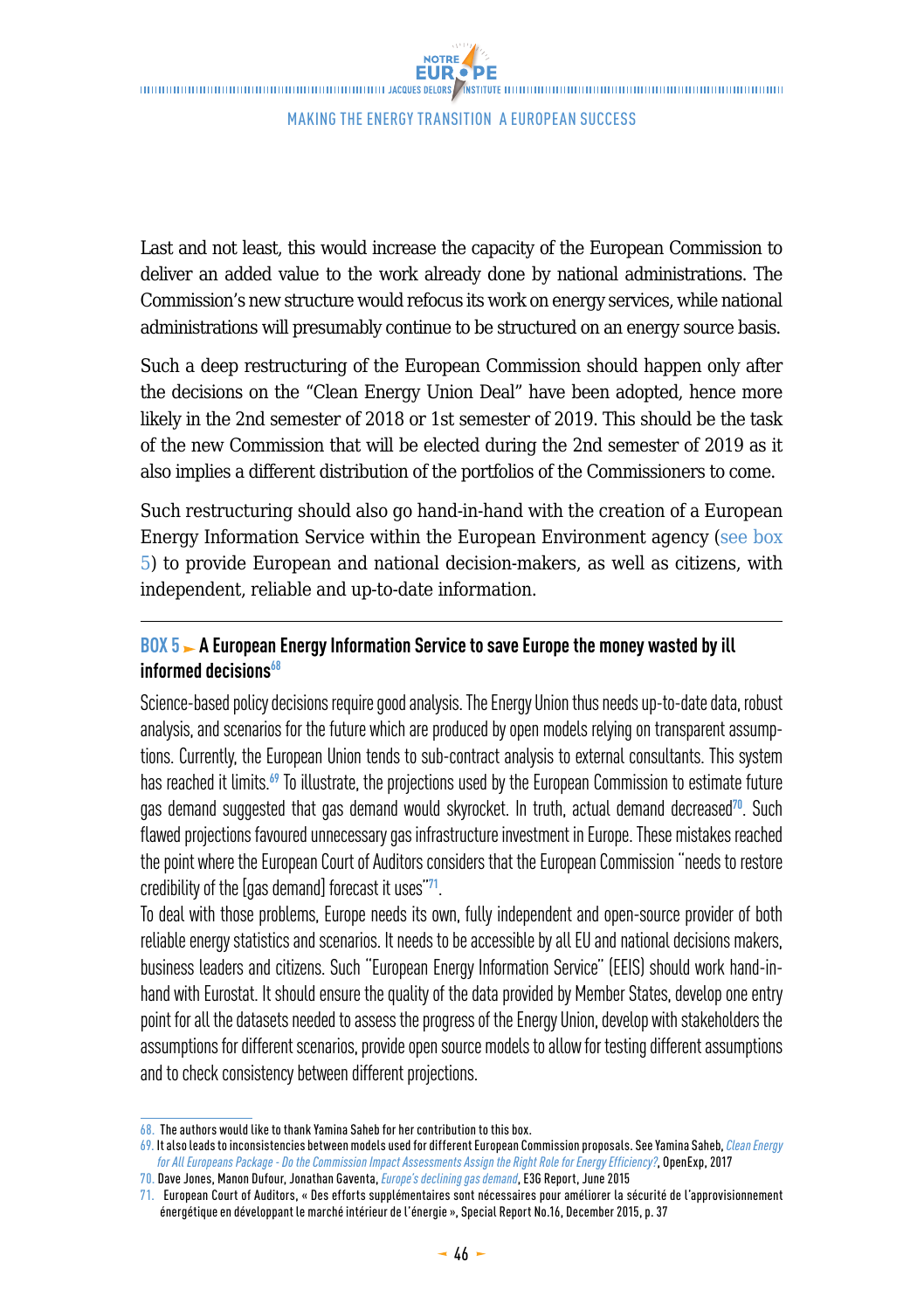Making the Energy transition a European success

As to avoid the hurdles of creating a new European agency, this service should be created by extending the capabilities and mission of the European Environment Agency (EEA). Having an ad hoc service, rather than external consultants, is key to ensure continuity and institutional memory. It is also important to ensure that the EEIS is independent from all decision-makers (including the European Commission). As Article 35 of the proposed Energy Union Governance regulation deals with the role of the EEA in the governance of the Energy Union, it can be the legal vehicle to create a properly staffed EEIS within the EEA.

#### **Restructuring existing energy fora**

The restructuration of the European Commission should be the opportunity to adapt the competences of the existing Energy fora in order to steer European wide debates with all stakeholders, including the Member States and the national regulatory authorities. Existing Fora are mostly**<sup>72</sup>** centred on a supply-side perspective, with the ones of Madrid on gas<sup>73</sup>, Florence on electricity<sup>74</sup>, Berlin on fuel mix<sup>75</sup>, or Prague/Bratislava for nuclear energy**<sup>76</sup>**, while the more recently created London Forum deals with the citizens' issues and the Copenhagen Forum with infrastructures. Whether these fora should all be maintained or should be consolidated is a valid question if the Energy Union is about eliminating the silos. An alternative could be to organise fora to discuss how energy should best serve customers while being climate friendly: we could imagine a forum on transport and mobility, another one on heating and cooling and a last one on electricity. The optimal fuel mix and infrastructure aspects should be integrated in each one of these three fora. Another option could be a single plenary Energy Forum working with subgroups on the various energy services and reporting to the plenary. And these new fora should also make a significant room to representatives from civil society such as NGOs dealing with climate action, consumers interests and other aspects directly linked to the public acceptance of energy actions.

#### **1.2.4.3. Working with grassroots national organisations to implement EU law**

The European Commission should have the highest authority in ensuring by all legal means the full implementation by Member States and stakeholders of the applicable law designed to guarantee a level playing field for all throughout the EU. Yet, the current situation knows three key limits:

<sup>72.</sup> A notable exception is the London forum on citizens and consumers : [https://ec.europa.eu/energy/en/events/citizens-energy](https://ec.europa.eu/energy/en/events/citizens-energy-forum-london)[forum-london](https://ec.europa.eu/energy/en/events/citizens-energy-forum-london)

<sup>73.</sup> See<https://ec.europa.eu/energy/en/events/madrid-forum>

<sup>74.</sup> See https://ec.europa.eu/energy/en/events/meeting-european-electricity-regulatory-forum-florence

<sup>75.</sup> See<https://ec.europa.eu/energy/en/events/berlin-energy-forum-february-2014>

<sup>76.</sup> Seehttps://ec.europa.eu/energy/en/events/european-nuclear-energy-forum-enef-plenary-meeting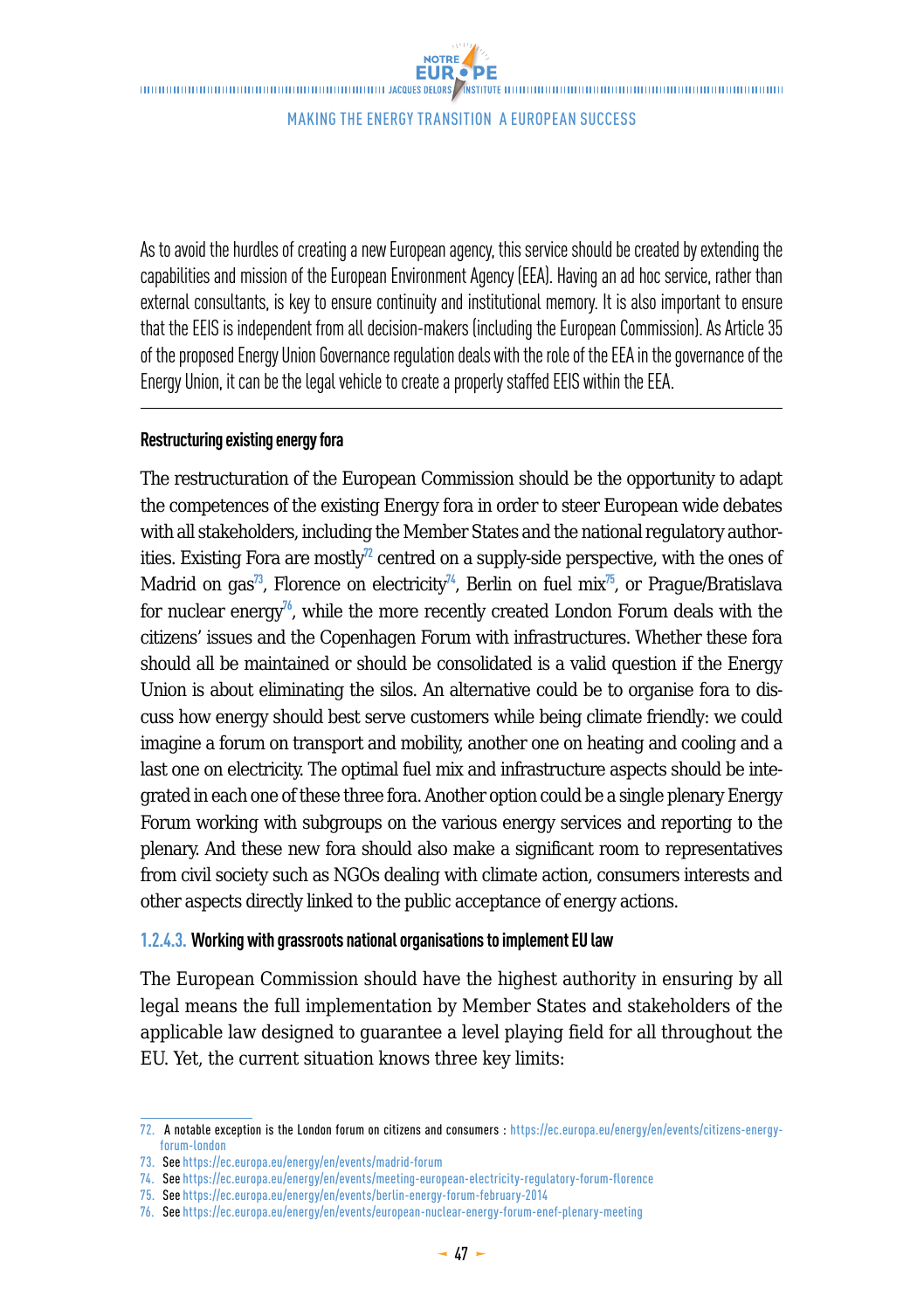NOTRE **EUR.** PE THE CONTRACT CONTRACT CONTRACT CONTRACT CONTRACT AND ACQUIS DELORS ASSEMBLE CONTRACT CONTRACT CONTRACT CONTRACT CONTRACT CONTRACT CONTRACT CONTRACT CONTRACT CONTRACT OF CONTRACT OF CONTRACT OF CONTRACT CONTRACT CONTRACT CO

Making the Energy transition a European success

- First, in some cases, the European Commission may prefer not to enforce legislation to keep good relations with a specific national government or to avoid interference with elections.
- Second, the process is lengthy. The European Commission waits for Member States to notify the legislation adopted to transpose an EU directive. In most cases, several fail to transpose EU directives in a timely and appropriate manner. In such instances, the Commission starts a dialogue with the Member State—a time during which EU legislation is *de facto* not applied. Only when a Member State proved to be reluctant does the European Commission start bringing the case in front of the European Court of Justice. This ping pong game between the Commission and the national government may take several years before it lands for the Court of Justice where it takes another one or two years to get a judgment. In some cases, a second judgment is needed. The possible imposition of financial penalties to the Member State in breach of fulfilment of its obligations slightly improved the situation. However, it is clear that the best way to avoid such huge delays is to proceed with regulations directly applicable to all parties and avoid as much as possible to legislate with directives whose transposition into national law is too often the occasion for the Member States to buy time or to create new loopholes.
- Third, the process can be unpopular. When the Commission brings a case to the European Court of Justice, national media may qualify the situation in terms of "Brussels' interference" in national decision making.

Strengthening the EU level of enforcement of the law remains critical. Yet, the EU should add another tool in its EU law enforcement toolbox. This new tool should aim at Europeanising the national level of enforcement of the law including national enforcement of EU law.

In our era shaped by citizen engagement, rising role of civil society organisations and digital communication, the European Commission should aim at working with national actors with a vested interest in ensuring the respect of EU law in a specific area. Those organisations can indeed bring cases in front of national judges who may directly apply EU law when it is clear and put questions to the Court of Justice when it is less clear. Relying on national courts is likely to make the process swifter in most EU Member States**<sup>77</sup>**. As the case is brought in front

<sup>77.</sup> Such approach may however not work in some countries where, such as in Greece and others, the national judicial system is too slow to deliver timely decisions.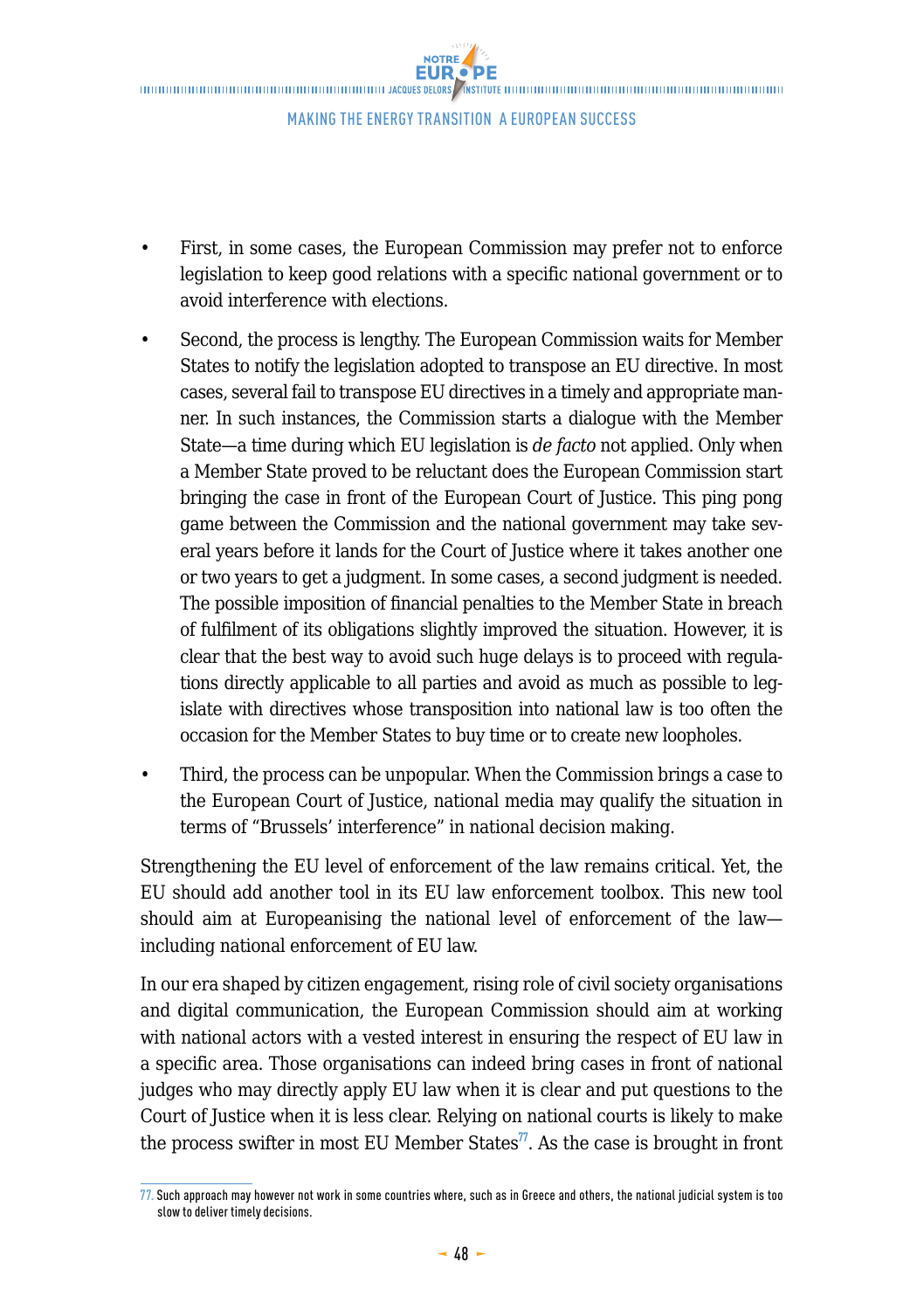![](_page_32_Picture_0.jpeg)

of national judges by national actors there is a smaller chance to see the EU opinion image harmed in the process.

# **1.3. Delivering concrete and visible projects**

The European Commission now embraces the [holistic approach](http://www.institutdelors.eu/media/energyunion-andouravinois-jdi-jan15.pdf?pdf=ok)**<sup>78</sup>** (see 1.1.3.) to the energy transition. It proposes concrete legislative proposals for a "Clean Energy Union Deal" that should create a robust regulatory framework able to deliver clean energy for all Europeans (see 1.2.4.). Reaching such deal requires complementary efforts. In its role of facilitator, the European Commission should encourage public and private players to promote concrete projects that visibly benefit citizens while showcasing the benefits of concrete energy transition decisions. We suggest five concrete projects aiming at:

- Delivering concrete benefits to EU citizens, hence promoting the idea that the EU can be a tangibly useful project for its citizens;
- Showing the direct benefits the energy transition can bring in people's life, in order to foster support for clean energy at all levels of governance,
- Unlocking some key bottlenecks that are slowing down the energy transition;
- Building a network of a variety of actors who can act as national enablers of clean energy decisions, including by acting as EU energy law enforcers (see 1.2.4.3.).

We further propose a method to enable EU actors to identify other projects that those proposed here.

## **1.3.1.** Rolling-out charging points for electric vehicles with the Juncker Plan<sup>79</sup>

Electric vehicles are one of the most promising components of the future of mobility. Developing electric vehicles is of strategic importance for Europe to make European carmakers the world leaders in electric vehicles (see chapter 2.), thus avoiding that international competition harms job prospects in Europe. It also fights air pollution as oil-based transport is a key contributor to air pollution killing 430,000 Europeans every year (see chapter 4.). It helps fighting

<sup>78.</sup> See Andoura Sami, Vinois Jean-Arnold, "[From the European Energy Community to the Energy Union"](http://www.institutdelors.eu/media/energyunion-andouravinois-jdi-jan15.pdf?pdf=ok), Studies & Reports No.107, Jacques Delors Institute, January 2015

<sup>79.</sup> The authors would like to thank Michel Derdevet, Marjorie Jouen, Patrick Jochem and Abrial Gilbert d'Halluin for their valuable comments on this section.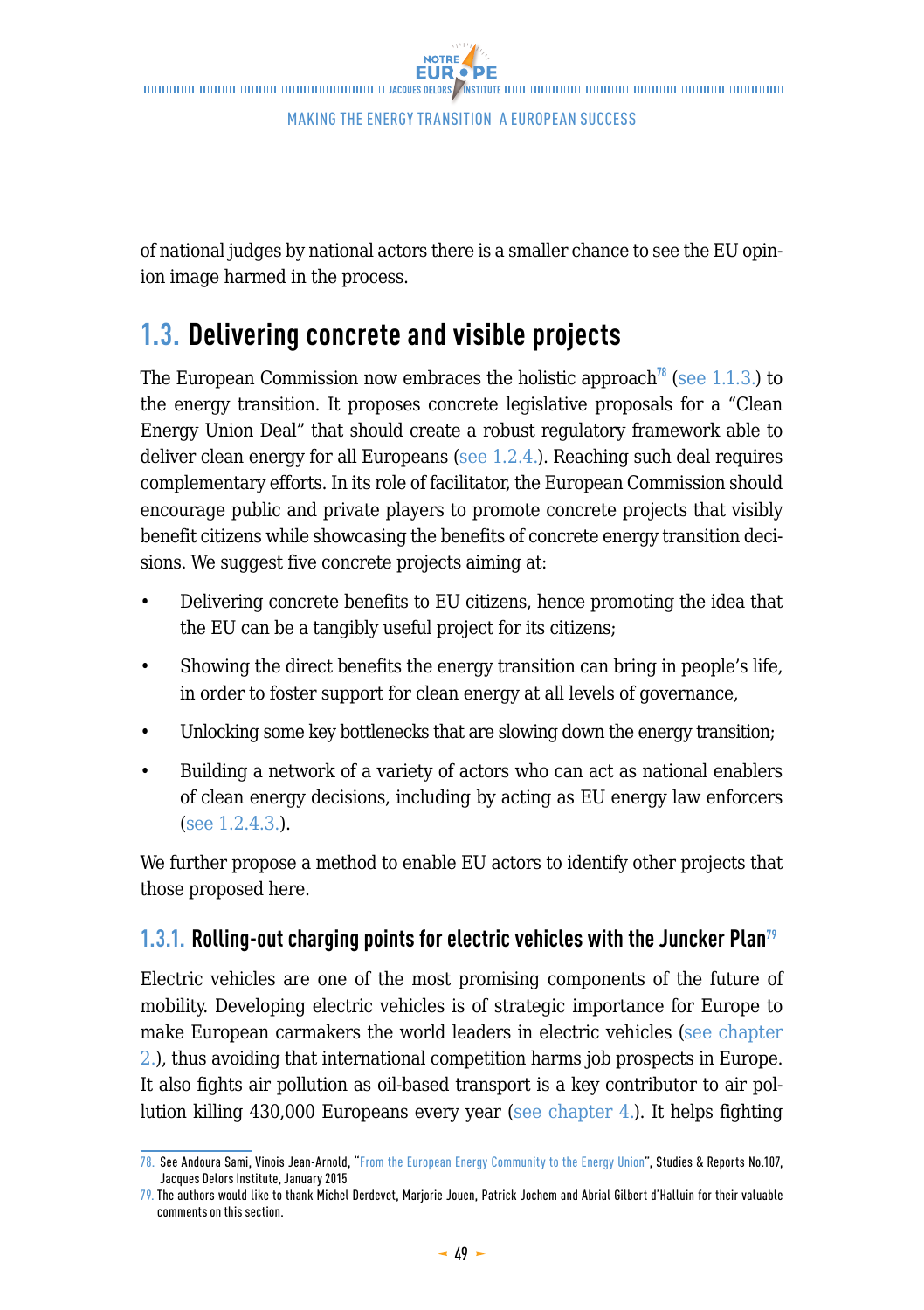climate change, provided that electric vehicles run on clean electricity**<sup>80</sup>**. Last and not least, it makes Europe less dependent on fossil fuels imports and it keeps the money of these imports for more domestic economic developments.

Many initiatives are already under way**<sup>81</sup>** (e.g. Juncker Plan support to the Northvolt GigaFactory, see chapter 2., box 2), and classic regulatory tools should be effectively used with an European Commission regulatory proposal coming up in the second half of 2017. To pave the way for electric vehicles, the European Commission should act as a regulator, but also as an enabler.

One major roadblock for the deployment of electric vehicles is people's perception of a lack of charging points. No one wants to buy an electric vehicle if he/she is not certain that it can easily be charged. The charging point must moreover be reliable, i.e. to provide security of electricity supply to all users, as well as an easy, secure and affordable mean of payment. To fight both the perception and reality of the risk of "running out of battery", the European Commission should join forces with like-minded public and private actors<sup>82</sup> to equip all European highways and cities with charging points for electric vehicles by 2020**<sup>83</sup>**. Such a project should benefit from the financial support of the [Juncker Plan](http://www.institutdelors.eu/media/investmentjunckerplan-rubiorinaldipellerincarlin-jdi-mar16.pdf?pdf=ok)**<sup>84</sup>**. In exchange for this financial public support, the EU should ensure that:

- The roll-out of this project enables the emergence of a single European norm for charging points, thus ensuring that any electric vehicle sold in Europe can be plugged on those EU-supported charging points;
- The roll-out should not be limited to the most densely populated areas (e.g. European metropolis) but also concern peri-urban and rural areas as to ensure territorial cohesion as well as access to electric vehicles by all Europeans.

<sup>80.</sup> Hence the necessity of a holistic approach encompassing electric vehicles, electricity market design and renewables deployment. For a study of rising CO, emissions because of rising electricity consumption due to passenger cars, see Jochem, P., Babrowski, S., Fichtner, W. (2015), *Assessing CO<sub>2</sub> emissions of electric vehicles in Germany in 2030*, Transportation Research.

<sup>81.</sup> European Commission, *[A European Strategy for Low-Emission Mobility](https://ec.europa.eu/transparency/regdoc/rep/1/2016/EN/1-2016-501-EN-F1-1.PDF)*, July 2016. See also Michel Derdevet, *[Énergie, l'Europe en réseaux](http://www.ladocumentationfrancaise.fr/var/storage/rapports-publics/154000135.pdf)*, La Documentation Française, February 2015

<sup>82.</sup> Example of those actors are Nations and cities already pushing in favour of electric vehicles (e.g. the Netherlands, Denmark, Poland, France). Companies would also be involved, such as electricity distribution system operators who would like to avoid that a disorganised roll-out of charging points disturbs the stability of local electricity grids. Companies like Total may also be involved, both because they are in the electric battery business, and because they need to ensure the future of the refilling stations they own.

<sup>83.</sup> For an in-depth study on the optimal allocation of a specific kind of EV charging points, see. Jochem, P.; Brendel, C.; Reuter, M.; Fichtner, W.; Nickel, S. (2016), "Optimizing the allocation of fast charging infrastructure for electric vehicles along the German Autobahn", *Journal of Business Economics* 86(5), 513-535

<sup>84.</sup> Eulalia Rubio, David Rinaldi and Thomas Pellerin-Carlin, "[Investment in Europe – Making the best of the Juncker Plan"](http://www.institutdelors.eu/media/investmentjunckerplan-rubiorinaldipellerincarlin-jdi-mar16.pdf?pdf=ok), Jacques Delors Institute, Study, March 2016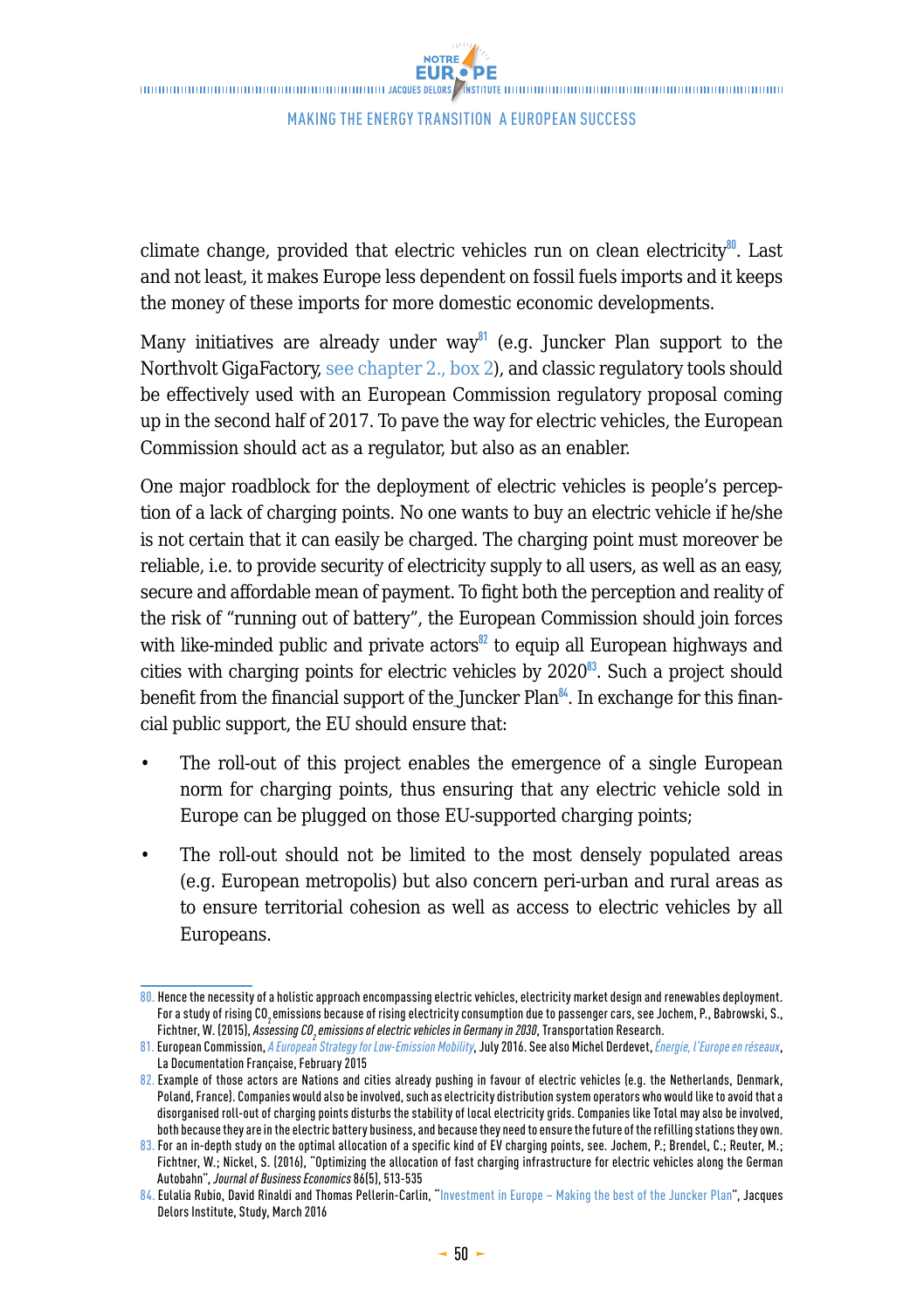![](_page_34_Picture_0.jpeg)

• EU support should be clearly visible as to show citizens that their taxpayer money is put to good use by the EU**<sup>85</sup>**.

## **1.3.2. A Green Erasmus Pro Programme**

The energy transition creates new jobs. In a Europe with millions of young unemployed and the difficulty for clean energy businesses to sometimes find workers with the right skills at the right place at the right time, the energy transition is a critical opportunity to fight youth unemployment by boosting green jobs creation (see chapter 4.).

One way forward is for the EU to channel some of its EU budget money for a green Erasmus pro programme aimed at allowing young apprentices to learn the "green skills" that will increase their chances to find a quality job, while making them agents of the energy transition. This proposal is further detailed in chapter 4., section 4.1.4.3.

## **1.3.3.** Making European islands the figureheads of the energy transition<sup>86</sup>

The European Union has more than 2,500 islands where millions of Europeans live. Those islands should become the test bed and showrooms of transition paths to self-sufficiency thanks to a 100% renewable energy mix.

There is a clear economic case. These islands tend to almost entirely rely on oil for their transport, heating and electricity (see figure 2), while renewable electricity generation is now cheaper than oil-based electricity generation. Islands' energy bills are very high, and often heavily subsidised. As an illustration, mainland French consumers pay a special tax on their electricity bills to subsidise French islanders so they can benefit from a cost of electricity lower than the actual production cost of electricity on their islands. This represented 1,8 billion in 2014**<sup>87</sup>** for France alone.

It is in Europe's interests to work with European islanders to develop European islands paths to the energy transition. It will also help to establish many examples of best practices that can later benefit mainland Europe and any isolated

<sup>85.</sup> One simple way to ensure this point is to have an EU flag on all the charging points built with EU support.

<sup>86.</sup> Enrico Letta, Bertrand Piccard, Herman Van Rompuy, ["Why and how Europe should become the world leader of renewable energy?](http://www.institutdelors.eu/media/renewableenergy-lettavanrompuypiccard.pdf?pdf=ok)", Tribune, Jacques Delors Institute, 7 February 2017

<sup>87.</sup> Commission de Régulation de l'Énergie, [Historique des charges de service public de l'électricité et de la contribution unitaire](http://www.cre.fr/documents/deliberations/proposition/cspe-et-contribution-unitaire-2016/consulter-l-annexe-5-historique-des-charges-de-service-public-de-l-electricite-et-de-la-contribution-unitaire).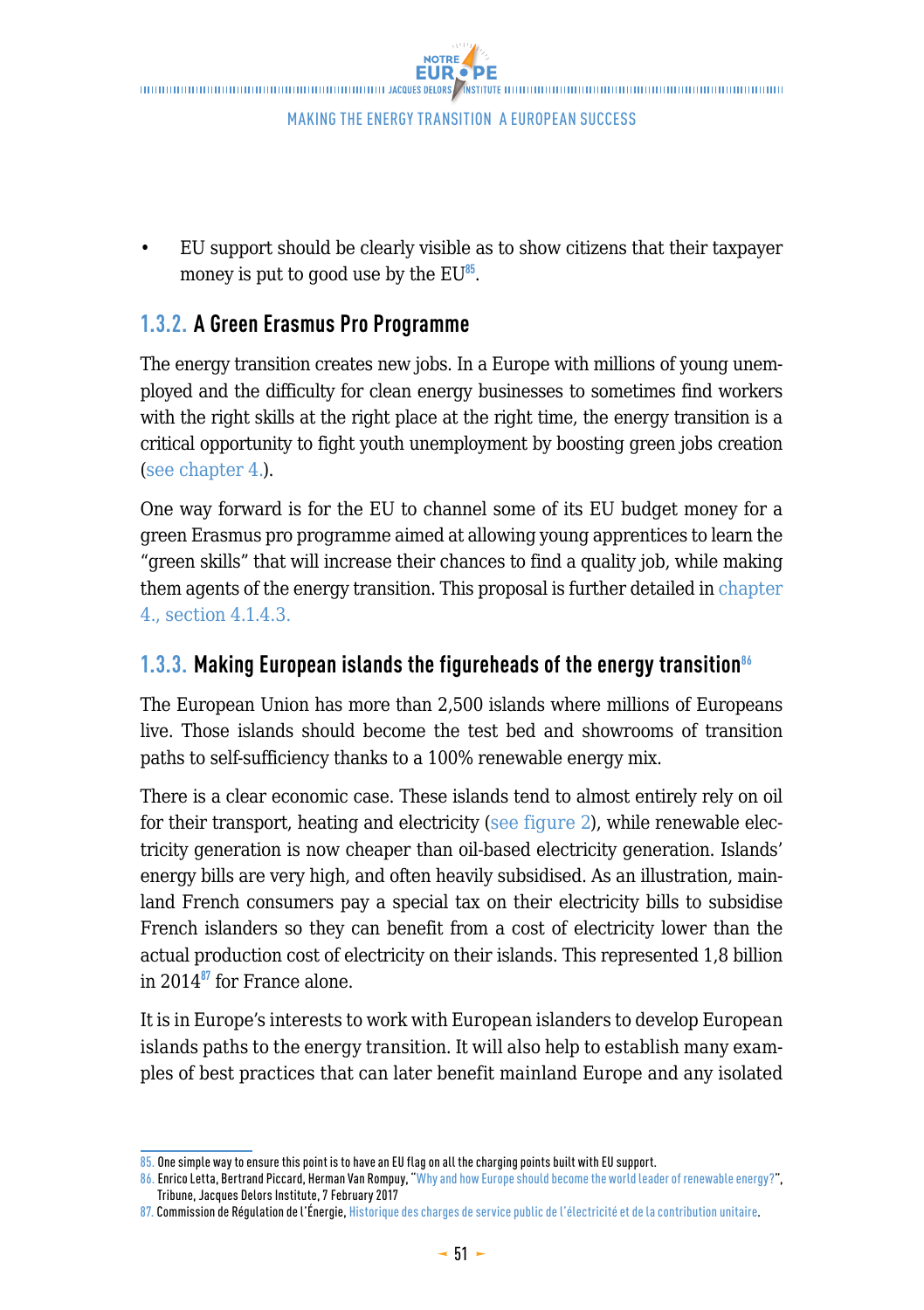areas on any continent**<sup>88</sup>**. Political momentum is gathering as illustrated by the 18 May 2017 Valletta declaration on clean energy for EU islands, signed by the European Commission and 14 EU countries**<sup>89</sup>**.

## **1.3.4. Develop an EU-Africa clean energy partnership**

Africa is one of Europe's greatest challenge and opportunity in the 21st century. With a projected population of 2 billion in 2050, a sound and clean development of African countries is crucial and it should offer great opportunities for European businesses and workers to contribute to this development. Any setback in Africa may directly impact Europe, notably through forced migration.

The energy transition is a critical enabler for the economic development of Africa. 600 million Africans currently have no access to electricity, hence little to no prospects of economic development. Ensuring access to electricity is thus critical. This electricity will be clean, because renewables (especially solar) is often the cheapest way to generate electricity in Africa today, but also because many African countries are on the frontline of climate change.

Developing an EU-Africa energy transition partnership**<sup>90</sup>** embedding public authorities and civil society is thus a strategic endeavour for both continents. The challenge is to structure and scale-up all existing initiatives<sup>91</sup> to ensure that millions of micro-projects contribute to the overarching endeavour**<sup>92</sup>**. November 2017 will see the holding of a EU-Africa summit which could decide to accelerate this transition.

It is a concrete way for Europe to show its commitment and interest in becoming the global provider of clean energy solutions (see chapter 2.). It is also a concrete step to deliver on the Paris Agreement as well as the UN Development Goal of

<sup>88.</sup> This external dimension offers another opportunity to the European competences to bring benefits to the more than 1,2 billion people having no access to electricity today. See Thomas Pellerin-Carlin and Pierre Serkine, "From distraction to action – for a bold European Energy Union innovation strategy", Jacques Delors Institute, Policy Paper, June 2016.

<sup>89.</sup> Those signatories are the European Commission, Croatia, Cyprus, Denmark, Est[onia,](https://ec.europa.eu/energy/sites/ener/files/documents/170505_political_declaration_on_clean_energy_for_eu_islands-_final_version_16_05_20171.pdf) Finland, France, Germany, Greece, Ireland, Italy, Malta, Portugal, Spain, and Sweden. The text of the declaration is available here.

<sup>90.</sup> Enrico Letta, Bertrand Piccard, Herman Van Rompuy, ["Why and how Europe should become the world leader of renewable energy?](http://www.institutdelors.eu/media/renewableenergy-lettavanrompuypiccard.pdf?pdf=ok)", Tribune, Jacques Delors Institute, 7 February 2017

<sup>91.</sup> Such as the programme of the Vlerick Business School or other business or engineering schools. In such programmes, MBA students, as part of their cursus, may be sent to African countries to perform a market study among small enterprises to assess the potential for self-sufficient power solutions, through better efficiency and use of renewable sources. Such consultancy work could be organised by all business and engineering schools of Europe with an appropriate funding, for instance by the European Development Fund.

<sup>92.</sup> See Simone Tagliapietra, ["Electrifying Africa: how to make Europe's contribution count](http://bruegel.org/wp-content/uploads/2017/06/PC-17-2017-1.pdf)", Bruegel Policy Contribution, June 2017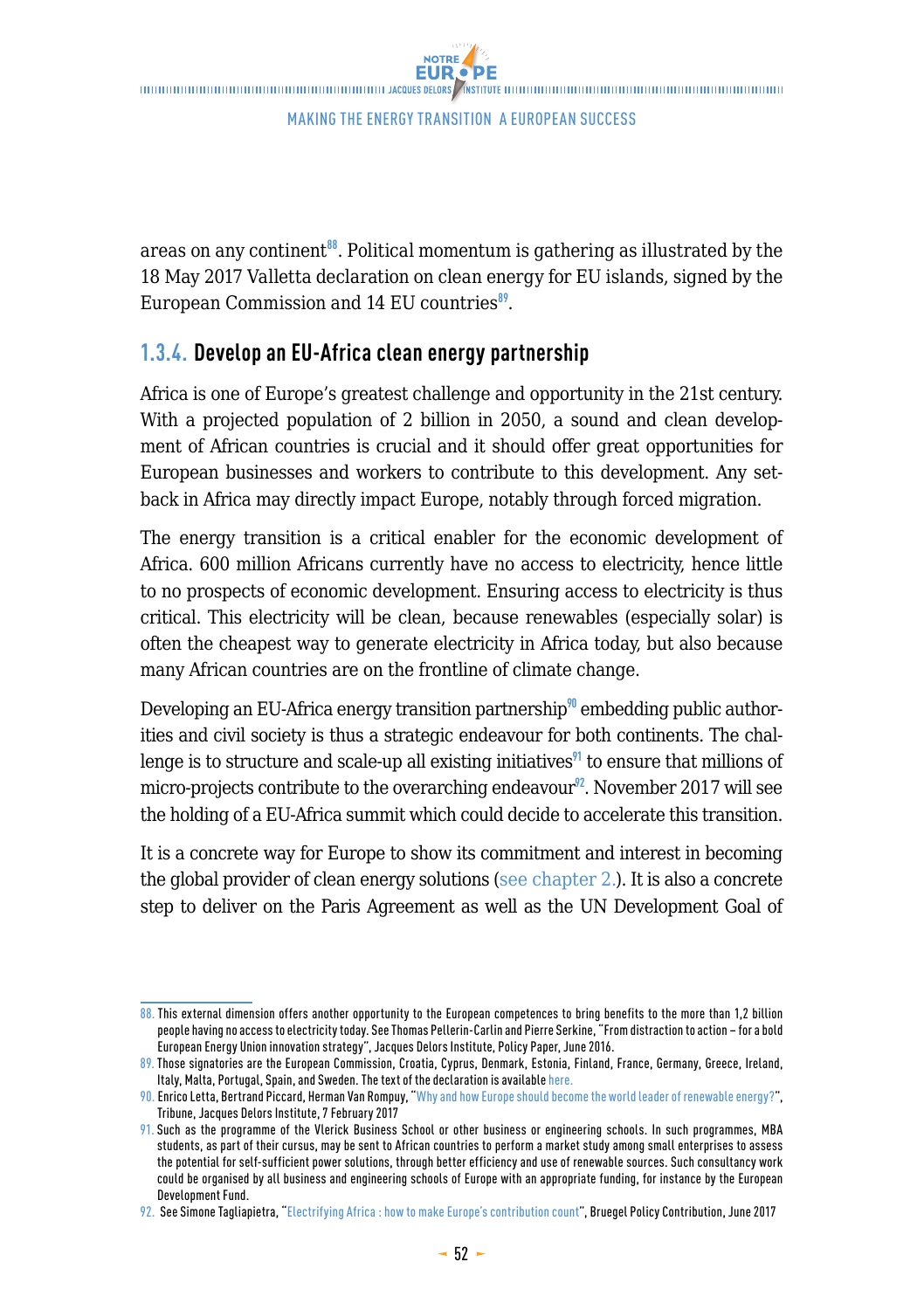"ensuring access to affordable, reliable, sustainable and modern energy for all"**<sup>93</sup>** while helping to achieve the EU goal to be the world leader in renewables.

## **1.3.5. Protecting Europeans from unwelcomed foreign interference**

Europe needs to show it is not the fall guy of globalisation. It has sometimes acted like this in the past. For instance, some Member States impeached the European Commission to adopt anti-dumping measures that would have saved thousands of European jobs in the nascent solar industry, while strengthening Europe's solar industrial base to pave the way for the next generation of solar panels. Consumers may have benefited from initially cheaper Chinese solar panels but thousands of workers lost their jobs. There is no black and white situation and that is why any "protectionist" intervention should be carefully assessed in order to ensure the best welfare for society.

Today, countries like China or Russia, that have put in place very strong measures to protect a long list of strategic sectors, are buying critical elements of the EU economy, including in strategic sectors like the media or energy. A striking move was recently done by State Grid of China**<sup>94</sup>**, the largest transmission and distribution system operator and the largest manufacturer of all equipment needed such as cables… It purchased European electricity transport system operators (TSOs), starting in Portugal and Italy. This is a worrying move because TSOs are a critical element of the electricity supply value chain and European companies are also their suppliers of equipment, up to now. In a spirit of effective reciprocity, the EU must use its trade, security and competition tools to effectively protect European interests, in this case ensuring that those purchases will not be detrimental to European companies that provide equipment to European TSOs, while being excluded from the Chinese market.

Mapping foreign investments into strategic sectors (e.g. energy, digital, media) is a necessary first step. It should be embedded in a broader agenda attempting to ensure a common European response to what is sometimes called "economic warfare" or "hybrid threats". One element could for instance be that any non-EU entity acquiring more than 10% of a strategic company, should first be authorised by a kind of Committee of Foreign Investments as it exists in the US. As Estonia is very much aware of those risks, the European Commission could work with the Estonian Presidency of the EU (July-December 2017) to identify ways forward.

<sup>93.</sup> United Nations, [Sustainable Development Goal n°7](http://www.un.org/sustainabledevelopment/energy/): Ensure access to affordable, reliable, sustainable and modern energy for all

<sup>94.</sup> State Grid of China is the biggest transport and distribution system operator of electricity, as well as the biggest manufacturer of related equipment, such as cables etc.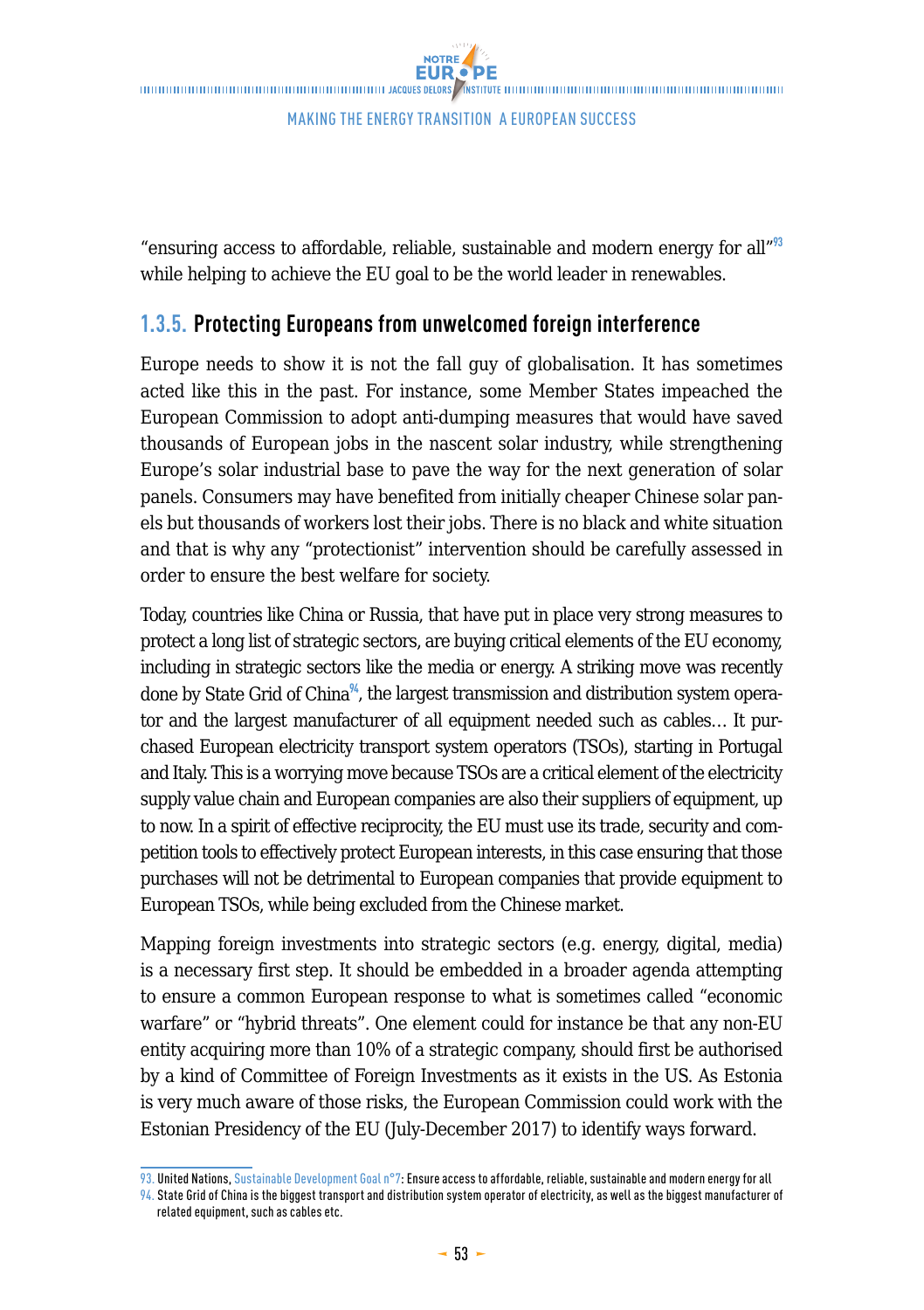**NOTRE EUR.** PE THE CONTRACT DESCRIPTION OF THE CONTRACT OF THE CONTRACT OF THE CONTRACT OF THE CONTRACT OF THE CONTRACT OF THE CONTRACT OF THE CONTRACT OF THE CONTRACT OF THE CONTRACT OF THE CONTRACT OF THE CONTRACT OF THE CONTRACT OF TH

Making the Energy transition a European success

## **1.3.6. Identifying more concrete projects**

The five above-mentioned concrete projects are not silver bullets. They however are useful elements that can start to deliver by 2018, while having a strategic impact, as well as a political one of showcasing to Europeans that the energy transition is not only feasible and desirable, but that it is already underway, and that the EU is at the forefront of this endeavour that makes European lives better.

Yet, there is a need to identify more concrete projects that could have similar benefits. To do so, the European Commission should launch three initiatives.

First, the European Commission should map the strengths and weaknesses of all European regions *vis-à-vis* the energy transition as to see their opportunities and threats. It should help identifying champions and showing how countries are already benefitting or can benefit. Such assessment can be done by the European Commission's DG GROW (in charge of the panorama of EU competences) in collaboration with national and regional administrations as well as private actors. This mapping is moreover of political importance as it may help national politicians reassessing where their national interest truly lies. For instance, it could inform them that, while energy efficiency may lead to less coal consumption and thus less coal jobs, it might also lead to households buying insulation solutions which happens to create much more local jobs.

Second, the European Commission should federate forward-looking European companies into a coalition for the transition. There is a need for a paradigm shift in the way public and private sectors interact in Brussels—as well as in most EU countries. Currently, private sector officials, led by lobbyists, visit public decision makers to influence them on legislative details usually with the aim to reduce the level of ambition of the proposals to be made or tabled by the Commission. While it may be useful to avoid situations where policy decisions may poorly take into account the situation "on the ground", it has a severe political downside as it creates suspicions that EU bodies are following what some powerful private companies are telling them to do.

The energy sector is obviously subject to intense lobbying, with national governments often being the best lobbyists for their national corporations<sup>95</sup> (see box 3). Sometimes prominent political leaders are leading the way as

<sup>95.</sup> As recently emphasised by national governments to raise car emissions limits to protect their national car manufacturers after the DieselGate.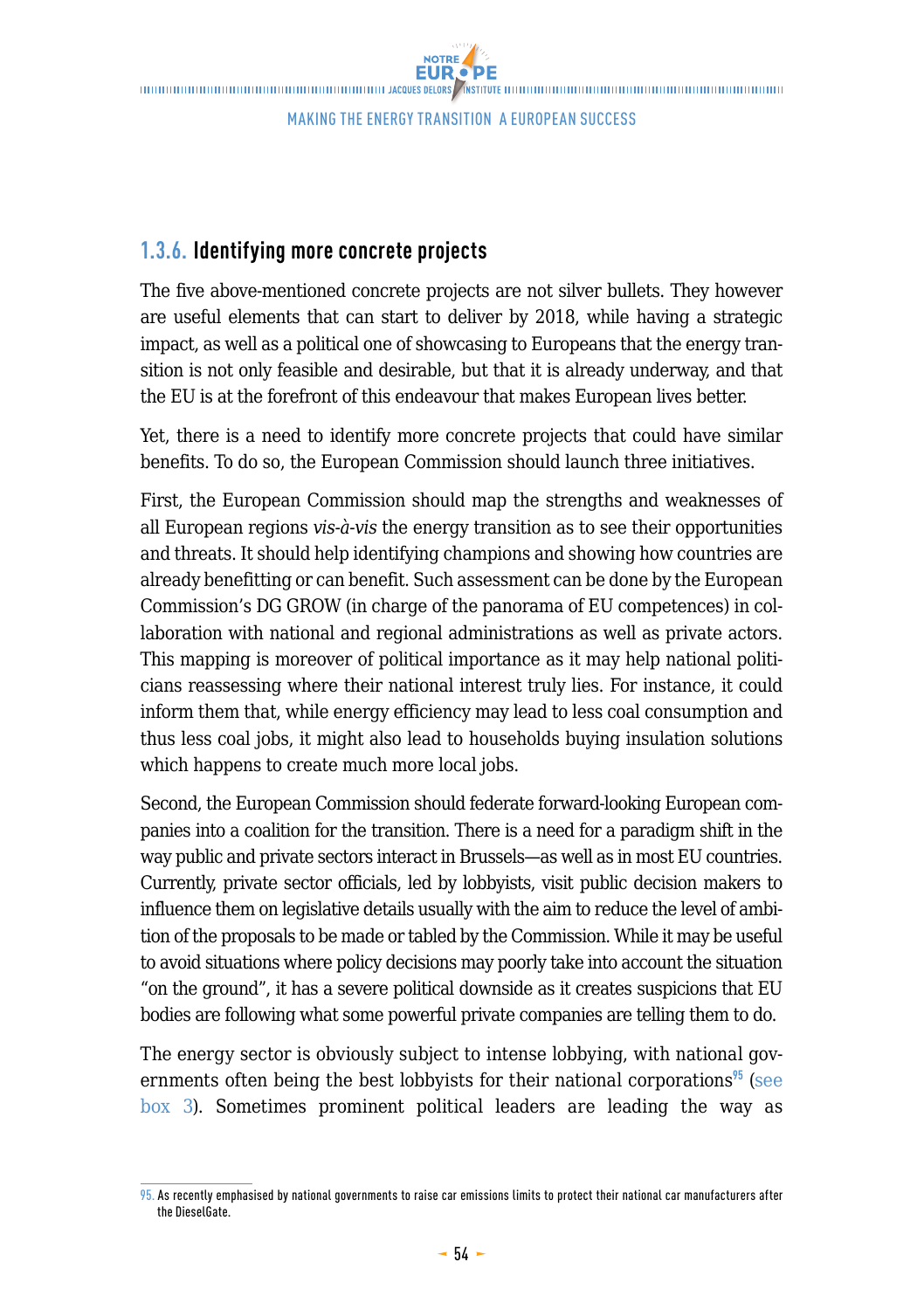exemplified by former German Chancellor Gerhard Schröder's position of President of NordStream**<sup>96</sup>** (see box 2).**<sup>97</sup>**

Public-private cooperation is useful when it promotes the public interest. Beyond ensuring genuine transparency<sup>98</sup>, it is important to shift the focus of such cooperation towards concrete projects. In other words, the discussion should focus on how public tools (e.g. Juncker Plan) and private initiative (e.g. development of electric cars) can work together on concrete win-win projects (e.g. the largescale roll out of charging points for electric vehicles advocated in section 1.3.1.).

The interest of private businesses there is to ensure that policy makers will create the right and stable framework to make possible useful projects. The interest of EU public actors is to show that they are not only here to regulate a critical mission that needs to continue—, but also to enable private initiative aimed at promoting elements of public interest, such as breakthrough innovation, job creation, and the shift to clean energy.

Good news is that the EU has already created several fora that can be used for that purpose. One is currently under construction by the European Commission: the "Clean Energy Industrial Competitiveness Forum"**<sup>99</sup>**. This forum may become the European Union's arm to drive a European industrial policy for the energy transition based on innovation (see chapter 2.), public-private cooperation, entrepreneurship, transparency and democratic accountability.

Third, the European Commission should work with mayors of cities and regional decision makers that experience the holistic nature of energy challenges, encompassing mobility, heat and power. The top down approach of the EU and States should be able to join forces with the bottom up initiatives of local authorities and civil society, in a spirit of cooperation to reach the objectives of the Energy Union. The Covenant of Mayors**<sup>100</sup>** (see chapter 3., box 8) offers a unique platform to that effect and it can be developed further, both inside and outside the EU.

<sup>96. &</sup>quot;[Gerhard Schroeder's Sellout"](http://www.washingtonpost.com/wp-dyn/content/article/2005/12/12/AR2005121201060.html), *Washington Post*, 13 December 2015

<sup>97.</sup> At the EU level, 2016 saw José Manuel Barroso, former European Commission President (2004-2014) joining the US Bank Goldman Sachs, an entity best known as the bank that helped former Greek governments to falsify data in order to get into the Eurozone.

<sup>98.</sup> Steps in the right direction have been taken over past years, with for instance the Transparency Register. Yet, there is immense room for improvement.

<sup>99.</sup> European Commission, Second Report on the Energy Union, February 2017

<sup>100.</sup> See the website of the Covenant of Mayors: [www.covenantofmayors.eu](http://www.covenantofmayors.eu)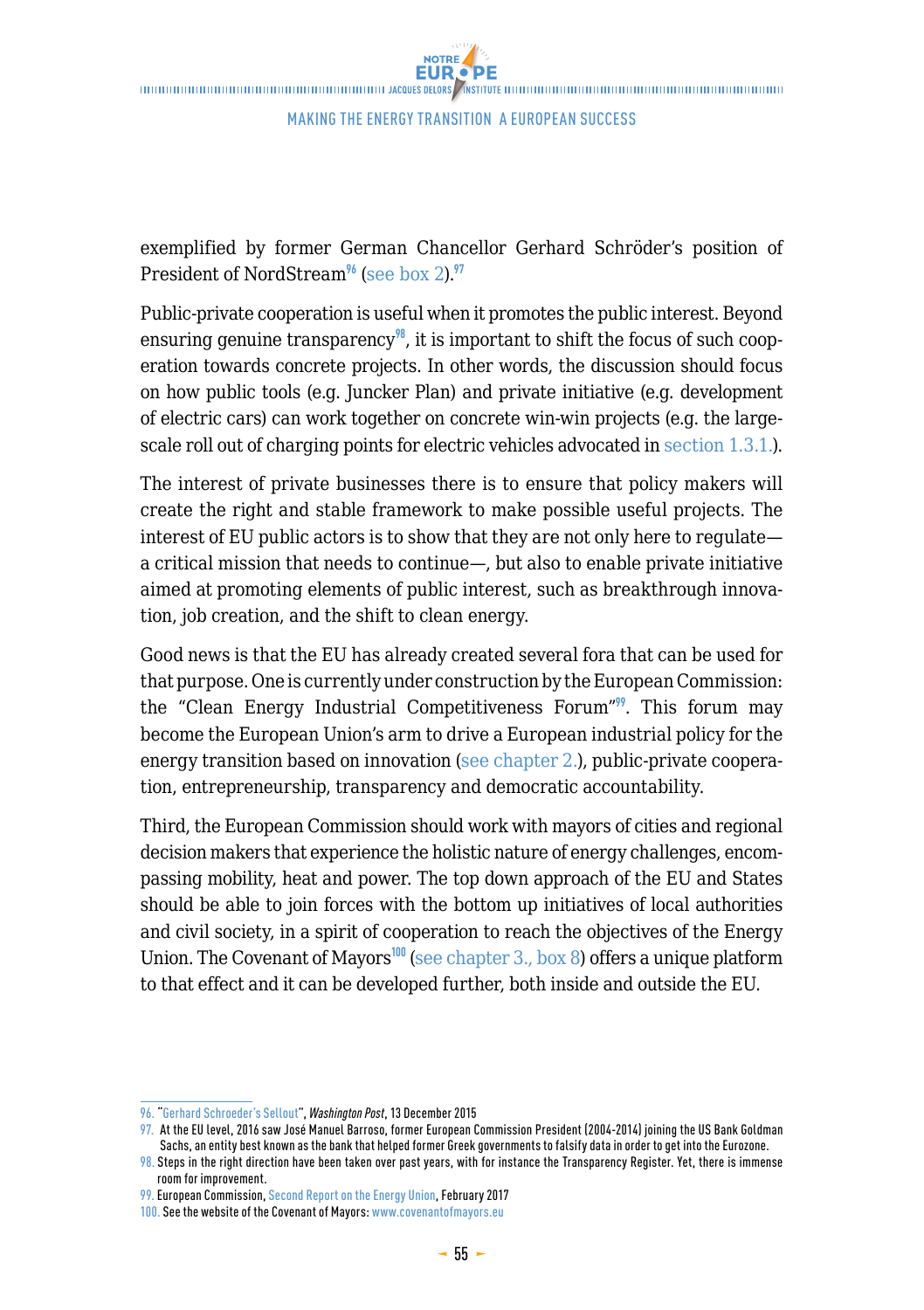#### **CONCLUSION: CONCRETE PROJECTS AND LONG-TERM GOVERNANCE WORK HAND-IN-HAND**

The energy transition is one of Europe's defining endeavour in the 21st century. The way we perform our energy transition is already shaping collective life, creating jobs while destroying others, redefining the relationship between the EU, Member States, regions and cities, as well as relationships both within and between public sector and private sector organisations.

Embracing the holistic nature of the energy transition is crucial also as it allows to link the more abstract—and yet critical—elements of the energy transition with the most concrete and specific projects that can be done today. It is both about democratically building long term carbon-neutrality plans (see 1.2.2.2.), and about delivering concrete projects today, such as using the Juncker Plan to roll-out charging points for electric vehicles (see 1.3.1.). Both elements are intertwined and cross-fertilizing. The more we implement concrete plans, the more the energy transition is seen by everyone for what it is: a desirable change that is already happening. The clearer and best designed our long-term plans are, the more we can foster certainty on what needs to be done now, while also highlighting the remaining obstacles where more technological and/or social innovation needs to occur.

Governing the energy transition is a matter of political choices. It must not be limited to the administrative process of monitoring, reporting and verifying information the European Commission proposed in November 2017. It has to happen as good information is key to govern. But governance in the energy transition is much more than that. It is about our ability as Europeans to deliver a better life for ourselves. More democracy is now needed to answer popular concerns and avoid having Europe following once again the authoritarian path proposed by some.

Beyond that, governing the energy transition is the enabler for Europe's industrial renaissance based on Europe becoming the global provider of clean energy solutions, as we develop in chapter 2. This requires an enabling investment framework analysed in chapter 3. Finally, it requires a Social Pact as described in chapter 4. to make the energy transition a just transition able to deliver quality jobs, empower consumers and eradicate energy poverty.